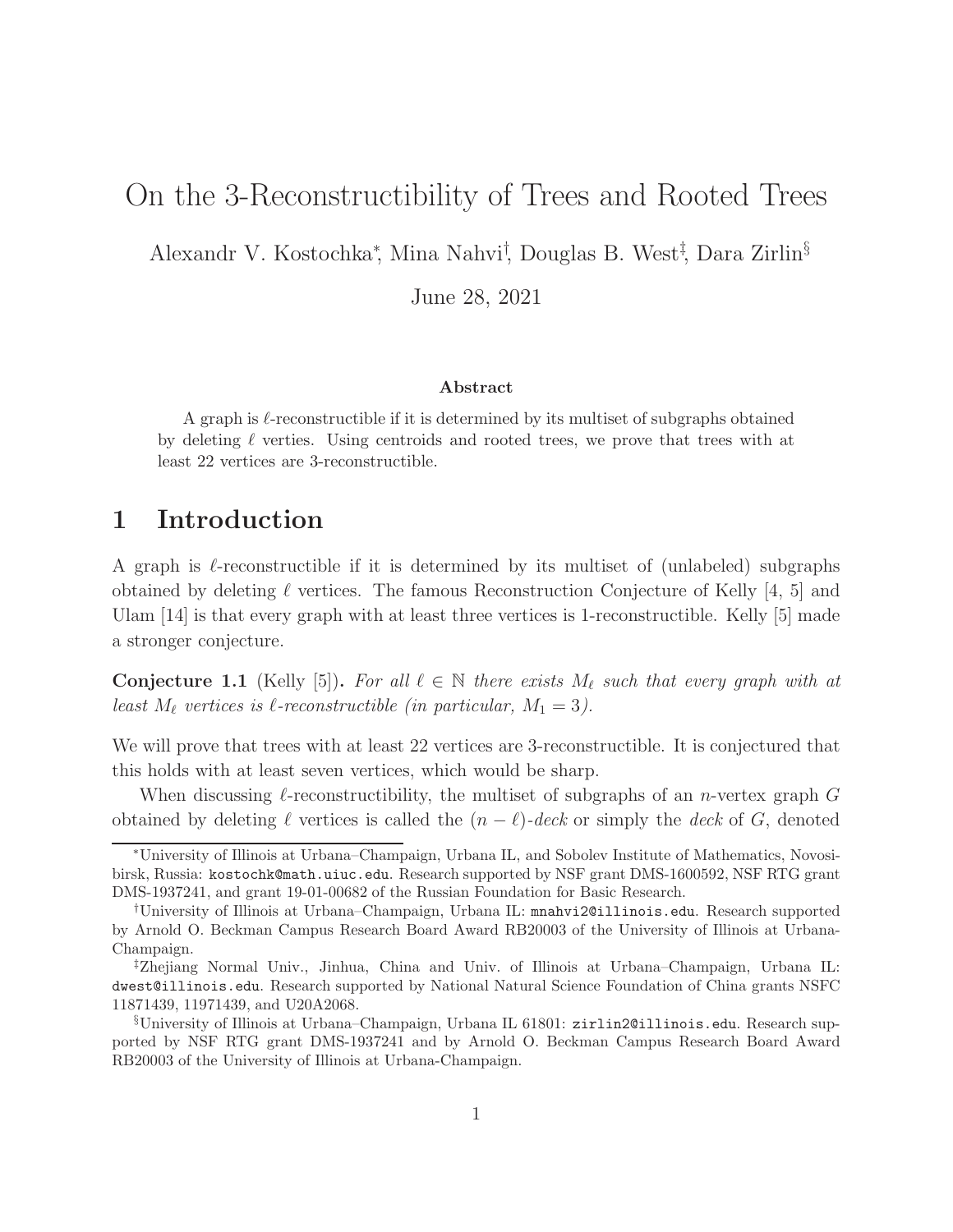$\mathcal{D}_{n-\ell}(G)$ . We are given only the isomorphism class of each subgraph and do not know which vertices were deleted. The resulting  $\binom{n}{k}$  $\binom{n}{\ell}$  subgraphs are called the *cards* of the deck. For an *n*vertex graph G, being  $\ell$ -reconstructible means that no other graph has the same  $(n-\ell)$ -deck as G, or  $\mathcal{D}_{n-\ell}(G) = \mathcal{D}_{n-\ell}(H)$  implies  $G \cong H$ .

The elementary observation that motivates the extension from 1-reconstructibility to  $\ell$ -reconstructibility is the following.

**Observation 1.2.** For any graph G, the k-deck  $\mathcal{D}_k(G)$  determines the  $(k-1)$ -deck  $\mathcal{D}_{k-1}(G)$ . *Proof.* Each card in  $\mathcal{D}_{k-1}(G)$  appears in exactly  $|V(G)| - k + 1$  cards in  $\mathcal{D}_{k-1}(G)$ . □

Thus every graph that is  $\ell$ -reconstructible is also  $(\ell-1)$ -reconstructible, and the goal is to determine for each graph G the maximum  $\ell$  such that G is  $\ell$ -reconstructible, which we may call its maximum reconstructibility.

For the family of all graphs, Nýdl [11] proved that  $M_{\ell}$  grows superlinearly in  $\ell$ . For more restricted families, the threshold number of vertices to guarantee  $\ell$ -reconstructibility may be smaller. Spinoza and West [13] proved that all graphs having maximum degree at most 2 and at least  $2\ell + 1$  vertices are  $\ell$ -reconstructible. Furthermore, this is sharp, since the path  $P_{2\ell}$  and the disjoint union  $C_{\ell+1}+P_{\ell-1}$  of a cycle and a path have the same  $\ell$ -deck. In fact, ?? determined the maximum reconstructibility for all graphs with maximum degree at most 2.

For trees, nearly the same threshold is conjectured. Nýdl [10] conjectured that trees with at least  $2\ell+1$  vertices are *weakly l-reconstructible*, meaning that no two such *n*-vertex trees have the same  $(n - \ell)$ -deck. Groenland et al. [3] found one counterexample by computer, consisting of two 13-vertex trees with the same 7-deck. In [7], The present authors proved that *n*-vertex acyclic graphs vertices form an *l*-recognizable family when  $n \geq 2l + 1$  (and  $(n, \ell) \neq (5, 2)$ , meaning that membership in the family is determined by the  $(n - \ell)$ -deck. The combination of  $\ell$ -recognizability and weak  $\ell$ -reconstructibility is  $\ell$ -reconstructibility, so the modification of N´ydl's conjecture with the counterexample from [3] is now the following.

Conjecture 1.3. For  $n \geq 2\ell + 1$  (except  $(n, \ell) \in \{(5, 2), (13, 6)\}\)$ , every n-vertex tree is  $\ell$ -reconstructible, and this threshold is sharp.

For sharpness, Nýdl provided two trees with  $2k$  vertices having the same k-deck. A short proof of this was provided by Kostochka and West [8] using the tools developed by Spinoza and West [13] for maximum degree 2. A spider is a tree having one vertex with degree at least 3. Let  $S_{a_1,...,a_d}$  denote the spider consisting of one vertex of degree d that is the endpoint of paths with lengths  $a_1, \ldots, a_d$ ; the tree has  $1 + \sum a_i$  vertices. Nýdl provided the spiders  $S_{k-1,k-1,1}$  and  $S_{k,k-2,1}$  with 2k vertices having the same k-deck.

According to N´ydl [12], Bondy and Hemminger [1] reported the existence of a preprint of Giles proving that sufficiently large trees are  $\ell$ -reconstructible, but this was apparently never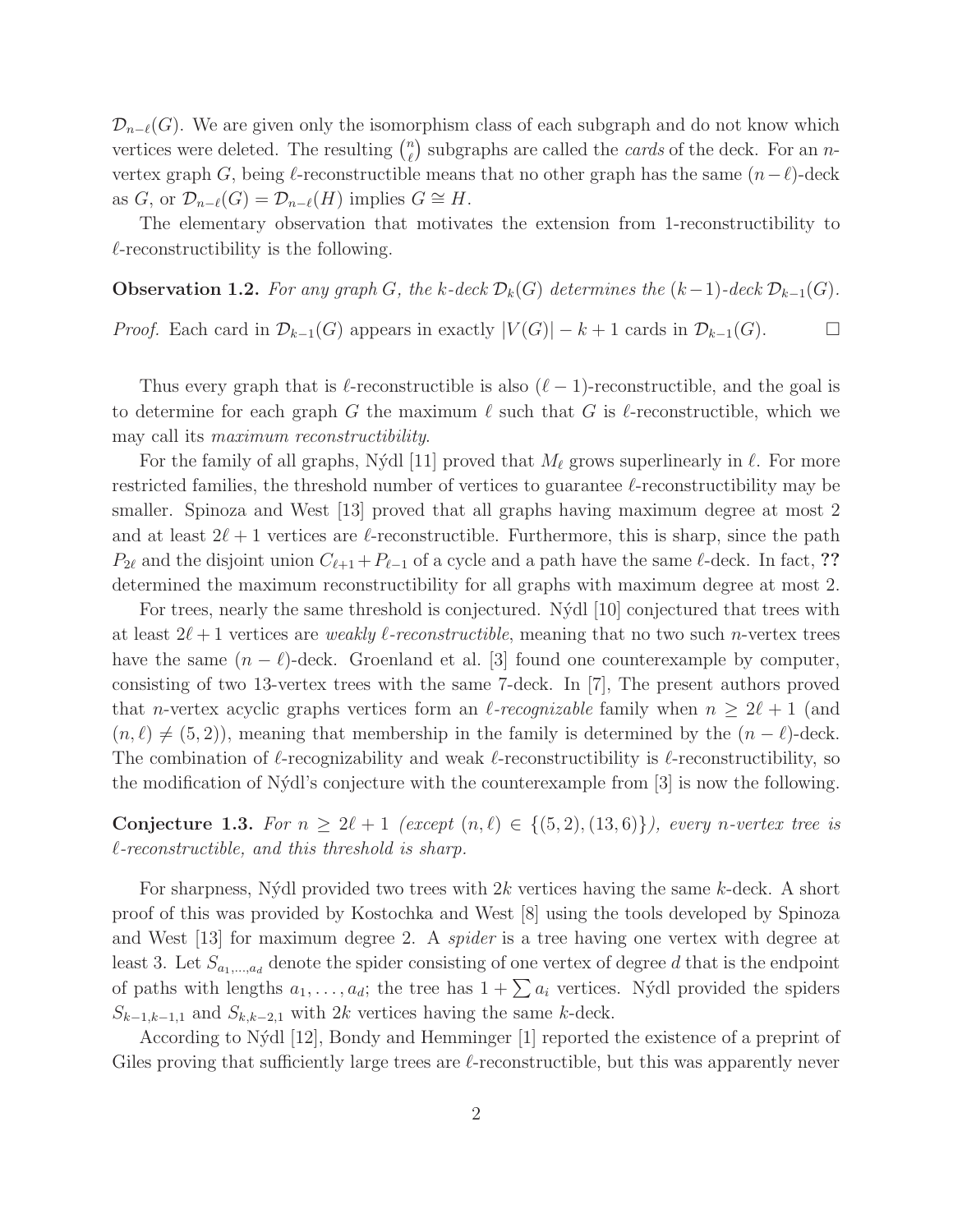published. The result has now been proved in a recent paper by Groenland, Johnston, Scott, and Tan [3] that substantially generalizes and strengthen some of the earlier results. They proved that *n*-vertex trees are reconstructible from their *k*-decks when  $k \geq \frac{8}{9}$  $\frac{8}{9}n+\frac{4}{9}$ 9  $\sqrt{8n+5}+1$ . For  $k = n - 3$ , this result implies that *n*-vertex trees are 3-reconstructible (reconstructible from the  $(n-3)$ -deck) when  $n \ge 194$ . We extend this threshold for  $\ell = 3$  to  $n \ge 22$ .

Results on  $\ell$ -reconstructibility are also known for degree lists, connectedness, random graphs, disconnected graphs, complete multipartite graphs, 3-regular graphs, and r-regular graphs that are not 2-connected. Kostochka and West [8] surveyed these results. In addition to the results on trees, the paper by Groenland et al. [3] also extends some of the other earlier results. They proved that the degree list of an *n*-vertex graph is reconstructible from the k-deck when  $k \geq \sqrt{2n \log(2n)}$  and that connected n-vertex graphs are l-recognizable when  $n \geq 10l$ . We will use our earlier result [6] that degree lists of graphs with at least seven vertices are 3-reconstructible; in particular, we know the number of leaves of a tree from its  $(n-3)$ -deck.

Our main tools are the  $\ell$ -reconstructibility of rooted trees from rooted connected subtrees (for  $\ell \leq 3$ , with some exceptions), and the idea of "centroid" in a tree. The term "centroid" has been used in other ways in the literature, but this definition seems most common.

**Definition 1.4.** A *centroid* of a tree is a vertex whose deletion minimizes the maximum number of vertices in a single component of the remaining forest. The *cost* of a vertex  $v$  in a tree T is the maximum number of vertices in a component of  $T - v$ . The cost of T, which we write as  $c(T)$ , is the minimum cost among the vertices of T. Thus a centroid is a vertex with minimum cost.

It is well known that a tree has a unique centroid or has two adjacent centroids, yielding unicentroidal or bicentroidal trees, respectively. We need this fact in a stronger form. Myrvold [9] heavily used centroids and a more detailed version of this lemma in proving that trees with at least five vertices are 1-reconstructible from only three cards; that is, every such tree has "reconstruction number" 3.

**Lemma 1.5.** Every n-vertex tree has either a unique centroid, with cost less than  $n/2$ , or two adjacent centroids, with cost exactly  $n/2$ .

*Proof.* If a vertex v in a tree T has cost greater than  $n/2$ , then its neighbor in the large component of  $T - v$  has smaller cost. Hence a vertex with smallest cost has cost at most  $n/2$ . For such a vertex v and any neighbor u, the forest  $T - u$  has a component consisting of v plus all the other components of  $T - v$ , thereby yielding cost at least  $n/2$ . Furthermore, if v has cost less than  $n/2$ , then u has cost more than  $n/2$ . Moving further away from v increases the cost more.

Hence there are at most two centroids, and the cost is at most  $n/2$ . Furthermore, we have also shown that if the cost is less than  $n/2$ , then the centroid is unique.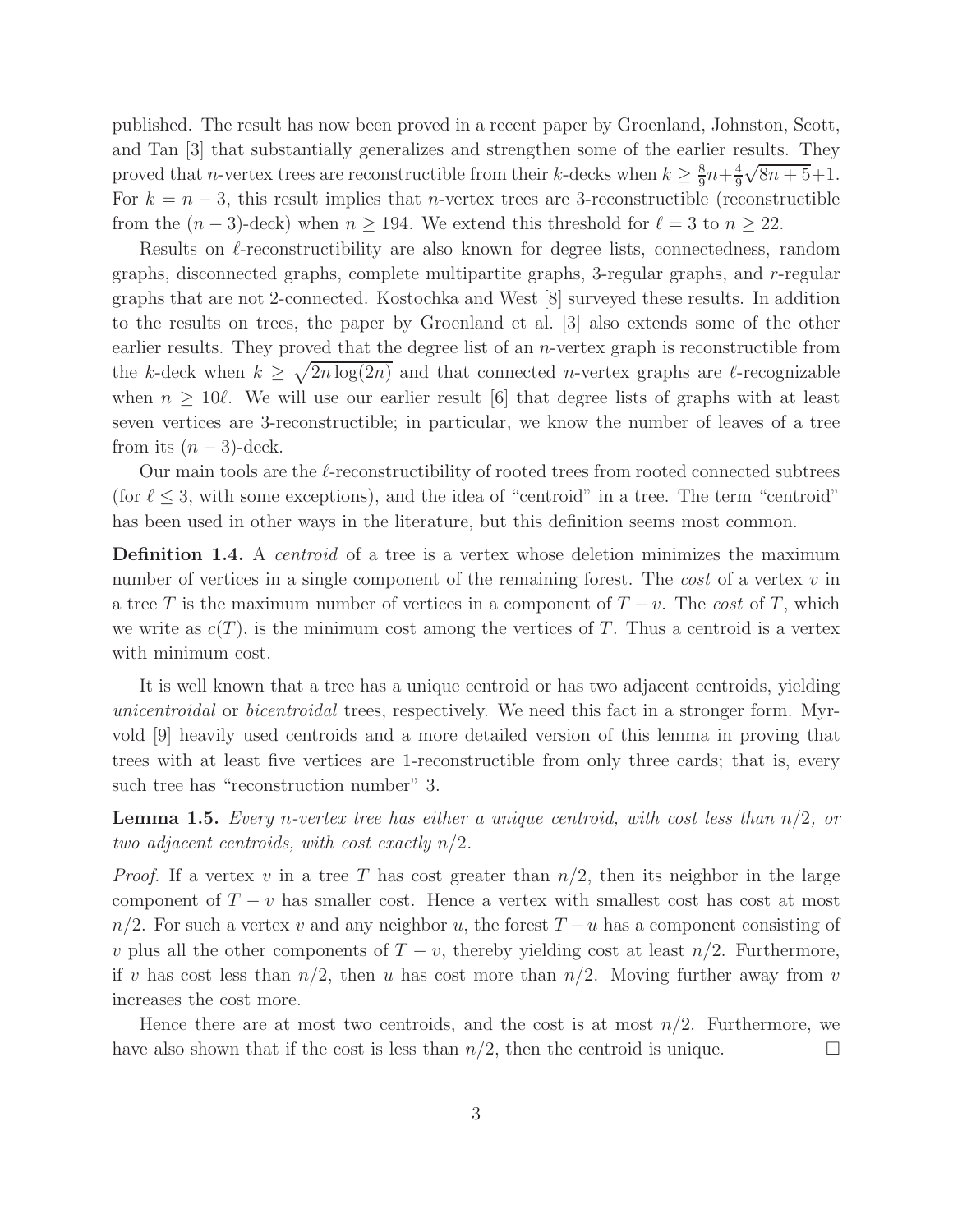**Definition 1.6.** The pieces of a unicentroidal tree T having centroid z are the components of  $T - z$ ; when we know T and z, the neighbors of z in the pieces are the roots of the pieces. In a bicentroidal tree, the two subtrees obtained by deleting the edge joining the centroids are the branches of the tree, and the roots of the branches are the centroids. The size of a piece or branch is the number of vertices.

Our overall approach is to identify centroids in certain connected cards, in which case the cards will give us subtrees of rooted trees that enable us to apply reconstruction of rooted trees to obtain pieces of the original tree. For this we need an analogue for rooted trees of the notion of pieces in unrooted trees.

**Definition 1.7.** A *rooted tree* is a tree with one vertex distinguished as a *root*; all other vertices are undistinguished, and there is no specification of order among neighbors of a vertex. The rooted pieces or r-pieces of a rooted tree are the rooted subtrees that are the components obtained by deleting the root, with the original neighbors of the root designated as the roots in the r-pieces. The size of an r-piece is its number of vertices.

A rooted connected card or rc1-card of a rooted tree  $T$  with root  $z$  is a rooted tree  $T'$ with root z obtained by deleting a leaf of T other than z. More generally, the  $rcl$ -cards of a rooted tree with n vertices and root z are the rooted subtrees with  $n - \ell$  vertices that have root z. The rcl-deck of a rooted tree is the multiset of its rcl-cards; the root vertex is known in each card, but otherwise the vertices are unlabeled.

A rooted tree is *weakly*  $\ell$ *-reconstructible* if it is determined by its rc $\ell$ -deck; that is, no other rooted tree has the same rcℓ-deck.

We use "weakly  $\ell$ -reconstructible" because we are given that the full structure is a rooted tree, but this is the natural notion of  $\ell$ -reconstructibility for rooted trees.

### 2 Reconstructibility of rooted trees

In proving that trees are 3-reconstructible, we will use  $\ell$ -reconstructibility of rooted trees for  $\ell \in \{1, 2, 3\}$ . As we will discuss later, there will be some exceptions when  $\ell \in \{2, 3\}$ .

In the theory of reconstruction, proving reconstructibility for the graphs in a particular family  $G$  often is done in two steps. First we show that every graph having the same deck as a graph in G is also in G; this is showing that the family is recognizable. We can then restrict our attention to reconstructions in  $\mathcal G$  to show that only one graph (in  $\mathcal G$ ) has this deck; this is showing that the family is *weakly reconstructible. Weakly*  $\ell$ *-reconstructible* means doing this with the  $(n - \ell)$ -deck.

In the application of our result on rooted trees, we will know that we have the rcℓ-deck of a rooted tree. Thus we consider only rooted trees as reconstructions and ignore the problem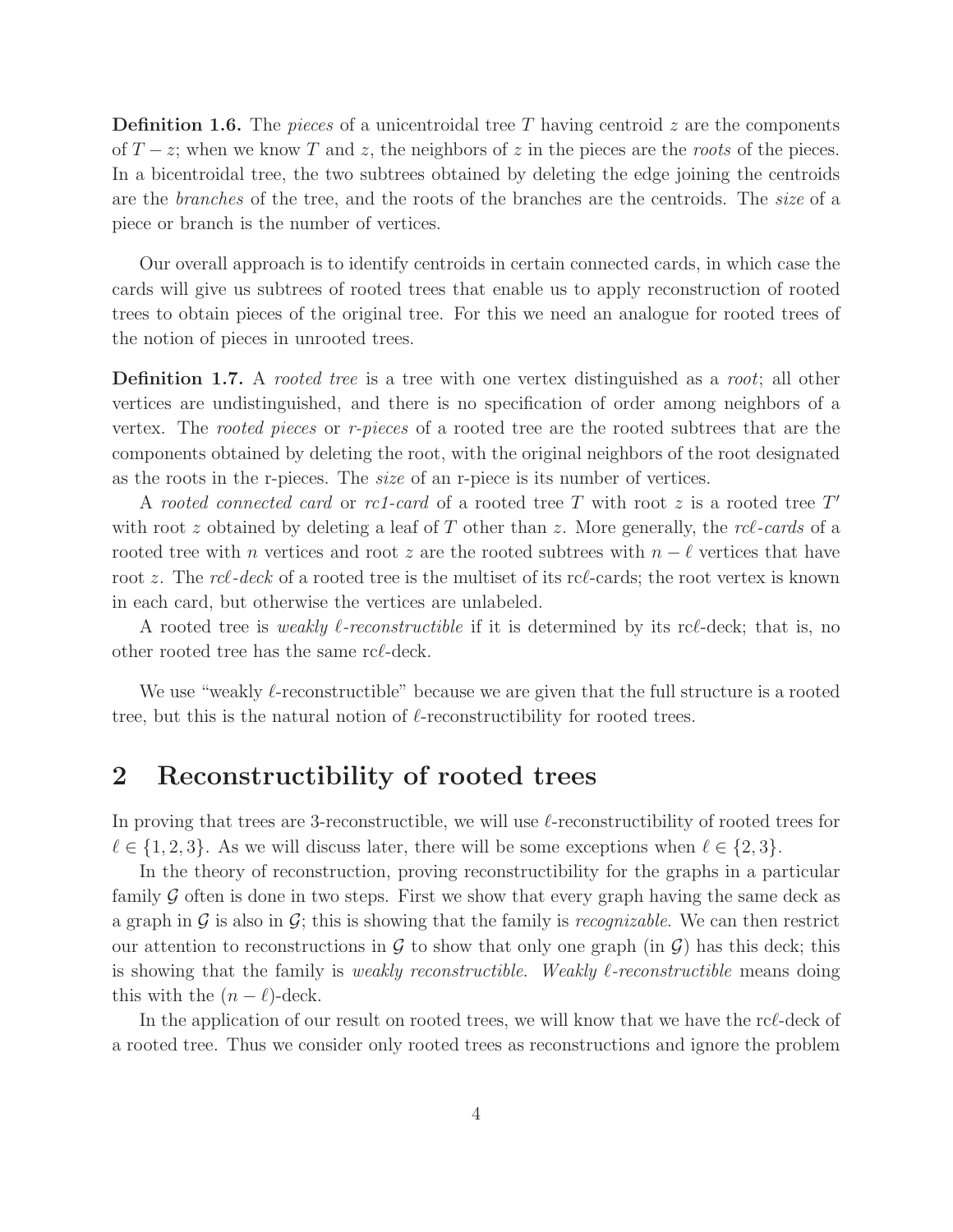of showing that the deck comes from a rooted tree. In order to be precise, we therefore describe these results as proving weak reconstructibility.

### **Theorem 2.1.** Rooted trees are weakly 1-reconstructible.

*Proof.* We assume that we are given the rc1-cards of a rooted *n*-vertex tree T. We use induction on n. When  $n \leq 2$ , there is only one n-vertex rooted tree. When  $n = 3$ , there are two n-vertex rooted trees, and they are distinguished by the number of rc1-cards. For the induction step, suppose  $n > 3$ , and let z be the root of T.

Since  $n \geq 4$  and z is given in each card, T has only one r-piece if and only if every rc1-card has only one r-piece. Hence we know whether  $T$  has one r-piece or more than one.

If T has only one r-piece, then let T' be the rooted tree obtained from  $T-z$  by designating the neighbor of z in T as the root  $z'$ . The rc1-cards of T' are obtained from those of T by deleting z and designating its neighbor as the root  $z'$ . By the induction hypothesis, we can reconstruct T' from these, and we reconstruct T by adding z to T', adjacent to z'.

Hence we may assume that  $T$  has more than one r-piece. Over all the rc1-cards of  $T$ , the r-pieces include the r-pieces of  $T$  plus some rooted trees that are not r-pieces of  $T$ , obtained by deleting a leaf of an r-piece of T. In particular, all the largest r-pieces that arise are actual r-pieces of T, since they cannot arise from a larger r-piece by deleting a vertex.

If all r-pieces in all cards have only one vertex, then  $T$  is a star rooted at the center. We can recognize this, so in the remaining case some r-piece of  $T$  has more than one vertex.

Among all the largest r-pieces of the rc1-cards, let M be one that occurs most often. Cards with fewer than the maximum number of r-pieces isomorphic to M arise by deleting a leaf of an r-piece isomorphic to M. Let v be a leaf of M, and let  $L = M - v$ , with the same root. Among the rc1-cards of T with fewer than the maximum number of r-pieces isomorphic to  $M$ , find a card  $T'$  with the maximum number of r-pieces isomorphic to  $L$ . Reconstruct  $T$ by replacing an r-piece isomorphic to L in T' with an r-piece isomorphic to  $M$ .

Before we discuss weak 2-reconstructibility of rooted trees, we note some exceptions.

**Example 2.2.** Rooted trees with common rc2-decks. For  $n > 3$ , two n-vertex rooted trees have the same rc2-deck with one rc2-card. Let  $\hat{P}_n$  denote the path  $P_n$  as a rooted tree with an endpoint as the root. The only rc2-card of  $\hat{P}_n$  is  $\hat{P}_{n-2}$ . Let  $\hat{P}'_n$  denote the rooted tree consisting of  $\hat{P}_{n-2}$  with two children added at its leaf. Again  $\hat{P}_{n-2}$  is the only rc2-card.

For  $n \geq 5$ , two *n*-vertex rooted trees have the same rc2-deck with three rc2-cards. Let  $\hat{Q}_n$  be the *n*-vertex rooted tree obtained from  $P_{n-4}$  by adding two copies of  $\hat{P}_2$  under the leaf. Let  $\hat{Q}'_n$  be the *n*-vertex rooted tree obtained from  $\hat{P}_{n-4}$  by adding  $\hat{P}_1$  and  $\hat{P}'_3$  under the leaf. Both  $\hat{Q}_n$  and  $\hat{Q}'_n$  have rc2-deck consisting of two copies of  $\hat{P}_{n-2}$  and one copy of  $\hat{P}'_{n-2}$ . These rooted trees are shown in Figure 1.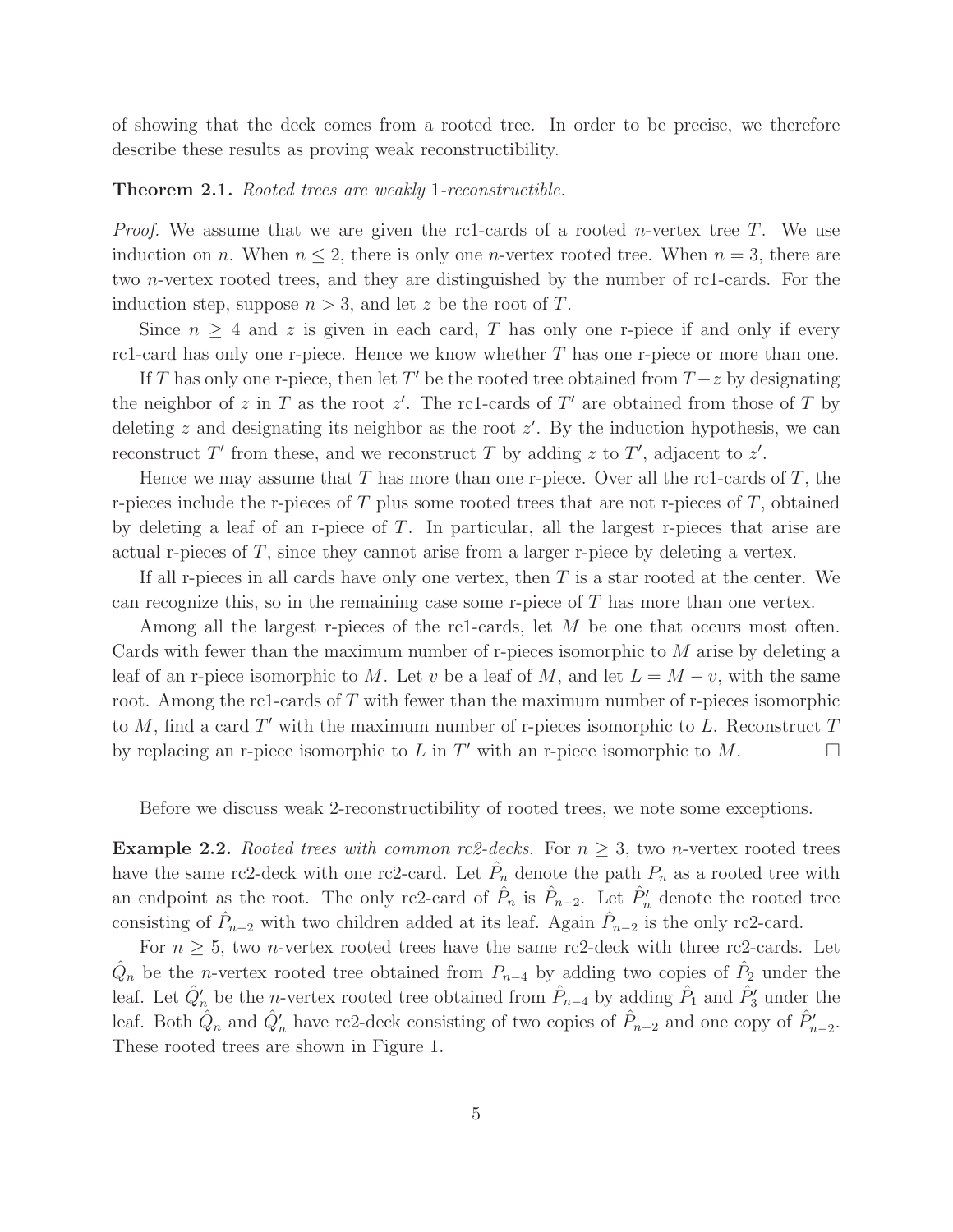A rooted tree is trivial if it has only one vertex. The root-degree of a rooted tree is the degree of the root. We write a rooted tree with r-pieces  $T_1, \ldots, T_d$  as  $U(T_1, \ldots, T_d)$ .

**Theorem 2.3.** Except for  $\{\hat{P}_n, \hat{P}'_n, \hat{Q}_n, \hat{Q}'_n\}$ , rooted trees are weakly 2-reconstructible. Knowing the number of leaves distinguishes between the exceptions.

*Proof.* We have the rc2-deck of an *n*-vertex rooted tree T, with root z specified in each rc2-card. If  $n = 2$ , then  $T = \hat{P}_2$ . If  $n = 3$ , then  $T \in {\{\hat{P}_3, \hat{P}'_3\}}$ .

If T has no vertices other than z and its children, then T has  $\binom{n-1}{2}$  $\binom{-1}{2}$  rc2-cards, all stars, and no other n-vertex rooted tree has this many rc2-cards. If T has exactly one vertex other than z and its children, then T has  $\binom{n-2}{2}$  $\binom{-2}{2}+1$  rc2-cards; again T is determined. For  $n=4$ , this leaves only  $\hat{P}_4$  and  $\hat{P}'_4$ , which have the same rc2-deck but different numbers of leaves. This completes the proof for  $n \leq 4$ ; we proceed inductively with  $n \geq 5$ .

Let  $d^* = d_T(z)$ . In the remaining cases, T has at least two vertices that are not children of z. Now  $d^*$  is the maximum of the root-degrees in the rc2-cards, and  $d^* \leq n-3$ . The root-degree is the number of r-pieces of  $T$ , which we now know.

If  $d^* = 1$ , then T has only one r-piece; let z' be the child of z. Let T' be the r-piece of T (that is,  $T' = T - z$  with z' as root). The rc2-cards of T' arise from those of T by deleting z and are rooted at  $z'$ . By the induction hypothesis, we can reconstruct T' from its rc2deck unless  $T' \in \{\hat{P}_{n-1}, \hat{P}_{n-1}', \hat{Q}_{n-1}, \hat{Q}_{n-1}'\}$ , which holds if and only if T is the corresponding member of  $\{\hat{P}_n, \hat{P}'_n, \hat{Q}_n, \hat{Q}'_n\}$  (the cases  $T \in \{\hat{Q}_n, \hat{Q}'_n\}$  do not arise when  $d^* = 1$  until  $n \ge 6$ ). We reconstruct T by adding z adjacent to  $z'$  in  $T'$ ; in the exceptional cases the number of leaves distinguishes between the two members of a pair with the same rc2-deck.

Hence we may assume  $2 \leq d^* \leq n-3$ . When  $n = 5$ , we thus consider only instances with  $d^* = 2$ ; they are  $\hat{Q}_5$  and  $\hat{Q}'_5$  (from Example 2.2) and  $U(\hat{P}_1, \hat{P}_3)$ . Since  $U(\hat{P}_1, \hat{P}_3)$  has only two rc2-cards while  $\hat{Q}_5$  and  $\hat{Q}'_5$  have three,  $U(\hat{P}_1, \hat{P}_3)$  is reconstructible;  $\hat{Q}_5$  and  $\hat{Q}'_5$  have the same rc2-deck but have different numbers of leaves. Hence we may assume  $n \geq 6$ .

Note that T has at least two trivial r-pieces if and only if T has an rc2-card with rootdegree  $d^* - 2$ . In this case, we reconstruct T by adding two trivial r-pieces to such a card.

Hence we may assume that all rc2-cards have root-degree at least  $d^* - 1$ , and T has at most one trivial r-piece. Define a "slim card"to be an rc2-card with root degree exactly  $d^* - 1$ . There are at least  $d^* - 1$  slim cards when T has a trivial r-piece, with equality only when all other r-pieces are paths with at least three vertices. When  $T$  has no trivial r-piece, the number of slim cards is the number of r-pieces isomorphic to  $\hat{P}_2$ , which is at most  $d^*$ . Hence we know whether T has a trivial r-piece unless the deck has  $d^* - 1$  or  $d^*$  slim cards.

Suppose first that  $T$  has exactly  $d^*$  slim cards and has reconstructions both with and without a trivial r-piece. The reconstruction without is  $U(\hat{P}_2,\ldots,\hat{P}_2)$ , in which no rc2-card has an r-piece of size at least 3. This also requires  $n = 2d^* + 1$ , which yields  $d^* \geq 3$  since  $n > 5$ . In a reconstruction having a trivial r-piece,  $d^* - 2$  r-pieces are paths with size at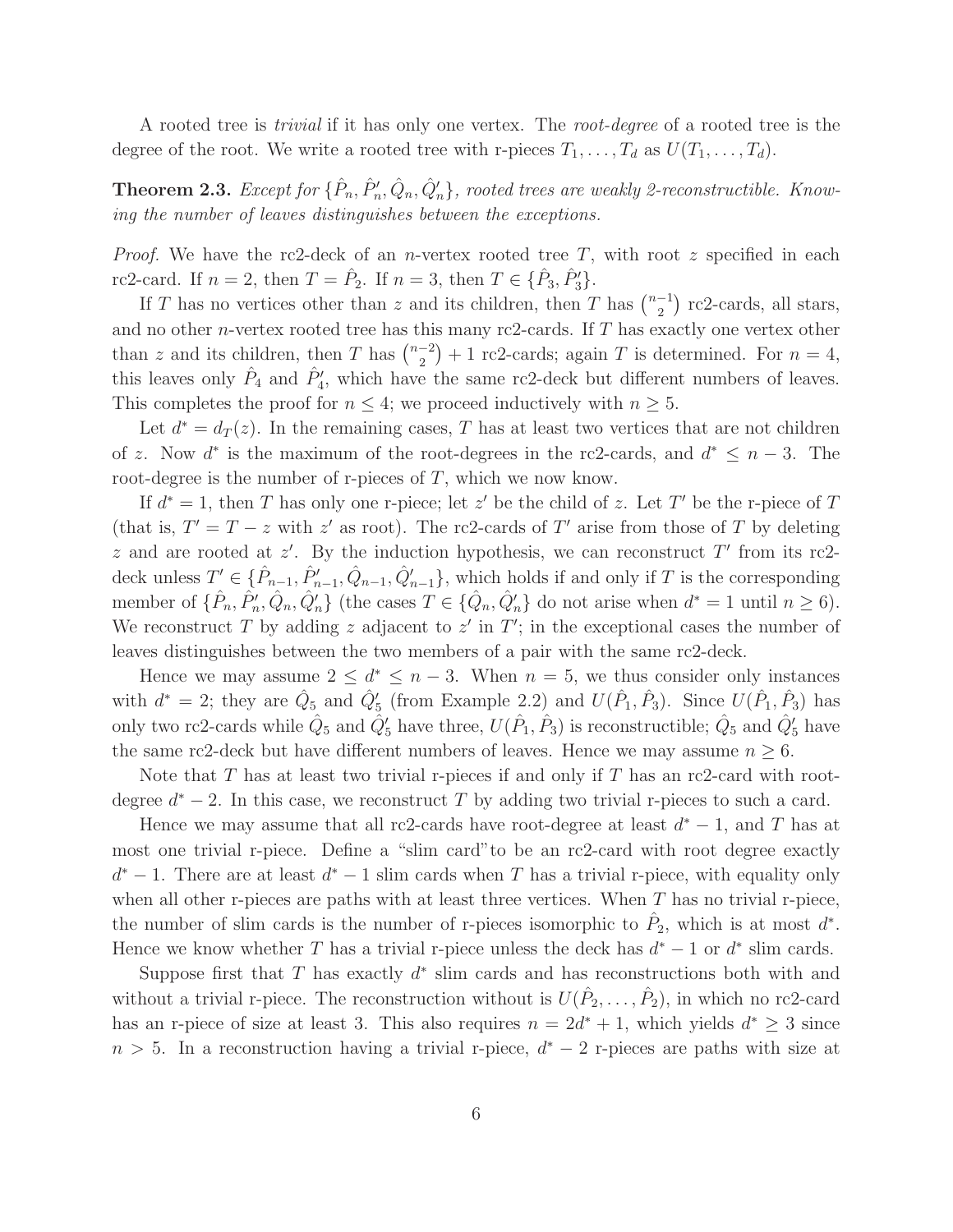least 3, so some rc2-card does have an r-piece with size at least 3. Hence when T has  $d^*$  slim cards we can recognize whether  $T$  has a trivial r-piece.

Now suppose that T has exactly  $d^* - 1$  slim cards. If T has a trivial r-piece, then all other r-pieces are paths with size at least 3. Here rc2-cards with two trivial r-pieces arise only by deleting two vertices from an r-piece of size 3, so there are at most  $d^* - 1$  of them. If T has no trivial r-piece, then every r-piece except one is  $\hat{P}_2$ , and the other r-piece has size more than 2. In this case there are exactly  $\binom{d^* - 1}{2}$  $\binom{-1}{2}$  rc2-cards with two trivial r-pieces. Since  $\binom{d^*-1}{2}$  $\binom{-1}{2}$  >  $d^* - 1$  when  $d^* \geq 5$ , we may assume  $d^* \leq 4$ . If confusion remains, then the instances with one trivial r-piece or no trivial r-pieces are as below, where  $T_m$  denotes any rooted tree with m vertices (with  $n \geq 9$  when  $d^* = 3$  and  $n \geq 5$  when  $d^* = 2$ ). In each case, the two possibilities are distinguished by the number of rc2-cards.

| one trivial r-piece $\frac{1}{2}$ #rc2-cards $\frac{1}{2}$ no trivial r-piece $\frac{1}{2}$ #rc2-cards |     |                                              |     |
|--------------------------------------------------------------------------------------------------------|-----|----------------------------------------------|-----|
| $d^* = 4   U(\hat{P}_1, \hat{P}_3, \hat{P}_3, \hat{P}_3)  $                                            |     | $U(\hat{P}_2,\hat{P}_2,\hat{P}_2,\hat{T}_4)$ | >10 |
| $d^* = 3 \mid U(\hat{P}_1, \hat{P}_3, \hat{P}_{n-5})$                                                  | - 5 | $U(\hat{P}_2, \hat{P}_2, \hat{T}_{n-5})$     | > 6 |
| $d^* = 2$   $U(P_1, P_{n-2})$                                                                          |     | $U(P_2, T_{n-3})$                            | >3  |

Therefore, the rc2-deck determines whether  $T$  has a trivial r-piece. Now consider the case where the rc1-deck of  $T$  has a slim card. If either  $T$  has no trivial r-piece or  $T$  has both a trivial r-piece and a slim card with a trivial r-piece, reconstruct  $T$  from a slim card by adding  $\hat{P}_2$  as an r-piece.

In the remaining case with a slim card,  $T$  has a trivial r-piece and the slim cards are the rc1-cards for the rooted tree  $T'$  obtained by deleting the trivial r-piece from  $T$ . By Theorem 2.1, we can reconstruct  $T'$  from these and obtain  $T$  by adding a trivial r-piece.

Hence we may assume that T has no slim cards. Thus every r-piece of T has size at least 3, and every rc2-card has  $d^*$  pieces. Since  $d^* \geq 2$  and every r-piece has size at least 3, every actual r-piece of T appears as an r-piece in some rc2-card. As in Theorem 2.1, the largest r-pieces that appear in rc2-cards are actual r-pieces of  $T$ , and we see them. Let b be the maximum size of an  $r$ -piece of  $T$ .

Suppose first that every r-piece of T has size b. We recognize this case from rc2-cards whose r-pieces all have size b except for one with size  $b-2$ , which must have lost two vertices because the others could not have lost any. Call such rc2-cards "pure" cards. Among all the pure cards, let C be one in which the multiplicity of some r-piece  $R$  in the list of r-pieces of size b is as small as possible (possibly 0). Reconstruct T by replacing the small r-piece in  $C$ with a copy of R.

Hence we may assume that some r-piece of  $T$  has size less than  $b$ . Now an rc2-card  $C'$ having a smallest r-piece over all the rc2-cards arises by deleting two vertices from a smallest r-piece of  $T$ . In  $C'$  we see all r-pieces of  $T$  of size  $b$ , with their multiplicities.

Let M be a largest r-piece of T, and let  $d'$  be the number of r-pieces of T isomorphic to M. Let T' be obtained from T by deleting the  $d'$  r-pieces of T isomorphic to M. The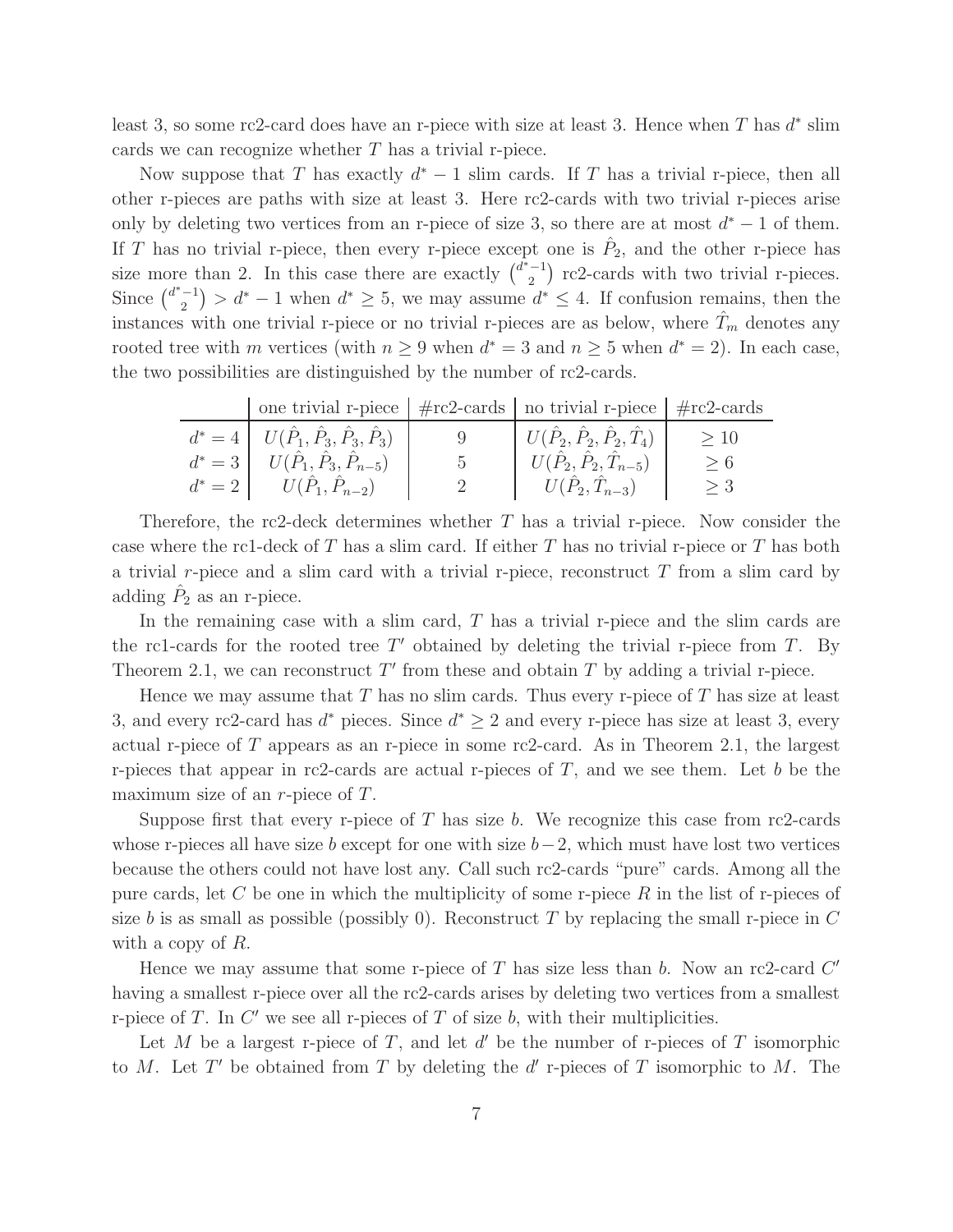rc2-cards of T' are obtained from the rc2-cards of T having d' r-pieces isomorphic to M by deleting the copies of M. If  $d' < d^* - 1$ , then T' has at least two r-pieces, each of size at least 3. Hence  $T'$  is not any of the exceptional rooted trees, and by the induction hypothesis we can reconstruct  $T'$  and replace the copies of  $M$  to obtain  $T$ .

In the final case, T consists of  $d^* - 1$  pieces isomorphic to M and one smaller piece  $R'$ , and we know this. Let  $L$  be a rooted tree obtained from  $M$  by deleting one leaf; let  $a$  be the number of leaves whose deletion from M yields L. In every rc2-card of T having  $d^* - 2$ r-pieces isomorphic to  $M$  and one piece isomorphic to  $L$ , the remaining r-piece is an rc1-card of R' (smaller than L). Each rc1-card of R' arises this way on exactly  $a(d^*-1)$  cards. Hence we obtain the rc1-deck of R'. By Theorem 2.1, we can reconstruct R' and thus T.

**Definition 2.4.** A *broom* is a tree obtained from a star by growing a path from the center of the star. A rooted broom is a broom with root chosen as the endpoint of the path grown from the center of the star. In particular, a rooted path and a star rooted at its center are both degenerate examples of rooted brooms.

**Example 2.5.** In the statement of the next lemma, when  $\ell = 2$  the second class includes  $\hat{P}_n$  and  $\hat{P}'_n$ , which are brooms, plus one rooted tree  $\hat{P}''_n$  obtained by putting  $\hat{P}_1$  and  $\hat{P}_2$  below the leaf of  $\hat{P}_{n-3}$ . Note that  $\hat{P}_n''$  has two leaves and two rc2-cards, while  $\hat{P}_n$  and  $\hat{P}_n'$  each have only one rc2-card. All rc2-cards for these three rooted trees are copies of  $\hat{P}_{n-2}$ , but the three examples are distinguished by knowing the number of leaves and the number of rc2-cards.

**Lemma 2.6.** For  $\ell \geq 2$  and  $n \geq \ell + 2$ , the rc $\ell$ -cards of an n-vertex rooted tree T are pairwise isomorphic if and only if T is a rooted broom or T is formed by merging the leaf of  $\hat{P}_{n-\ell-1}$ with the root of a rooted tree with  $\ell + 2$  vertices.

*Proof.* The rcl-cards of a rooted broom are a single rooted broom. In the second case desribed, every rc $\ell$ -card is  $\hat{P}_{n-\ell}$ .

Let T be a rooted tree with pairwise isomorphic rc $\ell$ -cards. We may assume  $T \neq \hat{P}_n$ . Let v be the branch vertex of  $T$  nearest to the root. If  $T$  is not in the class described, then at least  $\ell + 2$  vertices lie below v in the tree. Also, the subtree rooted at v has at least two r-pieces, since  $v$  is a branch vertex.

It suffices to prove that a rooted tree  $\widetilde{T}$  with at least two r-pieces and at least  $\ell + 3$ vertices has distinct rcℓ-cards if it is not a rooted star. If there are at most  $\ell$  vertices below the root outside the largest piece, then there is an rcℓ card with one r-piece and an rcℓ-card with more than one r-piece. If there are more than  $\ell$  vertices below the root outside a largest r-piece, then deleting  $\ell$  vertices from smallest r-pieces yields an rc $\ell$ -card whose list of sizes of r-pieces differs from that of the rc $\ell$ -card obtained by deleting vertices from largest r-pieces.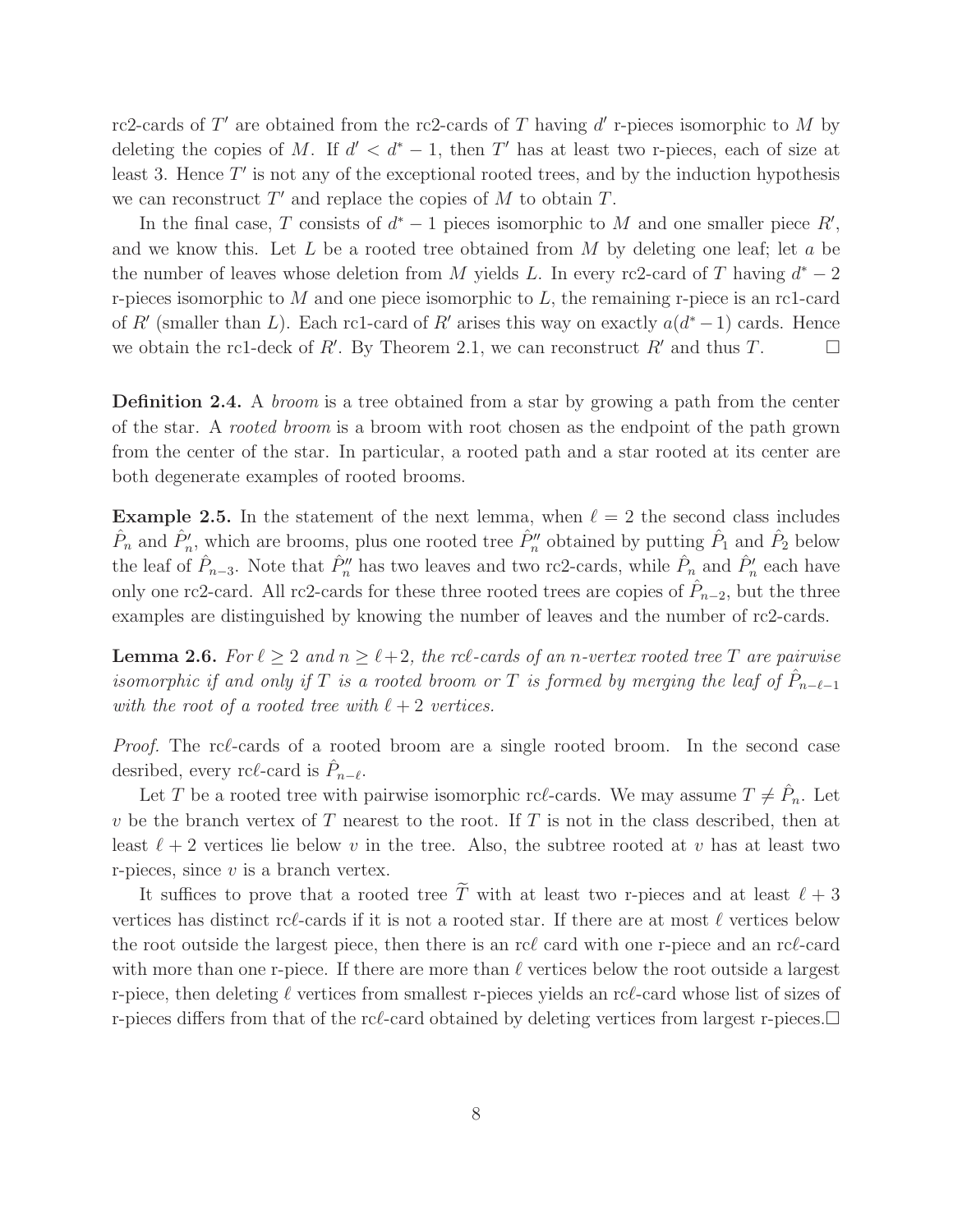

Figure 1: Special rooted trees.

When we want to reconstruct rooted trees from the rooted subtrees obtained by deleting three vertices, more exceptions arise.

**Example 2.7.** Rooted trees with common  $rc3$ -decks. We describe specific rooted trees by attaching a rooted forest below the leaf of a rooted path. Several appear in Figure 1, including  $\hat{P}''_n$  as defined in Example 2.5. With  $\hat{Q}_n$  and  $\hat{Q}'_n$  defined as in Example 2.2, let  $\hat{Q}''_n$  be the rooted tree obtained by putting  $\hat{P}_1$  and  $\hat{P}_3$  below the leaf of  $\hat{P}_{n-4}$ . Let  $\hat{B}_{n,t}$  be the *n*-vertex rooted broom with *t*-leaves (thus  $\hat{B}_{n,1} = \hat{P}_n$  and  $\hat{B}_{n,2} = \hat{P}'_n$ ).

Every way of putting a rooted forest having  $\ell$  vertices below the leaf of  $\hat{P}_{n-\ell}$  yields an *n*-vertex rooted tree whose rc $\ell$ -deck has a single card,  $\hat{P}_{n-\ell}$ . It is more helpful to describe this as putting a rooted tree with  $\ell+1$  vertices under the leaf of  $\hat{P}_{n-\ell-1}$ . When  $\ell=2$ , the resulting trees are  $\hat{P}_n$  and  $\hat{P}'_n$ . When  $\ell = 3$ , the tree whose root is put under the leaf of  $\hat{P}_{n-4}$ is one of  $\{\hat{P}_4, \hat{P}_4', \hat{P}_4'', \hat{B}_{4,3}\}.$ 

More generally, every way of adding  $\ell + 1$  vertices in d nonempty rooted trees under the leaf of  $\hat{P}_{n-\ell-1}$  yields an *n*-vertex rooted tree whose rc $\ell$ -deck consists of d copies of  $\hat{P}_{n-\ell}$ . For  $(\ell, d) = (3, 2)$  and  $n \ge 5$ , we obtain three trees:  $\hat{Q}_n$ ,  $\hat{Q}'_n$ , and  $\hat{Q}''_n$ , where  $\hat{Q}''_n$  is obtained from  $\hat{P}_{n-4}$  by adding  $\hat{P}_1$  and  $\hat{P}_3$  under the leaf.

For  $n \geq 6$ , several pairs of *n*-vertex rooted trees obtained from  $\hat{P}_{n-6}$  by adding one of two 6-vertex rooted trees under the leaf have the same rc3-deck as listed below. Within each pair, the two rooted trees are distinguished by the number of leaves.

| under leaf of $P_{n-6}$                                     | $#rc3$ -cards | rc3-deck                                  | $\#$ leaves |
|-------------------------------------------------------------|---------------|-------------------------------------------|-------------|
| $U(\hat{P}_1, \hat{P}_4)$ or $U(\hat{P}_1, \hat{P}'_4)$     |               | one $P_{n-3}$ , one $P'_{n-3}$            | 2 or 3      |
| $U(\hat{P}_2, \hat{P}_3)$ or $U(\hat{P}_1, \hat{P}_4'')$    |               | two $P_{n-3}$ , one $P'_{n-3}$            | 2 or 3      |
| $U(\hat{P}_2, \hat{P}'_3)$ or $U(\hat{P}_1, \hat{B}_{4,3})$ |               | three $P_{n-3}$ , one $P'_{n-3}$   3 or 4 |             |

Finally, let  $\hat{T}^+$  denote the rooted tree obtained from a rooted tree  $\hat{T}$  by adding a trivial r-piece as an extra child of the root. If  $\hat{T}$  and  $\hat{T}$  are rooted trees that have the same rcl-deck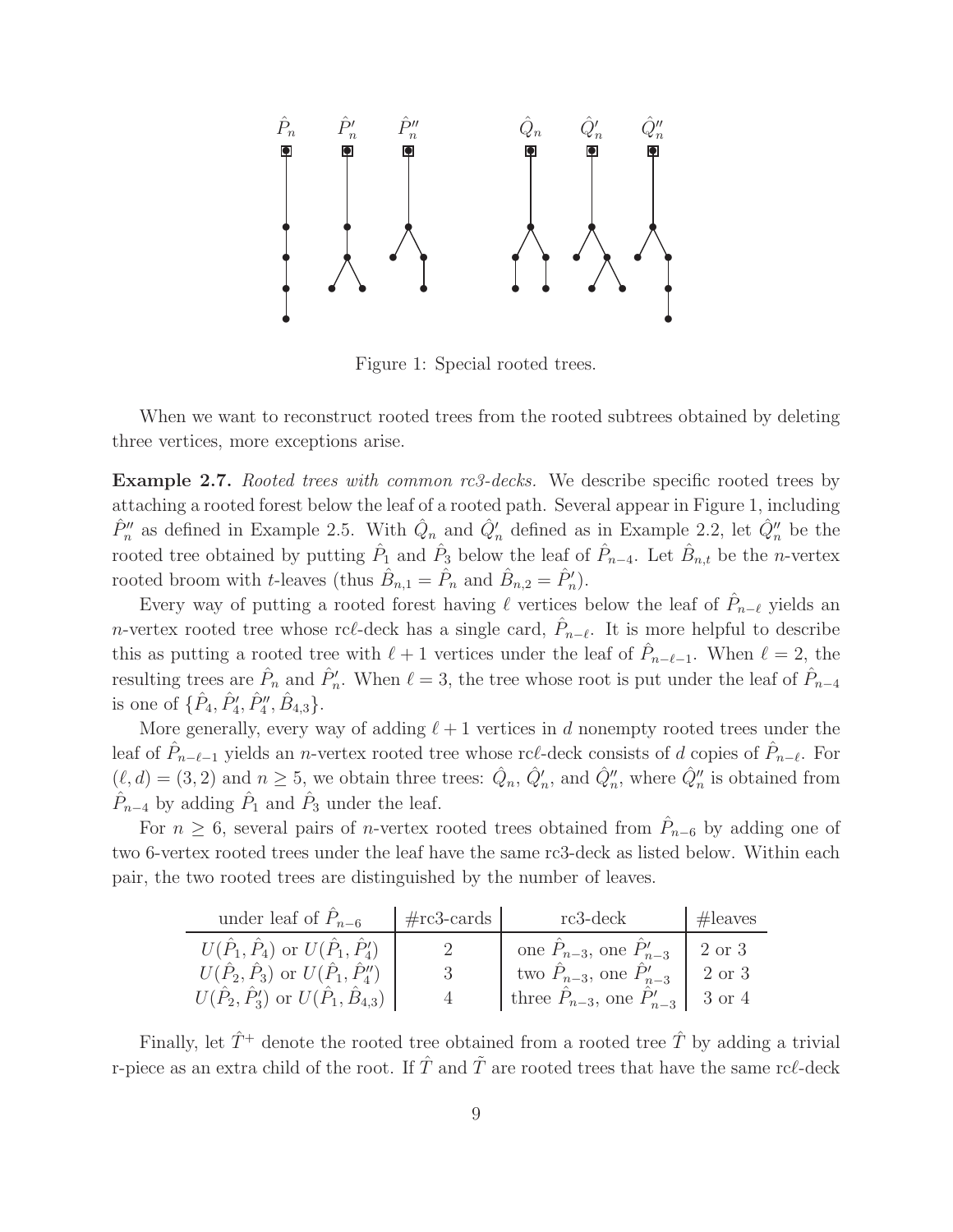and also have the same  $rc(\ell-1)$ -deck, then  $\hat{T}^+$  and  $\tilde{T}^+$  also have the same rc $\ell$ -deck. Their deck consists of the common rc( $\ell-1$ )-deck of  $\hat{T}$  and  $\tilde{T}$  together with the cards of their common rc $\ell$ -deck extended by adding a trivial r-piece. When  $\ell = 3$ , this occurs just when  $\{\hat{T}, \tilde{T}\}\$ is  $\{\hat{P}_{n-1}, \hat{P}_{n-1}'\}$  (for  $n \geq 4$ ) or  $\{\hat{Q}_{n-1}, \hat{Q}_{n-1}'\}$  (for  $n \geq 6$ ), since those are the only pairs of  $(n - 1)$ -vertex trees having the same rc2-deck.

When  $\ell = 3$ , all these examples have root-degree at most 2, except for root-degree 3 when  $n = 6$  in the pair obtained by adding a trivial r-piece to  $\hat{Q}_5$  or  $\hat{Q}'_5$ , and when  $n = 4$  for  $\hat{B}_{4,3}$ in the set  $\{\hat{P}_4, \hat{P}'_4, \hat{P}''_4, \hat{B}_{4,3}\}$ . Besides  $\hat{P}'_3$  in the pair  $\{\hat{P}_3, \hat{P}'_3\}$  the examples with root-degree 2 are of those of the form  $\{\hat{T}^+,\tilde{T}^+\}$  in the preceding paragraph where  $\hat{T}$  and  $\tilde{T}$  are exceptions with root-degree 1 that also have the same rc2-deck.

We mention two more pairs with seven vertices and root-degree 2:  $\{U(\hat{P}_2, \hat{P}'_4), U(\hat{P}_3, \hat{P}_3)\}$ and  $\{U(\hat{P}_2, \hat{P}_4''), U(\hat{P}_3, \hat{P}_3')\}$ . The first pair have the same rc3-deck consisting of two copies of  $\hat{P}_4$  and two copies of  $\hat{P}_4''$ , and they are distinguished by the number of leaves. The second pair have the same rc3-deck consisting of one copy of  $\hat{P}_4$ , one copy of  $\hat{P}'_4$ , and three copies of  $\hat{P}''_4$ , but both of these rooted trees have three leaves.

Remark 2.8. Rooted trees having the same rc2-deck also have the same rc3-deck. We showed in Theorem 2.3 that a rooted tree is determined by its rc2-deck, except for  $\{\hat{P}_n, \hat{P}'_n, \hat{Q}_n, \hat{Q}'_n\}$ . If rooted trees with the same rc2-deck are the same, then they also have the same rc3-deck. Also, as noted in Example 2.7,  $\hat{P}_n$  and  $\hat{P}'_n$  have the same rc3-deck, as do  $\hat{Q}_n$  and  $\hat{Q}'_n$ .

**Theorem 2.9.** For  $n \geq 4$ , the n-vertex rooted trees not described in Example 2.7 are weakly 3-reconstructible. For the exceptions, it is sufficient to know also the number of leaves, except for the general pairs  $\{\hat{P}'_n, \hat{P}''_n\}$  and  $\{\hat{Q}_n, \hat{Q}''_n\}$  and the 7-vertex pairs  $\{U(\hat{P}_2, \hat{P}'_4), U(\hat{P}_3, \hat{P}_3)\}$ and  $\{U(\hat{P}_2, \hat{P}_4''), U(\hat{P}_3, \hat{P}_3')\}$ . Within each of these pairs, the two trees are distinguished by the number of copies of  $S_{2,1,1}$  as an unrooted subtree.

Proof. The behavior of the exceptions is verified by checking all the examples in Example 2.7. The examples having the same rc3-deck are distinguished by their number of leaves, except for the two pairs listed in the theorem statement. There is one more copy of  $S_{2,1,1}$  in  $\hat{P}''_k$ than in  $\hat{P}'_k$ , and there is one more copy of  $S_{2,1,1}$  in  $\hat{Q}_k$  than in  $\hat{Q}_k''$ .

Hence we may assume that we are given the rc3-deck of an *n*-vertex rooted tree  $T$  not in the list of exclusions. Let z be the root of T, specified in each rc3-card. Let  $d^* = d_T(z)$ . We use induction on n.

Step 1:  $n \leq 6$  or  $d^* \geq n-3$  or  $d^* = 1$ . For  $n \leq 4$ , all trees are exceptional.

Consider  $n = 5$ . The trees with  $d^* = 1$  are in  $\{\hat{P}_5, \hat{P}_5', \hat{P}_5'', \hat{B}_{5,3}\}\$ , all exceptional. Those with  $d^* = 2$  are in  $\{\hat{Q}_5, \hat{Q}_5, \hat{Q}_5''\}$ , all exceptional. The only tree with  $d^* = 3$  is  $U(\hat{P}_1, \hat{P}_1, \hat{P}_2)$ , whose rc3-deck is three copies of  $\hat{P}_2$ , and the only one with  $d^* = 4$  is  $U(\hat{P}_1, \hat{P}_1, \hat{P}_1, \hat{P}_1)$ , whose rc3-deck is four copies of  $\hat{P}_2$ . These decks differ from those of the rooted trees in Example 2.7. Hence we may proceed inductively with  $n \geq 6$ .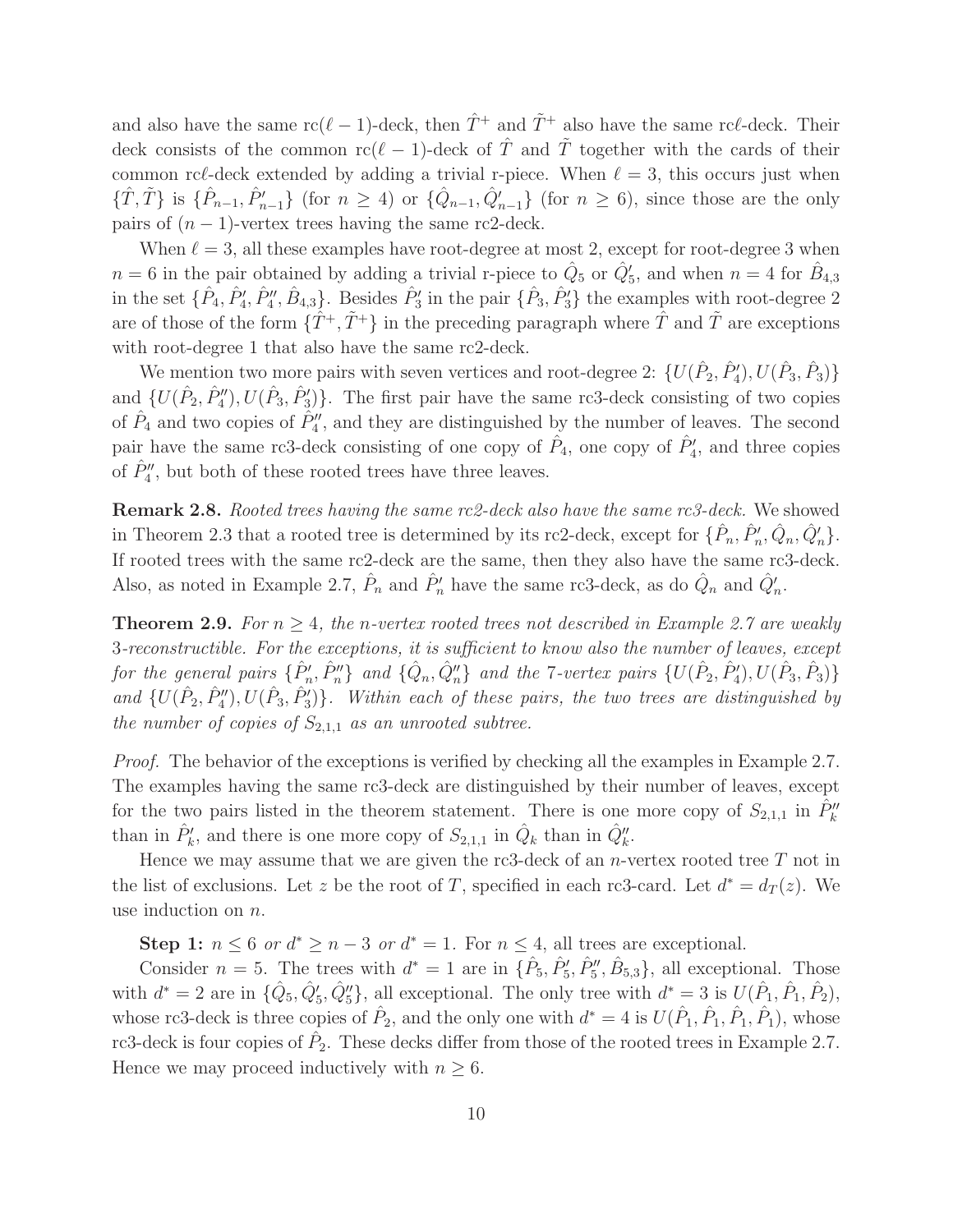Let s be the number of vertices of T other than z and its children. If  $s \leq 3$ , then T has a rooted star with  $n-4$  leaves as an rc3-card, while if  $s \geq 4$  there is no such card. Furthermore, if  $s = 3$ , then there is exactly one such card, while if  $s < 3$  there is more than one such card. Hence we can distinguish the cases  $s < 3$ ,  $s = 3$ , and  $s > 3$ .

If  $s = 0$ , then  $T = \hat{B}_{n,n-1}$  and T has  $\binom{n-1}{3}$  $\binom{-1}{3}$  rc3-cards (all stars). If  $s = 1$ , then T has  $n-3$ trivial r-pieces and one 2-vertex r-piece, producing  $\binom{n-2}{3}$  $\binom{-2}{3}$  +  $(n-3)$  rc3-cards. If  $s = 2$ , then the r-pieces of T are trivial except for two copies of  $\hat{P}_2$ , or one copy of  $\hat{P}_3$ , or one copy of  $\hat{P}'_3$ . In these three cases the numbers of rc3-cards are  $\binom{n-3}{3}$  $\binom{-3}{3} + 2(n-4)$ , or  $\binom{n-3}{3}$  $\binom{-3}{3} + (n-4) + 1$ , or  $\binom{n-2}{2}$  $\binom{-2}{3}+1$ , respectively. These numbers and the count when  $s=1$  are distinct, except that  $\binom{3}{3}$  $\binom{3}{3}+4=\binom{4}{3}$  $\hat{Q}_5^+$  + 1 when  $n = 6$ , which occurs for the listed exceptions  $\hat{Q}_5^+$  and  $\hat{Q}_5'^{+}$ . Hence the number of rc3-cards distinguishes all the nonexceptional rooted trees with  $s \leq 2$ , which corresponds to  $d^* \geq n-3$ .

In the remaining cases,  $T$  has at least three vertices other than  $z$  and its children. Now  $d^*$  is the largest root-degree among the rc3-cards, and  $d^* \leq n-4$ . We now know  $d^*$ , which is the number of  $r$ -pieces of  $T$ .

If  $d^* = 1$ , then T has only one r-piece; let z' be the child of z. Let T' be the r-piece of T, namely  $T - z$  with  $z'$  as root. The rc3-cards of T' are obtained from those of T by deleting z and naming  $z'$  as the root. By the induction hypothesis, we can reconstruct T' from its rc3-deck unless  $T'$  is one of the exceptional trees on  $n-1$  vertices, which holds if and only if  $T$  is one of the exceptional trees on n vertices. Outside the exceptional cases, we apply the induction hypothesis to  $T'$  and then reconstruct T by adding z above the root of  $T'$ .

Hence we may assume  $2 \leq d^* \leq n-4$ . When  $n = 6$ , this leaves only instances with  $d^* = 2$ . There are six such rooted trees, and they occur in three pairs of two rooted trees having the same rc3-deck, as listed in Example 2.7:  $\{U(\hat{P}_1, \hat{P}_4), U(\hat{P}_1, \hat{P}'_4)\}$  (same as  $\{\hat{P}_5^+,\hat{P}_5^{'+}\}\)$ ,  $\{U(\hat{P}_2,\hat{P}_3),U(\hat{P}_1,\hat{P}_4'')\}$ , and  $\{U(\hat{P}_2,\hat{P}_3'),U(\hat{P}_1,\hat{B}_{4,3})\}$ . Within each pair, the trees are distinguished by the number of leaves.

Hence in all other cases we have  $n \ge 7$  and  $2 \le d^* \le n-4$ , and we know  $d^*$ .

Step 2: At least three trivial r-pieces. Note that  $T$  has at least three trivial r-pieces if and only if T has an rc3-card with root-degree  $d^* - 3$ . In this case, we reconstruct T by adding three trivial r-pieces to such a card. Otherwise, all rc3-cards have root-degree at least  $d^*$  – 2, and T has at most two trivial r-pieces.

**Step 3:** Two trivial r-pieces. A card in the rc3-deck of T is j-slim if it has root-degree  $d^* - j$ . A 2-slim card can arise by deleting two trivial r-pieces and a third vertex or by deleting one trivial r-piece and one r-piece of size 2; there are no 2-slim cards when  $T$  has no trivial r-pieces. There are at least  $d^* - 2$  2-slim cards when T has two trivial r-pieces, with equality only when all other pieces are paths of size at least 3. There are at most  $d^* - 1$ 2-slim cards when T has exactly one trivial r-piece, with equality if and only if all other pieces are  $\hat{P}_2$ . Hence the number of trivial r-pieces is known unless the number of 2-slim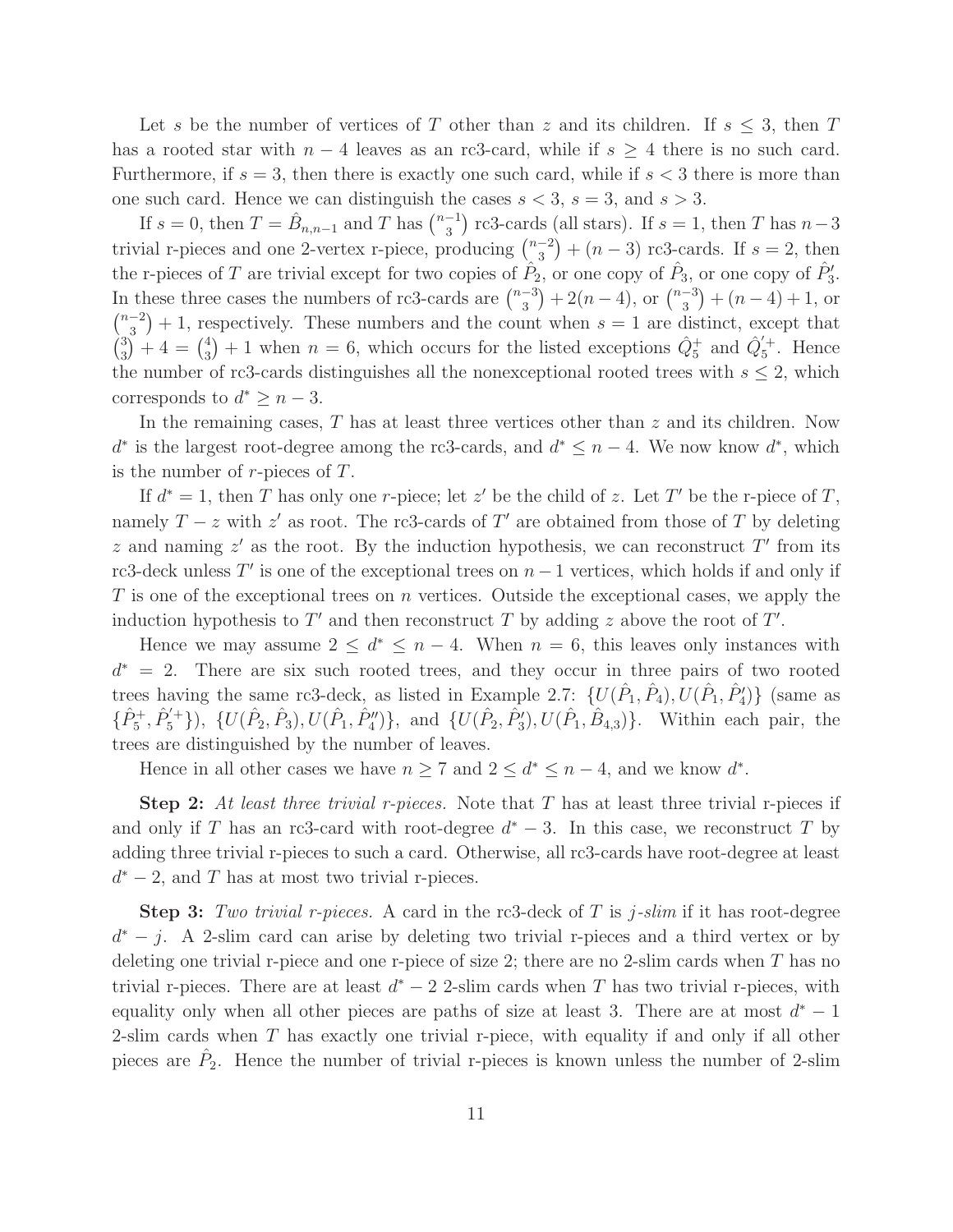cards is  $d^* - 2$  or  $d^* - 1$ .

Suppose first that T has exactly  $d^* - 1$  2-slim cards. If T has only one trivial r-piece, then  $T = U(\hat{P}_1, \hat{P}_2, \dots, \hat{P}_2)$  and  $n = 2d^*$ . Since  $n > 6$ , we have  $d^* \geq 4$ . No rc3-card has an r-piece of size at least 3. On the other hand, in a reconstruction with two trivial r-pieces and  $n = 2d^*$ , some r-piece must have size at least 3, and with  $d^* \geq 4$  we can see such a piece in some rc3-card. Hence in this case we either reconstruct  $T$  or know that every reconstruction has two trivial r-pieces.

Now suppose T has exactly  $d^* - 2$  2-slim cards. If T has only one trivial r-piece (Case 1), then  $T = U(\hat{P}_1, \hat{P}_2, \ldots, \hat{P}_2, \hat{T}')$ , where  $\hat{T}'$  has at least three vertices. If T has exactly two trivial r-pieces (Case 2), then all the nontrivial r-pieces are paths of size at least 3.

In Case 1, each 2-slim card has  $d^* - 3$  pieces that are  $\hat{P}_2$ , plus one piece that is  $\hat{T}'$ , and  $\hat{T}'$  must be a path since all pieces in Case 2 are paths. To obtain such a 2-slim card in Case 2, we must delete the two trivial pieces and can reduce at most one piece to  $\hat{P}_2$ . Since there must be  $d^* - 2$  such 2-slim cards, in Case 2 the nontrivial pieces must all be  $\hat{P}_3$ . Since also the 2-slim cards can only leave one piece with size 3, in Case 2 we have  $T = U(\hat{P}_1, \hat{P}_1, \hat{P}_3, \hat{P}_3)$ , and in Case 1 we have  $T = U(\hat{P}_1, \hat{P}_2, \hat{P}_3, \hat{P}_3)$ . All rc3-cards with three trivial r-pieces are  $U(\hat{P}_1, \hat{P}_1, \hat{P}_2)$ ; in Case 1 there are three of these, but in Case 2 there are only two. Hence these cases are distinguished.

Therefore, no matter what  $d^*$  is we can recognize whether T has exactly two trivial rpieces. If so, then the 2-slim rc3-cards are the rc1-cards of the tree  $T'$  obtained by deleting the trivial r-pieces of T. By Theorem 2.1, we can reconstruct  $T'$ , and we add two trivial r-pieces to obtain T.

**Step 4:** One trivial r-piece. In all remaining cases, T has at most one trivial piece. If T has a 2-slim rc3-card, then T has a trivial piece and a piece of size 2; reconstruct T from a 2-slim card by replacing these pieces.

When the rc3-deck has no 2-slim card, suppose that there exist both a reconstruction  $T$ with a trivial piece and a reconstruction  $T^{\circ}$  with no trivial piece; we seek a contradiction.

Since there is no 2-slim card, r-pieces of  $T$  other than the trivial piece have size at least 3. The number of 1-slim cards with a trivial r-piece is then  $2p$ , where p is the number of r-pieces of T having size 3, since we can delete such a piece or delete two of its vertices (in only one way) and the trivial piece. In the rc3-deck of  $T^{\circ}$ , the number of 1-slim cards with a trivial piece is  $q(q-1)$ , where q is the number of r-pieces of  $T^{\circ}$  having size 2; delete both vertices from one such piece and one from another. Hence  $2p = q(q-1)$ .

Now consider 1-slim cards with no trivial piece. From  $T$ , we must delete the trivial piece. so such a card has at most two r-pieces of size 2. From  $T^{\circ}$ , we must delete one r-piece of size 2 or 3 and not create a trivial r-piece, so any such card will have at least  $q - 1$  r-pieces of size 2. Thus  $q - 1 \leq 2$ .

These two computations reduce the possibilities to  $(p, q) \in \{(1, 2), (3, 3)\}.$  First consider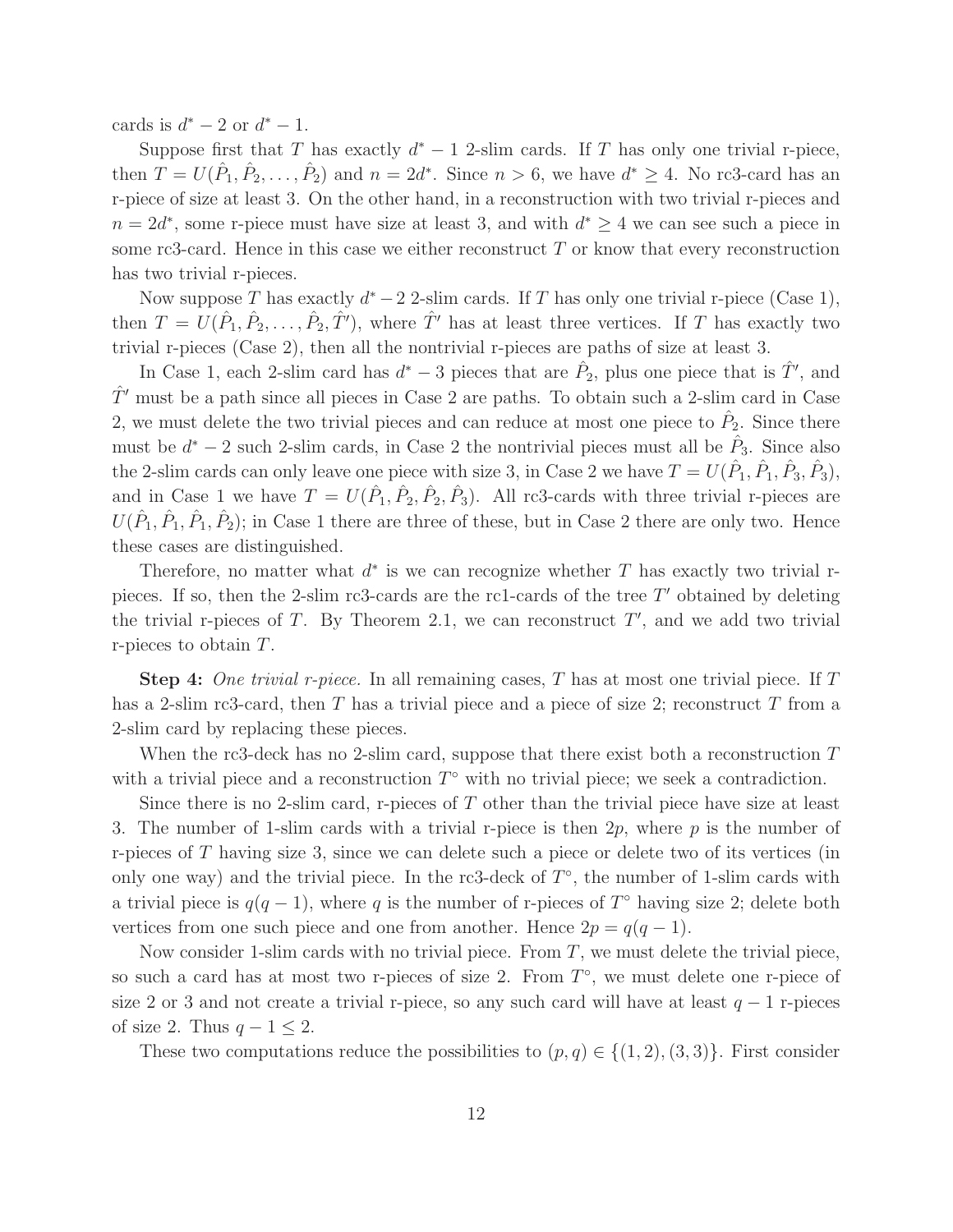$(p, q) = (3, 3)$ . Each of T and T<sup>o</sup> has six 1-slim cards with a trival piece. In each such card of T, the remaining pieces all have size at least 3. However, each such card of  $T^{\circ}$  has a piece of size 2. Hence  $T$  and  $T^{\circ}$  cannot both be reconstructions in this case.

Now consider  $(p, q) = (1, 2)$ . If  $d^* = 2$ , then  $T \in \{U(\hat{P}_1, \hat{P}_3), U(\hat{P}_1, \hat{P}_3')\} = \{\hat{Q}_5'', \hat{Q}_5'\}$ and  $T^{\circ} = U(\hat{P}_2, \hat{P}_2) = \hat{Q}_5$ , listed as exceptions in Example 2.7 for  $n = 5$ . Hence we may assume  $d^* \geq 3$ . The two smallest r-pieces still may be  $\{\hat{P}_1\hat{P}_3\}, \{\hat{P}_1,\hat{P}_3'\}, \text{ or } \{\hat{P}_2,\hat{P}_2\}, \text{ but }$ now there is at least one more piece. The two 1-slim cards with a trivial r-piece arise by deleting three of the four vertices in the two smallest r-pieces, and they must be the same for any reconstruction, so in each case deleting the two smallest r-pieces yields the same rooted tree; call it Y. Let  $y_j$  be the number of rcj-cards of Y. In the three cases stated above, the number of rc3-cards of the resulting full tree is  $2y_0 + 2y_1 + 2y_2 + y_3$ , or  $2y_0 + 3y_1 + 3y_2 + y_3$ , or  $2y_0 + 3y_1 + 2y_2 + y_3$ , respectively, where the coefficient of  $y_j$  is the number of ways of deleting  $3 - j$  vertices from the two smallest r-pieces in forming cards. Since Y has at least four vertices,  $y_1$  and  $y_2$  are positive, so the numbers of rc3-cards differ in the three cases.

Hence the rc3-deck determines whether  $T$  has exactly one trivial r-piece; suppose that it does. We already reconstructed T in the case that T has a 2-slim card, so we may assume that all other r-pieces of T have size at least 3. Let S be the set of 1-slim cards having a trivial r-piece. As discussed earlier,  $|S| = 2p$ , where p is the number of r-pieces of T with size 3. Let Y be the rooted tree obtained from T by deleting all the r-pieces of size 3. Any rc3-card in S shows Y and  $p-1$  of the 3-vertex pieces. Each such piece appears in  $2p-2$ members of S. Hence when  $p \geq 2$  we can determine from S the number of pieces of size 3 that are  $\hat{P}_3$  and the number that are  $\hat{P}'_3$ , thereby reconstructing all pieces of T. If  $p=1$ , then since we know Y we know the rcj-deck of Y for each j. As earlier, since  $U(\hat{P}_1, \hat{P}_3)$  has two rc1-cards and two rc2-cards, while  $U(\hat{P}_1, \hat{P}'_3)$  has three rc1-cards and three rc2-cards, we can tell from the size of the rc3-deck of  $T$  what the piece of size 3 is.

Hence we may assume that all r-pieces of  $T$  other than the one trivial piece have size at least 4. Let Y be the rooted tree obtained by deleting the trivial piece. Now the 1-slim cards of T are precisely the rc2-cards of Y. If Y is determined by its rc2-deck, then T is determined by adding a trivial piece to  $Y$ . If there is an alternative reconstruction  $Y$  from the rc2-deck of Y, then Y and  $\tilde{Y}$  also have the same rc3-deck, as observed in Remark 2.8. Now T and  $\tilde{T}$  have the same rc3-deck, where  $\tilde{T}$  arises from  $\tilde{Y}$  by adding a trivial piece. The resulting T and  $\tilde{T}$  are now  $Y^+$  and  $\tilde{Y}^+$ , occuring as exceptions in Example 2.7. Otherwise Y is determined by its rc2-deck, which determines T.

**Step 5:** T has no trivial r-piece but has an r-piece of size 2. The only way to obtain a 1-slim rc3-card with a trivial r-piece when  $T$  has no trivial r-piece is to have two (or more) r-pieces of size 2 and delete both vertices from one of them and one from another. Hence in the remaining case if there is a 1-slim rc3-card with a trivial r-piece we reconstruct  $T$  from it by replacing the trivial r-piece with two copies of  $\hat{P}_2$ .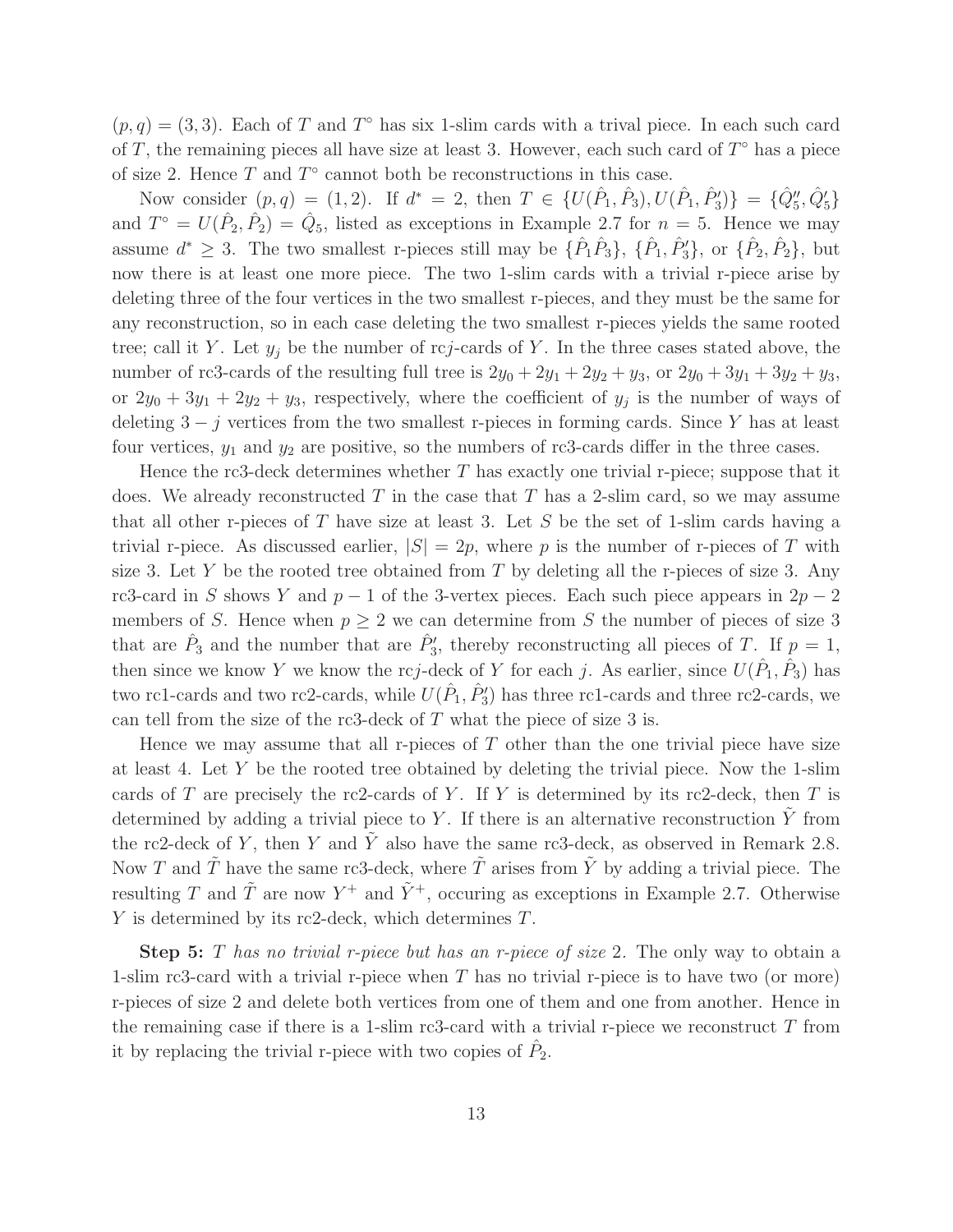We next need to be able to recognize when T has a piece of size 2. Suppose that the rc3-deck also has a reconstruction  $T^{\circ}$  with no r-piece of size at most 2. A 1-slim card of  $T^{\circ}$ arises only by deleting an r-piece of size 3, and hence such a card has no r-piece of size 2. If T has an r-piece of size 3, then T has a 1-slim card with an r-piece of size 2. Hence in  $T$ every r-piece other than one of size 2 has size at least 4. Now a 1-slim card of T has at most one r-piece of size 3. This means that  $T^{\circ}$  has at most two r-pieces of size 3 and therefore at most two 1-slim cards. Hence in  $T$  there are at most two leaves outside the r-piece of size 2.

If there is only one 1-slim card, then  $T = U(\hat{P}_2, \hat{P}_{n-3})$ , and there are only three rc3-cards. However, there are four ways to delete at most three vertices from the r-piece of size 3 in  $T^{\circ}$ (whether it is  $\hat{P}_3$  or  $\hat{P}'_3$ ), all leading to rc3-cards. Hence we may assume that there are two 1-slim cards, meaning that  $T$  has exactly two leaves outside the smallest piece. Now  $T$  has at most nine rc3-cards. If  $d^* = 3$ , then two r-pieces of size 3 and an additional piece of size at least 4 give  $T^{\circ}$  more than nine rc3-cards.

Finally, if  $d^* = 2$ , then  $T^{\circ}$  (and hence also T) has exactly seven vertices. Here  $T \in$  $\{U(\hat{P}_2, \hat{P}_4'), U(\hat{P}_2, \hat{P}_4'')\}$  and  $T^{\circ} \in \{U(\hat{P}_3, \hat{P}_3\}, U(\hat{P}_3, \hat{P}_3'), U(\hat{P}_3', \hat{P}_3')\}$ . The possibilities for T have four or five rc3-cards, respectively, while those for  $T^{\circ}$  have four, five, or six, respectively. This yields the pairs  $\{U(\hat{P}_2, \hat{P}'_4), U(\hat{P}_3, \hat{P}_3)\}$  and  $\{U(\hat{P}_2, \hat{P}''_4), U(\hat{P}_3, \hat{P}'_3)\}$  which are exceptions having the same rc3-deck as described in Example 2.7. In each pair the trees are distinguished by the number of unrooted copies of  $S_{2,1,1}$ .

Hence we can recognize when T has one r-piece of size 2 (and no trivial r-piece). Say that a 1-slim card having a piece of size 2 is *defective*. If T has no defective card, then all pieces other than the one of size 2 have size at least 4, and the 1-slim rc3-cards of T are the rc1-cards of the rooted tree  $T'$  obtained by deleting the smallest r-piece from  $T$ . By Theorem 2.1, we can reconstruct  $T'$  and add an r-piece of size 2 to obtain  $T$ .

If  $T$  has a defective card, then  $T$  has a piece of size 3. A defective card contains as r-pieces all the r-pieces of  $T$  having size at least 4. It remains to determine the r-pieces of size 3; let there be p that are copies of  $\hat{P}_3$  and q that are copies of  $\hat{P}'_3$ . Defective cards arise by deleting an r-piece of size 3 or by deleting the r-piece of size 2 and one leaf from an r-piece of size 3. Thus each copy of  $\hat{P}_3$  is missing from two defective cards, and each copy of  $\hat{P}'_3$  is missing from three defective cards. This yields  $t = 2p + 3q$ , where t is the total number of defective cards. On the other hand  $s = p + q + 1$ , where s is the number of pieces of size 3 in each defective cards. Since we see s and t from the rc3-deck, we compute p and q.

**Step 6:** Every r-piece of T has at least three vertices. Note the exceptions  $U(\hat{P}_3, \hat{P}_3)$  and  $U(\hat{P}_3, \hat{P}'_3)$ , which share rc3-decks with  $U(\hat{P}_2, \hat{P}'_4)$  and  $U(\hat{P}_2, \hat{P}''_4)$ , respectively, as discussed in Step 5. If the rc3-deck of  $T$  is not from one of these exceptions, then in the remaining case we have determined that all r-pieces of  $T$  have size at least 3.

Since  $d^* \geq 2$  and every r-piece has size at least 3, every r-piece of T appears as an r-piece of some rc3-card of  $T$ . Let  $b$  be the maximum size of an r-piece in an rc3-card of  $T$ , and let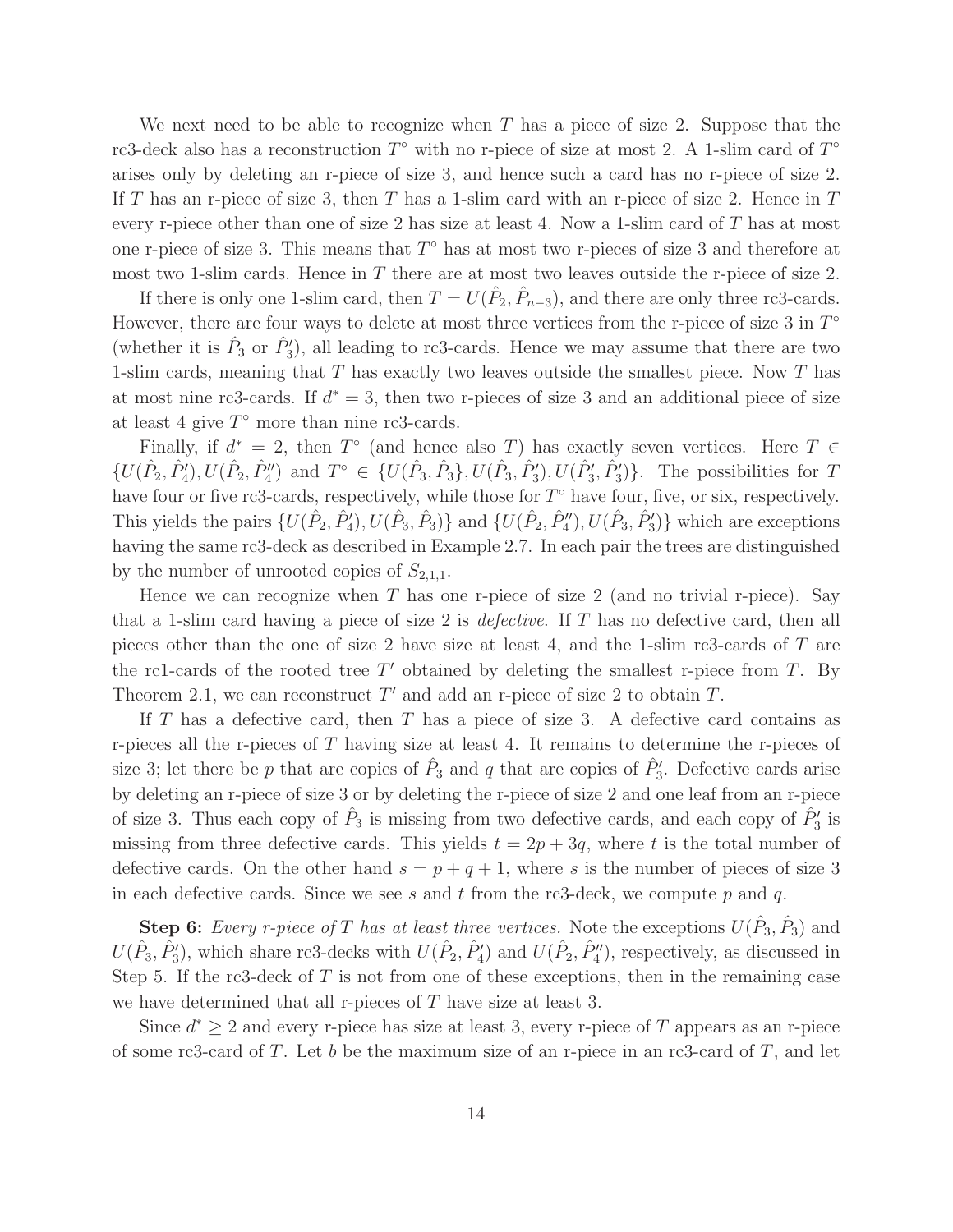c be the minimum such size, setting  $c = 0$  if T has a 1-slim card. The smallest r-piece(s) of T have size  $c + 3$ . Every card having an r-piece of size c (or 1-slim card if  $c = 0$ ) has  $d^* - 1$ r-pieces that are all the r-pieces of T except one of size  $c + 3$ . Call these trim cards. (Note that  $b \geq c+3$ , with equality possible.)

For every trim card, there is one r-piece of T with size  $c + 3$  that does not appear. If some trim card has an r-piece of size  $c + 3$ , then T has more than one r-piece of size  $c + 3$ , and over all the trim cards we see all the pieces, in particular all the r-pieces of size  $c + 3$ . Choose a trim card C in which an r-piece R of size  $c + 3$  appears fewer than the maximum number of times, and reconstruct  $T$  from  $C$  by replacing the smallest r-piece with a copy of R (or adding R as an r-piece if  $c = 0$ ).

In the remaining case, T has exactly one r-piece R of size  $c+3$ . Each trim card gives us the other r-pieces, with their multiplicities (hence we also know  $b$ ). The set consisting of the smallest r-piece in each trim card is the rc3-deck of  $R$ . Now we can reconstruct  $R$  by the induction hypothesis and hence reconstruct  $T$  unless  $R$  is in the set of exceptions.

Let M be an r-piece of T with b vertices, and let  $d'$  be the number of r-pieces of T isomorphic to  $M$ . Obtain  $T'$  from  $T$  by deleting the r-pieces isomorphic to  $M$ . The rc3cards of  $T'$  are obtained from the rc3-cards of  $T$  with  $d'$  r-pieces isomorphic to  $M$  by deleting the copies of M. If  $d' < d^* - 1$ , then T' has at least two pieces, one of which is the exception R and the others of which have at least four vertices. No exceptions in Example 2.7 fit this description, so by the induction hypothesis  $T'$  is reconstructible from its rc3-deck, which we have obtained. After reconstructing  $T'$ , we add the copies of  $M$  to obtain  $T$ .

Hence we may assume that  $T$  consists of  $d^* - 1$  r-pieces isomorphic to  $M$  and one smaller piece R with s vertices (here  $s = c+3$ ). We know M, s, and b. First suppose that  $s \leq b-3$ . Let L be an rc2-card of M, and let a be the number of copies of L as an rc2-card of M. In every rc3-card of T having  $d^* - 2$  r-pieces isomorphic to M and one piece isomorphic to L, the remaining r-piece is an rc1-card of R (smaller than  $L$ ). Each rc1-card of R arises this way on exactly  $a(d^*-1)$  cards. Hence we obtain the rc1-deck of R. By Theorem 2.1, we can reconstruct R and thus reconstruct T. If  $s = b - 2$  and  $d^* \geq 3$ , then we can similarly use an rc1-card L' of M and obtain the rc1-deck of R from cards with  $d^* - 3$  r-pieces isomorphic to M and two r-pieces isomorphic to L.

Next suppose  $s = b - 2$  and  $d^* = 2$ . Let L be an rc1-card of M, and let a be the number of copies of L as an rc1-card of M. In every rc3-card of T having an r-piece isomorphic to L, the other r-piece is an rc2-card of R (smaller than L). Each rc2-card of R arises this way on exactly a cards. Hence we obtain the rc2-deck of R. By Theorem 2.3, we can reconstruct R and hence T unless we have the common rc2-deck of  $\hat{P}_s$  and  $\hat{P}'_s$  or of  $\hat{Q}_s$  and  $\hat{Q}'_s$ . To distinguish these, note that an rc3-card of T having pieces of sizes  $b-3$  and  $b-2$  arises by deleting three vertices from  $M$  (in which case the other piece is  $R$ ) or by deleting two vertices from M and one vertex from R. Hence the number of these cards is  $ij + j'$ , where i is the number of leaves of R, j is the number of rc2-cards of M, and j' is the number of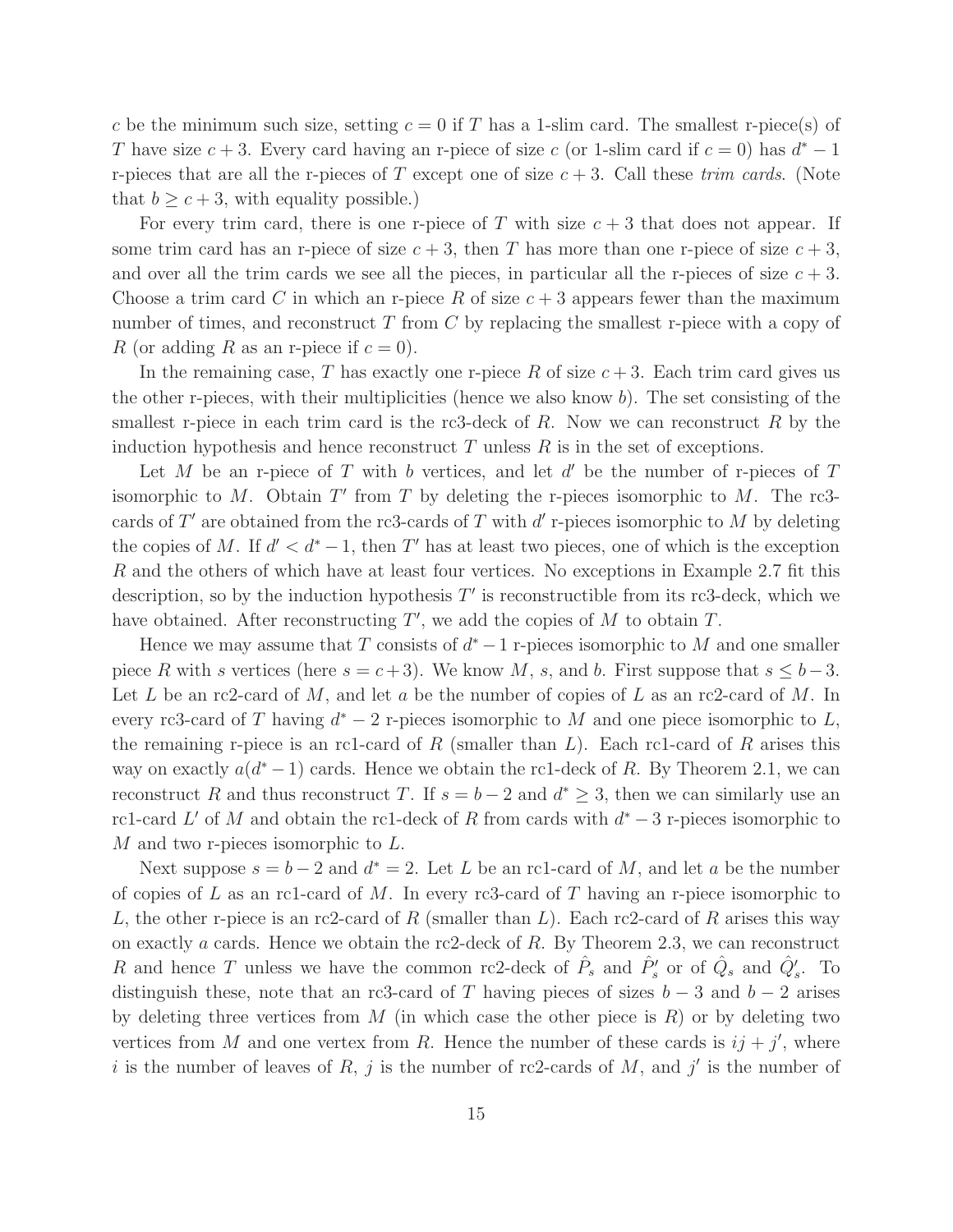rc3-cards of M. Since we know  $M$ , we know j and j' and can compute i. This distinguishes between  $\hat{P}_s$  and  $\hat{P}'_s$  and between  $\hat{Q}_s$  and  $\hat{Q}'_s$  for R.

In the final case,  $s = b - 1$ . Since we know M, we know the rc1-deck  $L_1, \ldots, L_m$  of M, where m is the number of leaves of M. Let S be the multiset of rc3-cards of T in which one piece has  $b-3$  vertices, one has  $b-1$  vertices, and the rest are isomorphic to M. Such cards arise by deleting three vertices from one copy of  $M$  or by deleting one vertex from a copy of M and two vertices from R. If for some member of S the piece with  $b-1$  vertices is not in the rc1-deck of  $M$ , then that piece is  $R$  and we complete the reconstruction.

Otherwise, R is an rc1-card of M. Let p be the number of rc3-cards of M, and let q be the number of rc2-cards of  $R$ ; at present  $q$  is unknown. Let  $k$  be the multiplicity of a given rc1-card L of M. If  $L \neq R$ , then the number of members of S in which the piece with  $b - 1$ vertices is L is  $(d^* - 1)kq$ . If  $L = R$ , then that number is  $(d^* - 1)(kq + p)$ . Since we know  $|S|$  from the deck, and the multiplicities of the various rc1-cards of M sum to m, we can compute  $q = \frac{|S| - (d^* - 1)p}{(d^* - 1)m}$  $\frac{(-a^x-1)p}{(d^x-1)m}$ . Since we know the multiplicity of each rc1-card of M, we can now determine which one occurs too often as a piece of a member of S, and that is R.

In applying Theorem 2.9, it will be helpful to know the number of leaves of a tree. In the unrooted setting, we proved in [6] that when  $n \geq 7$ , the  $(n-3)$ -deck of an *n*-vertex graph determines its degree list. We have not yet found a short argument that directly determines the number of leaves of a tree from its  $(n-3)$ -deck, though there is a short argument for obtaining the number of leaves from the  $(n-2)$ -deck. The number of copies of  $S_{2,1,1}$  is also determined by the  $(n-3)$ -deck when  $n \geq 8$ , by Observation 1.2.

## 3 Trees with Cost at Most  $(n-4)/2$

For trees with small cost, we reduce 3-reconstructibility to weak 3-reconstructibility of rooted trees. We begin by showing that we can recognize the  $(n-3)$ -decks of trees.

**Lemma 3.1.** If T is an n-vertex tree with  $n \ge 7$ , then every graph having the same  $(n-3)$ deck as T is a tree.

*Proof.* The  $(n-3)$ -deck provides the 2-deck, so every reconstruction has  $n-1$  edges. All cards are acyclic, so reconstructions have no cycles of length at most  $n-3$ . Therefore, a non-tree reconstruction G must be  $C_{n-1} + P_1$  or  $C_{n-2} + P_2$  or the graph C' consisting of  $C_{n-2}$ plus a pendant edge and an isolated vertex.

The numbers of copies of  $P_{n-3}$  and  $K_{1,3}$  in these alternatives are  $(n-1, 0)$  or  $(n-2, 0)$  or  $(n, 1)$ , respectively; we know these values, since  $n-3 \geq 4$ . A path has only four copies of  $P_{n-3}$ , but  $4 < n-2$ . Hence we may assume that T has a branch vertex. A non-tree reconstruction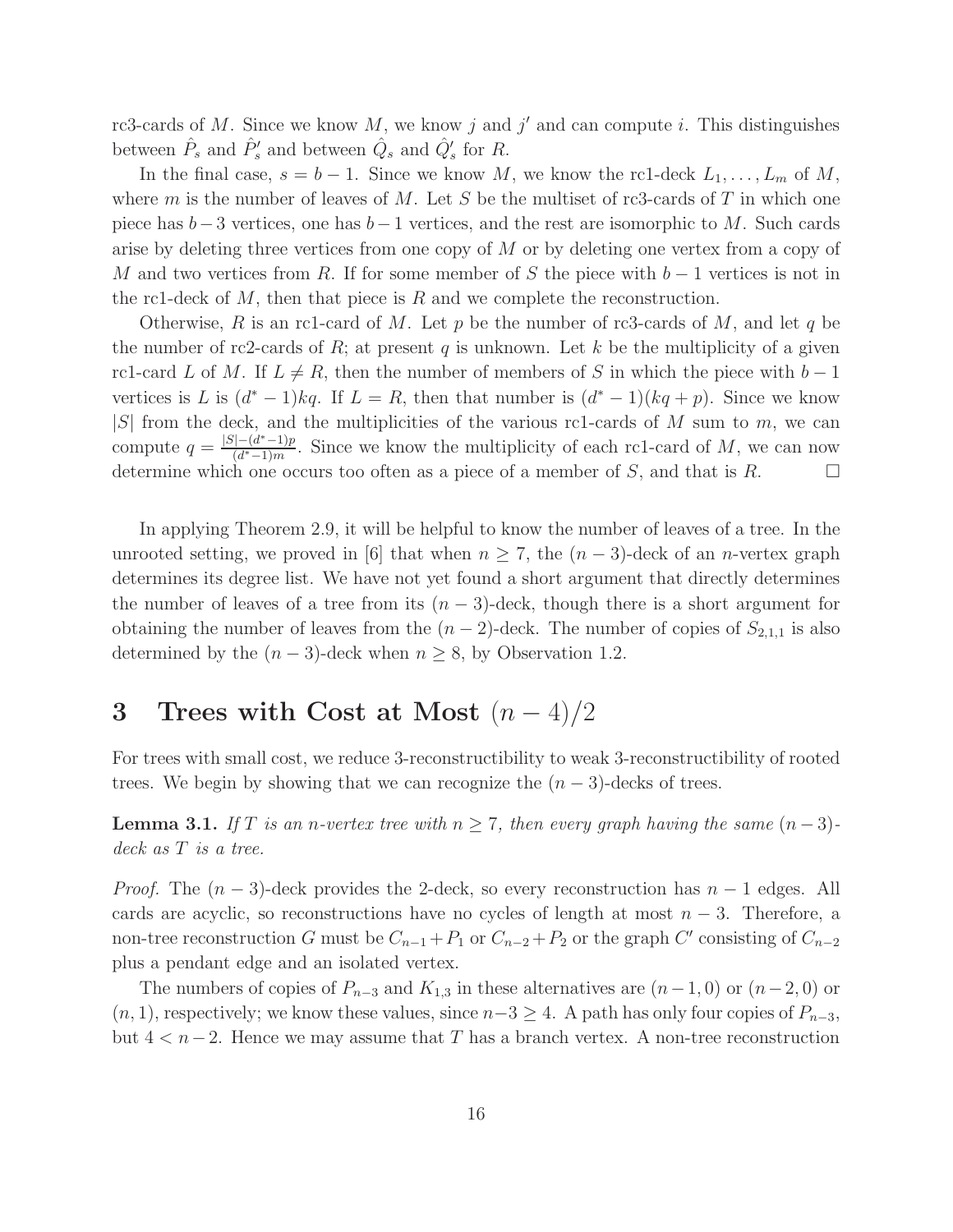allows only one copy of  $K_{1,3}$ , and then G must be C'. However, the maximum number of copies of  $P_{n-3}$  in a tree with only one copy of  $K_{1,3}$  is 5, achieved by  $S_{n-3,1,1}$ , and  $5 < n$ .  $\Box$ 

It sometimes is helpful to exclude "extreme" trees from consideration by recognizing the decks of such trees. Here we are deleting only two vertices.

**Lemma 3.2.** The connected cards in the  $(n-2)$ -deck of an n-vertex tree T are pairwise isomorphic if and only if  $T$  is a star or a path or has at most five vertices.

*Proof.* The claim holds for stars and paths, and for  $n = 5$  because all 3-vertex trees equal  $P_3$ . For  $n \geq 6$ , suppose that T is not a star or a path but satisfies the condition.

A *leaf-neighbor* is a neighbor of a leaf. A tree is *leaf-regular* if all leaf-neighbors have the same degree. It is leaf-uniform if all leaf-neighbors are adjacent to the same number of leaves. If two leaf-neighbors x and y have different degrees or different numbers of leaves adjacent to them, then deleting one leaf adjacent to x or one leaf adjacent to y yields two nonisomorphic subtrees (in the first case the degree lists are different; in the second the leaves are grouped by theie adjacent leaf-neighbors into sets of different sizes). Hence  $T - w$ must be both leaf-regular and leaf-uniform for each leaf  $w$ .

Since  $T$  is not a star,  $T$  has at least two leaf-neighbors. Let  $u$  and  $u'$  be distinct leafneighbors, and let  $v$  and  $v'$ , respectively, be leaves adjacent to  $u$  and  $u'$ . Let  $b$  and  $b'$  be the numbers of leaves adjacent to  $u$  and  $u'$ , respectively. If  $b$  and  $b'$  are at least 2, then because  $T - v$  and  $T - v'$  are leaf-uniform, and u and u' remain leaf-neighbors in both, we have  $b' = b - 1$  and  $b = b' - 1$ , which is impossible.

Hence we may assume  $b' = 1$ . Suppose  $b \geq 2$ . Since the preceding paragraph applies to any two leaf-neighbors, the leaf-uniformity of  $T - v'$  now implies that T has no third leaf-neighbor, making  $T$  a tree obtained from a star by replacing one edge with a path. Now deleting two vertices from the end of the path yields a different  $(n-2)$ -card from the tree obtained by deleting two leaves adjacent to u, since  $n \geq 6$ .

Hence we may assume that every leaf-neighbor is adjacent to exactly one leaf. The leafneighbors at both ends of a longest path must now have degree 2. Since deleting the leaf at either end yields a leaf-regular tree having a leaf-neighbor with degree 2, all leaf-neighbors in T have degree 2.

Given that  $T$  is not a path, consider the distances from leaves to nearest branch vertices. Deleting the leaf and its neighbor from a shortest such path either reduces the number of leaves or reduces the minimum distance from a leaf to a branch vertex by 2. Deleting two leaves does neither and hence produces a different subtree with  $n-2$  vertices.

In studying connected cards in the  $(n - \ell)$ -deck of an *n*-vertex tree, it is helpful to know which vertices of the original tree can be the centroid of the card. When  $\ell$  is fixed, the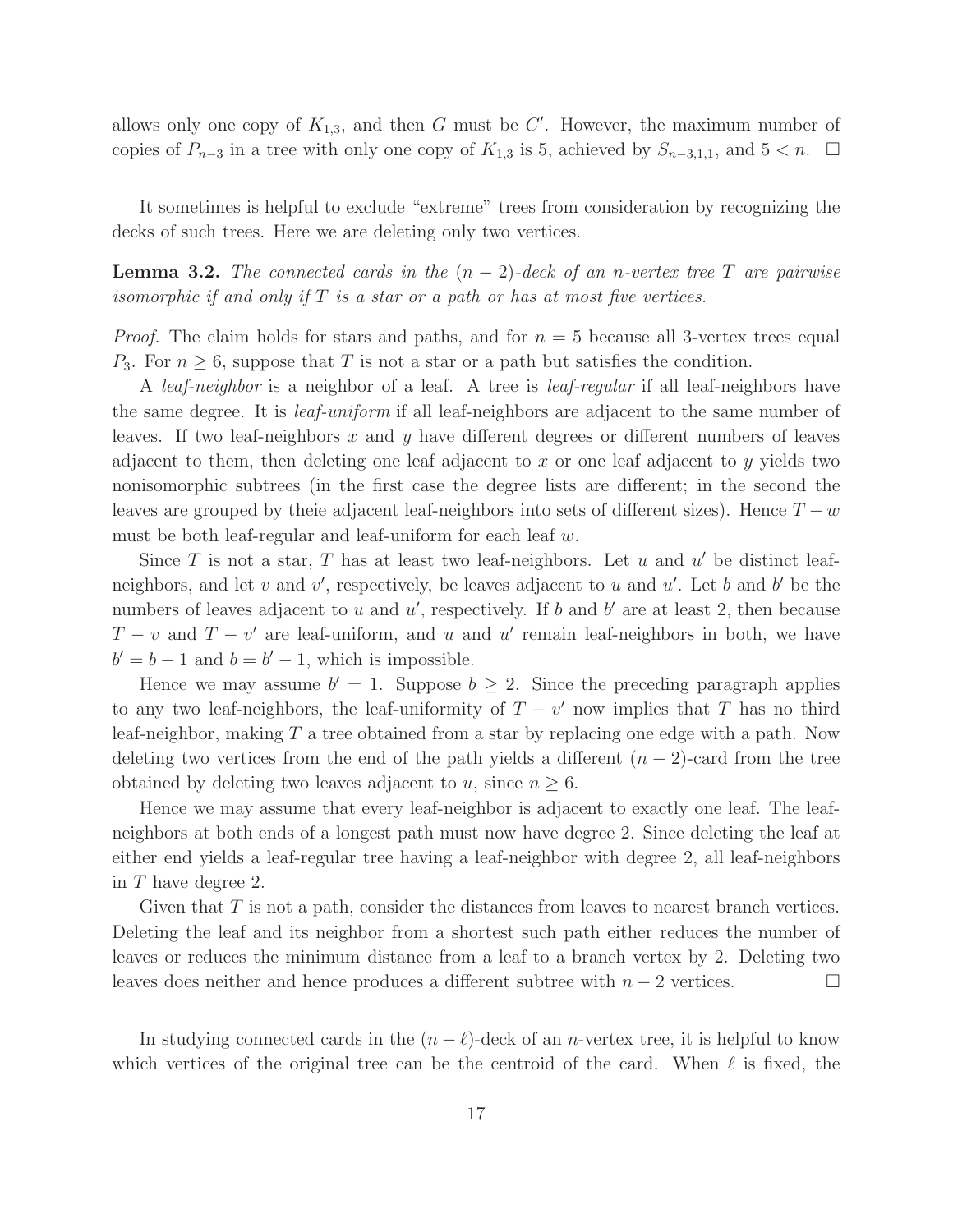centroid of a connected card cannot be very far from the original centroid. Our primary interest will be in the two largest pieces of a tree. The remaining vertices form appendages from the centroid, so we use a horticultural term describing appendages on trees.

**Definition 3.3.** A j-burl in a tree T is a vertex v such that there are exactly j vertices in  $T-v$  outside the two largest components. The *burl* of the tree T is the set of these outside vertices when v is the centroid of T. Recall that  $c(T)$  denotes the cost of T, which is the number of vertices in a largest component of the forest obtained by deleting a centroid of T.

**Lemma 3.4.** Let z be a centroid of an n-vertex tree  $T$ . Let u be a centroid of a connected card C in the  $(n - \ell)$ -deck of T. If  $n > 2\ell$ , then  $z \in V(C)$ . If  $c(T) \leq (n - \ell + 1)/2$ , then u is z or a neighbor of z. If  $c(T) = (n - \ell + 2)/2$ , then u can have distance 2 from z only if their common neighbor has degree 2 in T. If  $c(T) = n/2$ , then u can be outside the neighborhoods of the centroids of T only if the closer centroid is a j-burl with  $j < (\ell - 4)/2$ .

*Proof.* Omitting  $z$  from a connected card requires the remaining vertices to lie in one piece of T, which requires  $(n - \ell) \leq c(T) \leq n/2$ .

Every component of  $T - z$  has at most  $c(T)$  vertices. Therefore, if u is a vertex outside the closed neighborhood of z, in  $T - u$  there is a component with at least  $n - c(T) + 1$  vertices. In order to make u a centroid of C, this component must be cut down to at most  $(n - \ell)/2$ vertices. Hence  $n - c(T) + 1 - \ell \leq (n - \ell)/2$ , which simplifies to  $c(T) \geq (n - \ell + 2)/2$ .

When this inequality is violated, there is no such centroid. When it holds with equality, the large component of  $T - u$  must have exactly  $n - c(T) + 1$  vertices, so the common neighbor of u and z has degree 2.

Suppose that  $T$  is bicentroidal and the centroid  $u$  of  $C$  has distance 2 from the closer centroid z of T, and let z be a j-burl in T. To become a piece of  $C-u$ , the component of  $T-u$ containing z must be trimmed to at most  $(n-\ell)/2$  vertices. Hence  $2+j+n/2-\ell \leq (n-\ell)/2$ , which simplifies to  $j \leq (\ell - 4)/2$ .

**Corollary 3.5.** Let T be an n-vertex tree. If  $c(T) \neq (n-1)/2$ , then every centroid in every connected  $(n-3)$ -card C of T is or has a neighbor that is a centroid of T. If  $c(T) = (n-1)/2$ and C has a centroid u that is not a neighbor of the centroid  $z$  of T, then C is bicentroidal and the common neighbor of u and z has degree 2 in T and is the other centroid of C.

*Proof.* Let z be a centroid of T, and set  $\ell = 3$  in Lemma 3.4. Now  $c(T) \leq (n-2)/2$  keeps the centroid of C within distance 1 of z, while  $c(T) = (n-1)/2$  allows it to move one step farther when the common neighbor has degree 2 (the card is then bicentroidal).

When T is bicentroidal, there is no j-burl when j is negative, so the centroid of C must be a neighbor of a centroid of T.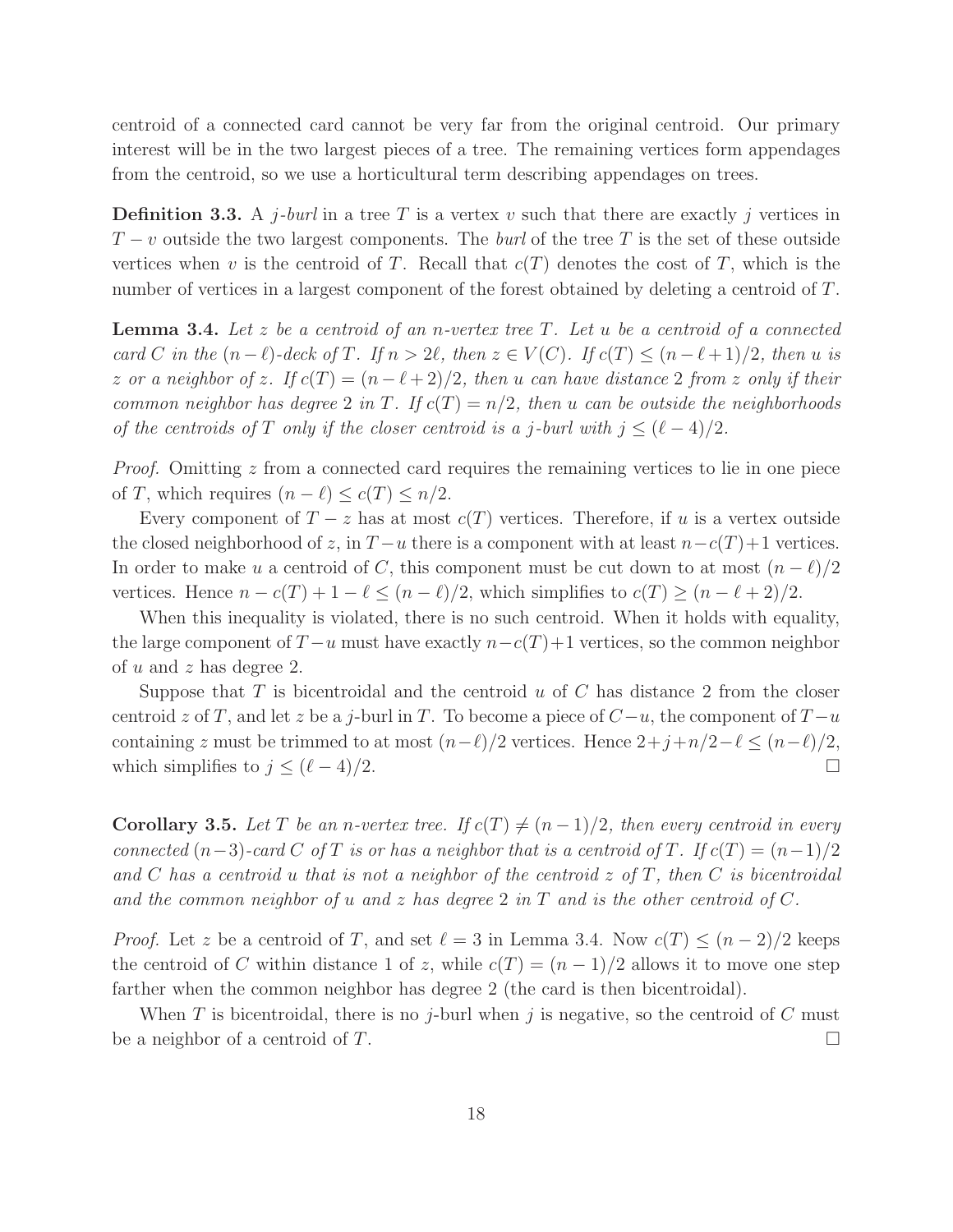Our arguments for reconstruction of a tree T from the  $(n-3)$ -deck are based on the value of the cost  $c(T)$ . Therefore, we need lemmas that enable us to recognize this value from the deck. For a deck  $\mathcal{D}$ , let  $c(\mathcal{D})$  denote the maximum cost among connected cards in  $\mathcal{D}$ .

**Lemma 3.6.** The  $(n - \ell)$ -deck  $\mathcal{D}$  of an n-vertex tree T satisfies

$$
c(\mathcal{D}) = \begin{cases} c(T) & \text{if } c(T) \le (n - \ell)/2, \\ \lfloor (n - \ell)/2 \rfloor & \text{if } c(T) > (n - \ell)/2. \end{cases}
$$

Also, if  $c(T) \leq (n - \ell)/2$ , then the centroid of T is a centroid in every connected card.

*Proof.* Let z be a centroid of T, and let X be a largest piece of T. By Lemma 3.4, z appears in every connected card  $C$  in  $\mathcal{D}$ .

First suppose  $c(T) \leq (n - \ell)/2$ . Components of  $C - z$  are contained in components of  $T-z$  and hence have at most  $c(T)$  vertices. Since  $c(T) \leq (n-\ell)/2 = |V(C)|/2$ , we conclude that z is a centroid of C, and  $c(C) \leq (n-\ell)/2$ . Furthermore, if C arises by deleting  $\ell$  vertices outside X, then X is still a piece, so  $c(C) = c(T)$ . Hence  $c(D) = c(T)$ .

Now suppose  $c(T) > (n - \ell)/2$ . Every connected card C satisfies  $c(C) \leq (n - \ell)/2$ , so it suffices to construct a card C with cost  $|(n - \ell)/2|$ . Delete successive leaves of X until exactly  $|(n - \ell)/2|$  vertices of X remain. Complete the card by successively deleting other leaves outside X. The number of vertices remaining outside X is  $[(n - \ell)/2]$ , since the card has  $n-\ell$  vertices. Thus z is the unique centroid if  $n-\ell$  is odd, while both z and its neighbor x in X are centroids if  $n - \ell$  is even. Hence  $c(C) = |(n - \ell)/2|$ , and  $c(D) = |(n - \ell)/2|$ .  $\Box$ 

### **Theorem 3.7.** For  $n \geq 7$ , trees with n vertices and cost at most  $(n-5)/2$  are 3-reconstructible.

*Proof.* Let D be the  $(n-3)$ -deck of such a tree T. By Lemma 3.6, we recognize that T is in this family: every connected card has cost at most  $(n-5)/2$ . Lemma 3.6 also implies that every connected card has the centroid  $z$  of T as its unique centroid. With  $z$  distinguished in each connected card, the connected cards form the rc3-deck of T as a rooted tree with root z. In addition,  $c(T) \leq (n-5)/2$  requires  $d_T(z) \geq 3$ . The rooted trees in Example 2.7 that have root-degree 3 and are not reconstructible from their rc3-decks have six vertices. Hence by Theorem 2.9 we can reconstruct T from the deck.  $\Box$ 

For general  $\ell$ , Lemma 3.6 will lead to  $\ell$ -reconstructibility of *n*-vertex trees having cost less than  $|(n - \ell)/2|$  if rooted trees are proved to be weakly  $\ell$ -reconstructible, since the centroid of T is can be determined in every connected card and used as a root. This also needs a suitable threshold for n and avoiding the exceptions to reconstruction of rooted trees.

Recognition of trees with cost at most  $(n-5)/2$  means that we can also recognize trees with cost at least  $(n - 4)/2$ . We will proceed in this way, successively recognizing and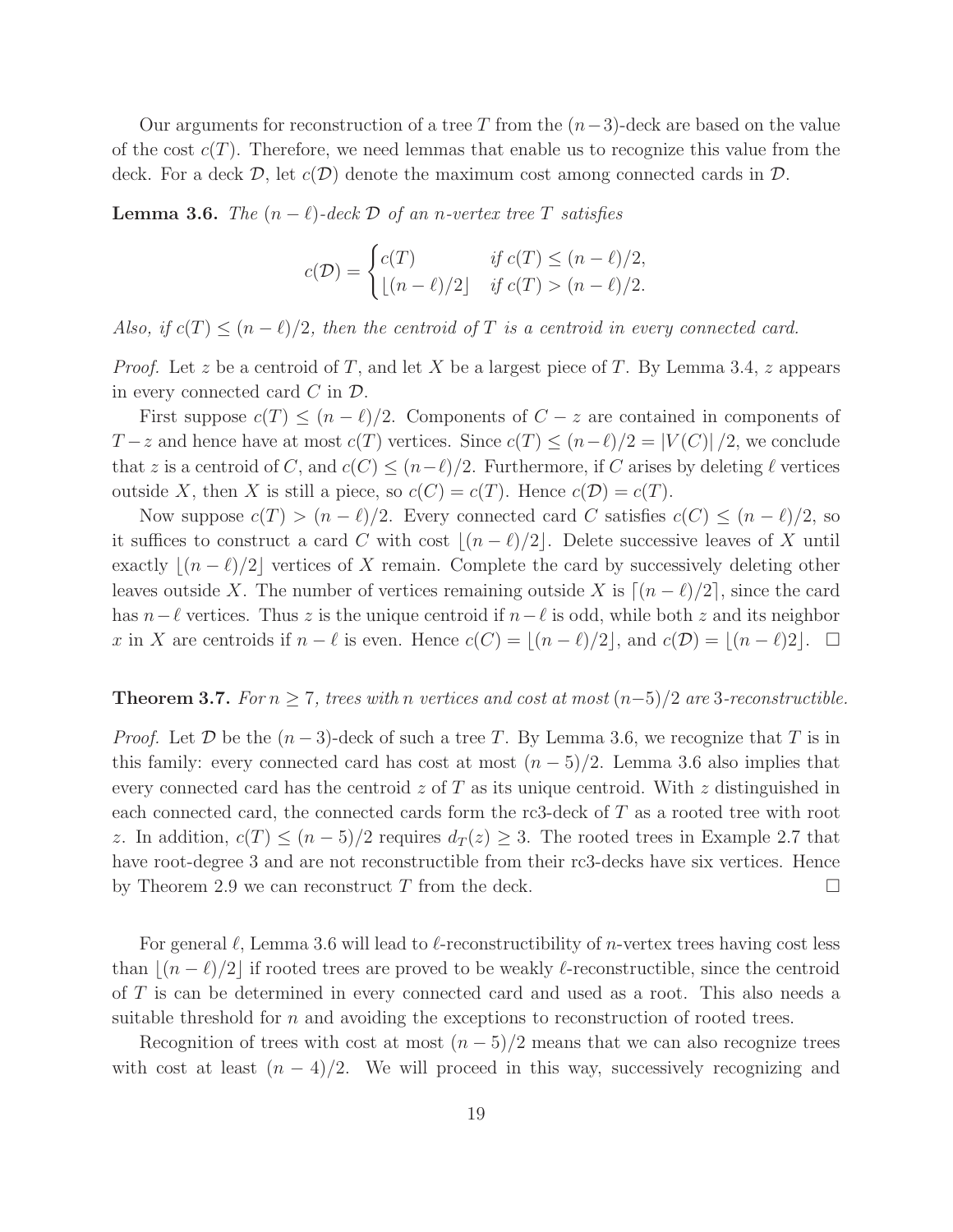reconstructing a subfamily of the remaining family of graphs. As the cost increases, this becomes more difficult. For cost  $(n-4)/2$ , the proof of reconstruction is very similar to Theorem 3.7 once we prove that the family is recognizable. We will begin to need not only the number of vertices in the largest piece, but also the number in the next largest piece.

**Definition 3.8.** For a unicentroidal tree T, let  $c'(T)$  denote the size of the second largest piece in T, which may equal  $c(T)$ ; we call  $c'(T)$  the *subcost* of T. An  $\left(\frac{n-a}{2}\right)$  $\frac{-a}{2}, \frac{n-b}{2}$  $\frac{-b}{2}$ )-card is a connected card such that for a centroid u the two largest components of  $T - u$  have  $(n - a)/2$ and  $(n - b)/2$  vertices, with  $a \leq b$ . For a deck  $D$ , let  $c'(\mathcal{D})$  denote the maximum subcost among the connected cards with maximum cost.

**Henceforth always** when discussing a unicentroidal tree  $T$ , we let z denote the centroid, with neighbor x in a largest piece X and neighbor  $x'$  in a second largest piece  $X'$ . Note that the burl of T is  $T - R$ , where  $R = V(X) \cup V(X') \cup \{z\}$ .

By Lemma 3.6, we know the cost of T from the cost of its  $(n - \ell)$ -deck when that cost is less than  $|(n-\ell)/2|$ . Now set  $\ell=3$ . When n is even,  $n-3$  is odd, so Lemma 3.6 implies that  $c(\mathcal{D})$  can be  $(n-4)/2$  when  $c(T) \in \{(n-4)/2,(n-2)/2,n/2\}$ . Our next task is to determine from the deck whether  $c(T)$  equals  $(n-4)/2$ .

**Definition 3.9.** A card in the  $(n - \ell)$ -deck of an *n*-vertex graph is *balanced* if it consists of two components having  $\lceil (n - \ell)/2 \rceil$  and  $\lceil (n - \ell)/2 \rceil$  vertices, respectively.

**Lemma 3.10.** If D is the  $(n-3)$ -deck of an n-vertex tree T, where n is even and  $n \geq 20$ , then  $c(T) = (n-4)/2$  if and only if

(a)  $c(\mathcal{D}) = (n-4)/2$ ,

(b) D has no balanced cards, and

 $(c1)$  some connected card has cost  $(n-10)/2$ , or

(c2)  $c'(\mathcal{D}) = (n-2j)/2$  for some  $j \in \{2, 3, 4\}$ , and T has a  $\left(\frac{n-2j}{2}\right)$  $\frac{-2j}{2}, \frac{n-10}{2}$  $\binom{-10}{2}$ -card. Also, when  $j = 4$  there is a  $\left(\frac{n-6}{2}\right)$  $\frac{-6}{2}, \frac{n-8}{2}$  $\frac{-8}{2}$ )-card, and when  $j=3$  there is a  $\left(\frac{n-6}{2}\right)$  $\frac{-6}{2}, \frac{n-6}{2}$  $\frac{-6}{2}$ ) - card and a  $\left(\frac{n-8}{2}\right)$  $\frac{-8}{2}, \frac{n-8}{2}$  $\frac{-8}{2}$ ) - card.

*Proof.* By Lemma 3.6, we may assume  $c(T) \in \{(n-4)/2, (n-2)/2, n/2\}$ . In each case  $c(\mathcal{D}) = (n-4)/2$ , by Lemma 3.6.

Case 1:  $c(T) = (n-4)/2$ . Any balanced card has components with  $(n-2)/2$  and  $(n-4)/2$  vertices, since  $n-3$  is odd. Thus deleting any single vertex from T leaves a component with at least  $(n-2)/2$  vertices, contradicting  $c(T) = (n-4)/2$ . Hence (b) holds.

Define j by  $c'(T) = (n-2j)/2$ ; note that  $j \ge 2$ . Every piece of T has at most  $(n-4)/2$ vertices. By Lemma 3.6, the centroid of every connected card is  $z$ , the centroid of  $T$ . In any connected card obtained by deleting three vertices of X, there remain  $(n-10)/2$  vertices of X and the entire second largest piece X'. If  $j \geq 5$ , then such a card has cost  $(n-10)/2$ .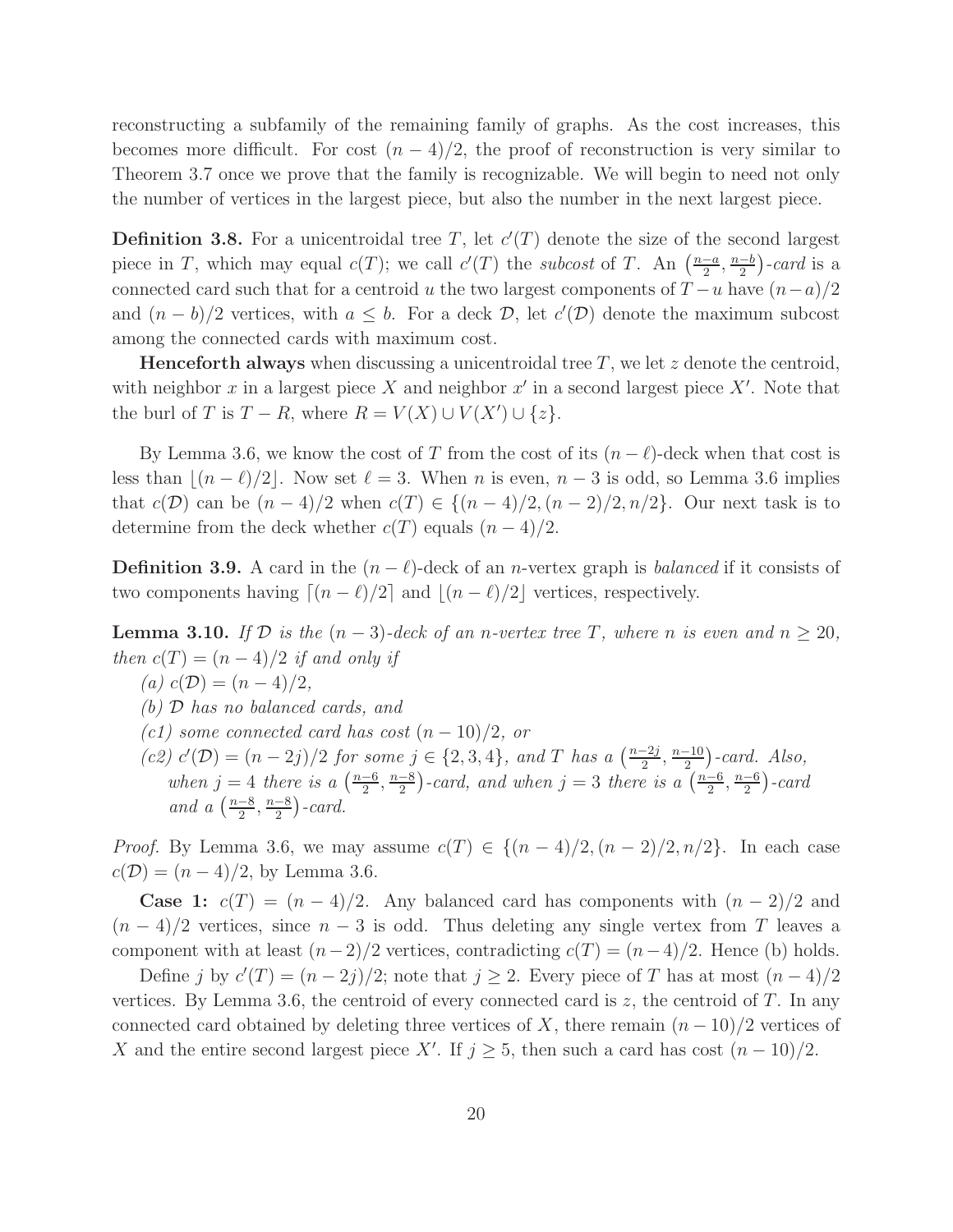Hence we may assume  $j \in \{2, 3, 4\}$ . The card described is a  $\left(\frac{n-2j}{2}\right)$  $\frac{-2j}{2}, \frac{n-10}{2}$  $\frac{-10}{2}$ )-card unless besides X and X' there is another piece in T with at least  $(n-8)/2$  vertices. This requires  $n \geq 1 + \frac{n-4}{2} + \frac{n-2j}{2} + \frac{n-8}{2}$  $\frac{-8}{2}$ , which simplifies to  $2j \geq n-10$ . Since  $2j \leq 8$ , we obtain the  $\left(\frac{n-2j}{2}\right)$  $\frac{-2j}{2}, \frac{n-10}{2}$  $\frac{-10}{2}$ )-card unless  $n \leq 18$ . (When  $n = 18$ , for example, the spider  $S_{7,5,5}$  has cost  $(n-4)/2$ , no connected card with cost 4 for (c1), and no  $\left(\frac{n-8}{2}\right)$  $\frac{-8}{2}, \frac{n-10}{2}$  $\frac{-10}{2}$ )-card for (c2).)

For  $c'(\mathcal{D}) = (n-2j)/2$ , we need a  $\left(\frac{n-4}{2}\right)$  $\frac{-4}{2}, \frac{n-2j}{2}$  $\frac{-2j}{2}$ )-card. We keep the two largest pieces to make such a card by deleting three vertices from the burl. These are available, since there are  $1 + \frac{n-2j}{2} + \frac{n-4}{2}$  $\frac{-4}{2}$  vertices outside the burl, leaving  $j+1$  vertices in the burl. Also  $c'(\mathcal{D}) \leq c'(T)$ when each connected card has centroid z, so  $c'(\mathcal{D}) = c'(T) = (n - 2j)/2$ .

Finally, deleting one vertex from X and two from the burl yields a  $\left(\frac{n-6}{2}\right)$  $\frac{-6}{2}$ ,  $\frac{n-2j}{2}$  $\frac{-2j}{2}$ )-card. When  $j = 3$ , deleting two from X and one from X' yields a  $\left(\frac{n-8}{2}\right)$  $\frac{-8}{2}, \frac{n-8}{2}$  $\frac{-8}{2}$ )-card.

**Case 2:**  $c(T) = (n-2)/2$ . Assume (a), (b), and (c). If  $c'(T) \ge (n-4)/2$ , then T has a balanced card, contradicting (b). Hence  $c'(T) \leq (n-6)/2$ .

Deleting  $\ell$  vertices reduces the cost by at most  $\ell$ . Thus no card of T has cost at most  $(n-10)/2$ , and (c1) fails. Hence (c2) holds, so  $c'(\mathcal{D}) = (n-2j)/2$  for some  $j \in \{2,3,4\}$ , and with (a) there is a  $\left(\frac{n-4}{2}\right)$  $\frac{-4}{2}, \frac{n-2j}{2}$  $\frac{-2j}{2}$ )-card C.

The centroid of C is in  $\{x, z, x'\}$ , by Corollary 3.5. It cannot be  $x'$ , since the component of  $T - x'$  containing z has at least  $(n + 6)/2$  vertices, which cannot be cut to  $(n - 4)/2$ by deleting three vertices. If the centroid is  $z$ , then the second largest piece in  $T$  has at least  $(n-2j)/2$  vertices. Since the largest piece in T has  $(n-2)/2$  vertices, forming a  $\left(\frac{n-2j}{2}\right)$  $\frac{-2j}{2}, \frac{n-10}{2}$  $\frac{10}{2}$ )-card with centroid z requires deleting at least four vertices.

Hence the centroid of C is x. The component of  $T-x$  containing z has  $(n+2)/2$  vertices. Since C is a  $\left(\frac{n-4}{2}\right)$  $\frac{-4}{2}, \frac{n-2j}{2}$  $\frac{-2j}{2}$ )-card, C must arise by deleting three vertices from that component of  $T - x$ . Thus X contains a piece Y of C with  $(n - 2j)/2$  vertices.

Now consider the required  $\left(\frac{n-6}{2}\right)$  $\frac{-6}{2}, \frac{n-2j}{2}$  $\frac{-2j}{2}$ )-card C' if  $j \in \{3, 4\}$ . The centroid of C' cannot be x, since the two biggest components of  $T - x$  would together have to lose at least four vertices. Hence the centroid of  $C'$  is z. Now, as earlier when we studied  $C$ , there must be pieces as large as  $(n-6)/2$  and  $(n-2j)/2$  in T, so again  $c'(T) \ge (n-2j)/2$ . Again we must delete at least four vertices from the two largest pieces of T to obtain a  $\left(\frac{n-2j}{2}\right)$  $\frac{-2j}{2}, \frac{n-10}{2}$  $\frac{-10}{2}$ )-card.

Hence  $j = 2$ , and C is a  $\left(\frac{n-4}{2}\right)$  $\frac{-4}{2}, \frac{n-4}{2}$  $\frac{-4}{2}$ )-card. We have shown that the centroid of C is x, with a piece Y contained in X. Since Y uses all of X except the one vertex x, we have  $d_T(x) = 2$ . Now deleting x and two vertices from X' yields a balanced card, contradicting  $(b)$ .

**Case 3:**  $c(T) = n/2$ . Here T is bicentroidal, with centroids z and z'. Let X be a second largest component of  $T - z$ , with x its neighbor of z; similarly define X' and x' from  $T - z'$ . By (b), T has no balanced cards, which requires  $d_T(z)$ ,  $d_T(z') \geq 3$  and  $|V(X)|, |V(X')| \le (n-6)/2$ , so  $c'(T) \le (n-6)/2$ . Since  $c(T) = n/2$ , every connected card has cost at least  $(n-6)/2$ , so again (c1) cannot hold. Also, there is no  $\left(\frac{n-8}{2}\right)$  $\frac{-8}{2}, \frac{n-10}{2}$  $\frac{-10}{2}$ )-card and no  $\left(\frac{n-8}{2}\right)$  $\frac{-8}{2}, \frac{n-8}{2}$  $\frac{-8}{2}$ )-card, which are required when j in (c2) is 4 or 3, respectively. Hence  $j = 2$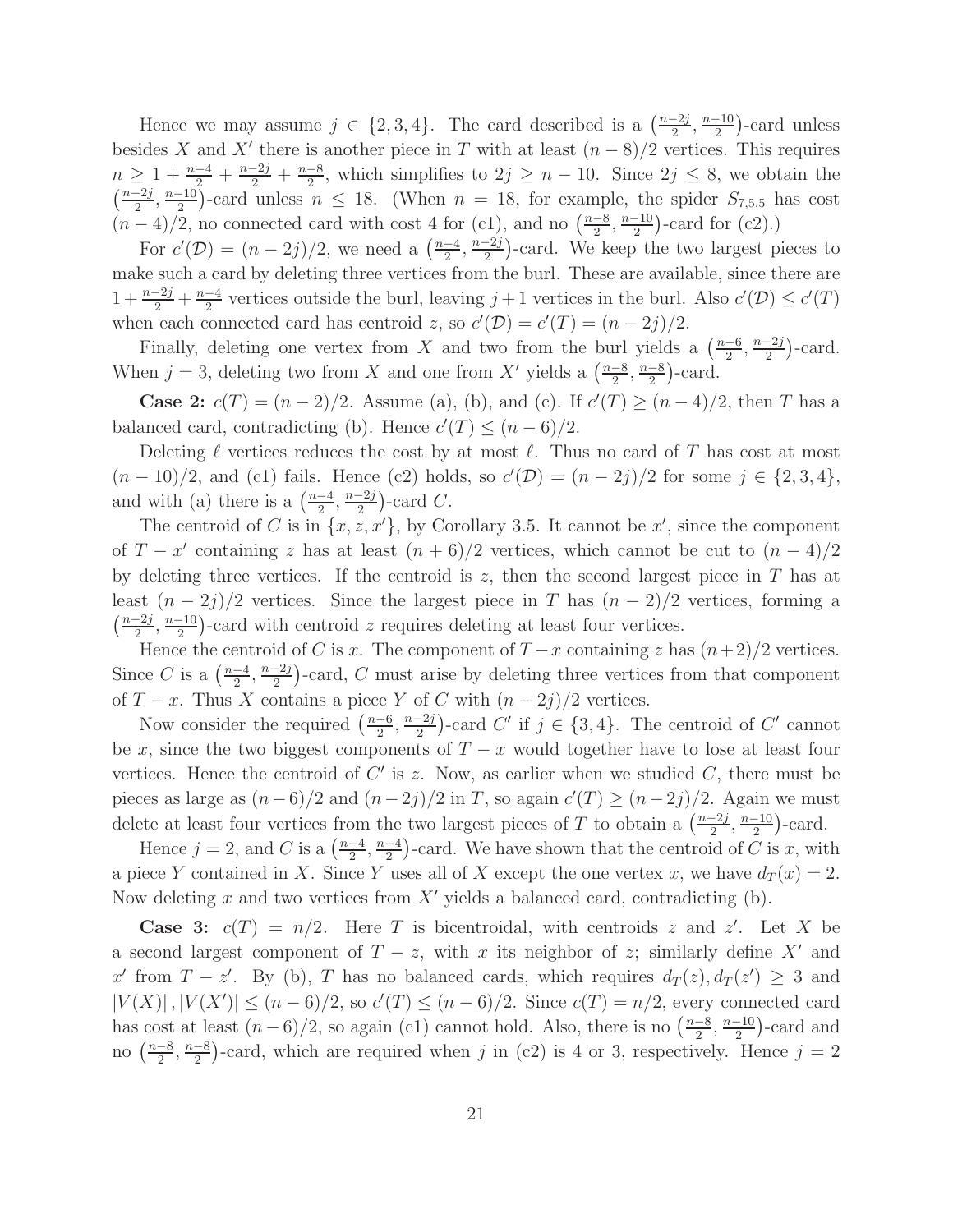and  $c'(\mathcal{D}) = (n-4)/2$ .

Thus we have a  $\left(\frac{n-4}{2}\right)$  $\frac{-4}{2}, \frac{n-4}{2}$  $\frac{-4}{2}$ )-card C. Since  $c'(T) \leq (n-6)/2$ , moving away from z or z' to a vertex w allows only the component of  $T - w$  containing z and z' to have more than  $(n-6)/2$  vertices. Hence C cannot exist.

**Theorem 3.11.** For even n with  $n \geq 20$ , trees with n vertices and cost  $(n-4)/2$  are 3-reconstructible.

*Proof.* Let  $\mathcal D$  be the  $(n-3)$ -deck of such a tree T. By Lemmas 3.6 and 3.10, we recognize from  $D$  that  $T$  is in this family. Lemma 3.6 also implies that every connected card has the centroid z of T as its unique centroid  $(n-3$  is odd). Hence again the connected cards form the rc3-deck of T with root z, and again  $d_T(z) \geq 3$ . Hence by the same proof as in Theorem 3.7, we can reconstruct  $T$  from the deck.  $\Box$ 

For trees with higher cost, there may be connected cards whose centroids are not the centroid of T. Nevertheless, in many cases we will find a subset of the connected cards whose centroid can be identified as a particular vertex of  $T$ . In that case we may be able to apply the same reconstruction argument.

**Lemma 3.12.** Let T be an n-vertex tree, and let D be the  $(n-3)$ -deck of T. If a vertex v in T and a subset  $\mathcal{D}'$  of  $\mathcal D$  can be identified such that  $\mathcal D'$  is the multiset of connected cards arising by deleting three vertices from one component H of  $T - v$ , and in each card of  $\mathcal{D}'$  we know v and which neighbor of v is in  $H$ , then  $T$  is 3-reconstructible.

*Proof.* For each card in  $\mathcal{D}'$ , deleting the remaining vertices of H yields  $T - V(H)$ . Over all cards in  $\mathcal{D}'$ , the vertices that belong to H provide the rc3-deck of H rooted at its vertex neighboring  $v$ .

Since we know the number of leaves of T and the number of leaves of T outside  $H$ , we know the number of leaves of  $T$  in  $H$ . Hence Theorem 2.9 allows us to reconstruct  $H$  unless  $H \in \{ \hat{P}_k', \hat{P}_k'', \hat{Q}_k, \hat{Q}_k'' \}$ , where  $k = |V(H)|$ . By Observation 1.2, we know the number of copies of  $S_{2,1,1}$  in T, and from the cards in  $\mathcal{D}'$  we know the number of copies of  $S_{2,1,1}$  using at least one vertex outside H. We therefore know the number of copies of  $S_{2,1,1}$  contained in H. As noted in Theorem 2.9, we thus can reconstruct H and T.

## 4 Trees with Cost  $(n-3)/2$

For odd n, Lemma 3.6 allowed us to recognize when the cost is at most  $(n-5)/2$ , and in Theorem 3.7 we reconstructed such trees. The next two lemmas enable us to distinguish whether reconstructions from the deck have cost  $(n-3)/2$  or  $(n-1)/2$ .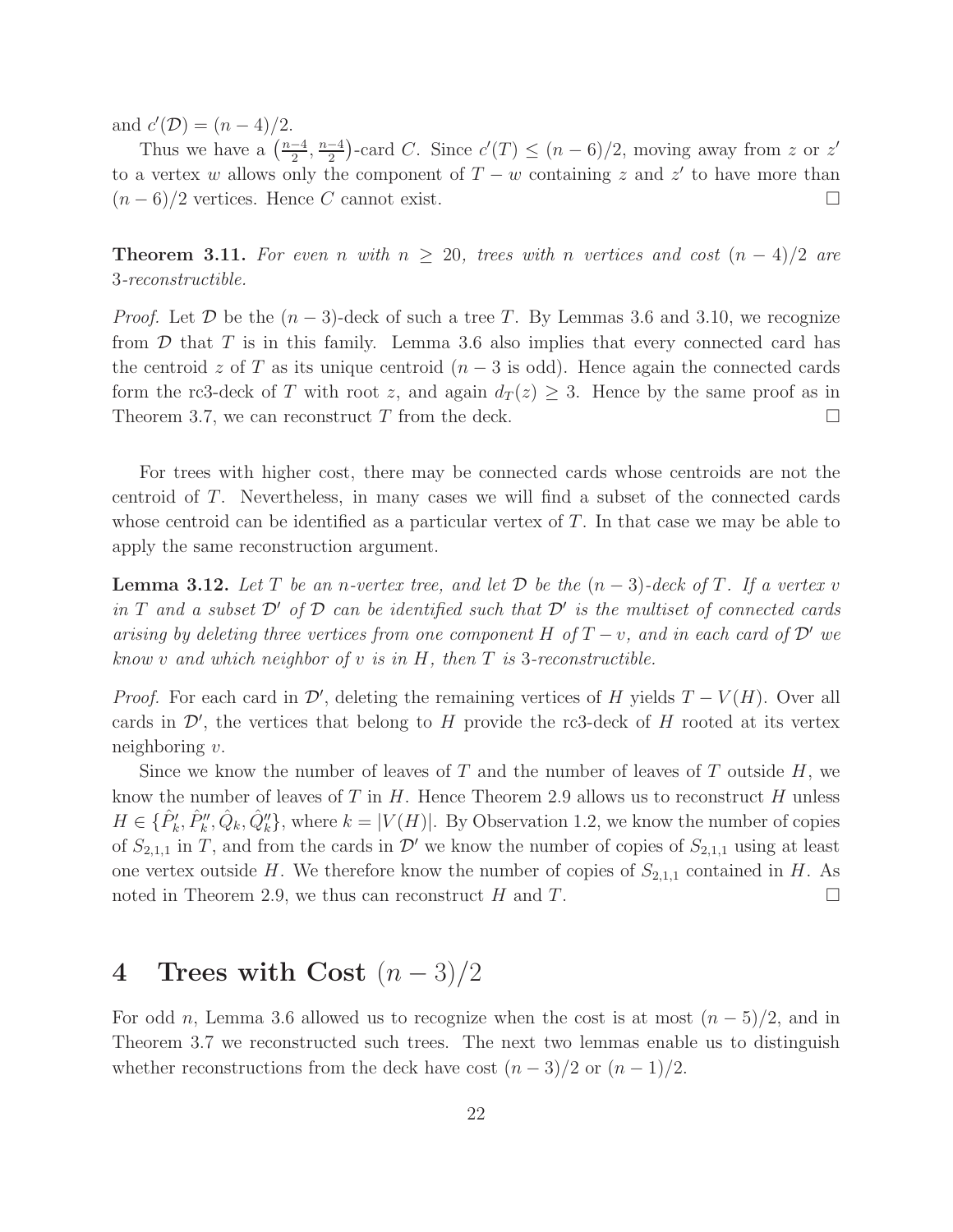**Lemma 4.1.** If D is the  $(n-3)$ -deck of an n-vertex tree T, where n is odd and  $n \geq 9$ , then  $c(T) = c'(T) = (n-3)/2$  if and only if  $D$  has exactly one balanced card.

*Proof.* Necessity. If  $c(T) = c'(T) = (n-3)/2$  and T has centroid z, then  $T - z$  has two components with  $(n-3)/2$  vertices and two leftover vertices. Deleting those two vertices and z yields a balanced card. When  $n \geq 9$ , this is the only balanced card deleting z. A balanced card keeping z must delete a vertex v in one of the large components of  $T - z$ , but then  $T - v$  cannot have two components with  $(n-3)/2$  vertices.

Sufficiency. A balanced card C must lack a vertex from the path in T connecting the two components of C. Thus T has a vertex z such that  $T - z$  has two components with at least  $(n-3)/2$  vertices, and only two since  $n \geq 9$ . If either such component has more vertices, then T has more than one balanced card, since any leaf of such a component can be deleted. Hence z has a neighbor in each large component of  $T - z$ , and the other two vertices are adjacent to z or form  $P_2$  adjacent to z. Now  $c(T) = c'(T) = (n-3)/2$ .  $\Box$ 

**Lemma 4.2.** If  $D$  is the  $(n-3)$ -deck of an n-vertex tree T with cost at least  $(n-3)/2$ , where n is odd and  $n \geq 13$ , then  $c(T) = (n-3)/2$  and  $c'(T) \leq (n-5)/2$  if and only if  $D$ has no balanced cards and at least one of the following happens:

- (a) D has a card with cost at most  $(n-9)/2$ , or
- (b)  $\mathcal{D}$  has a  $\left(\frac{n-7}{2}\right)$  $\frac{-7}{2}, \frac{n-7}{2}$  $\frac{-7}{2}$ )-card and a  $\left(\frac{n-7}{2}\right)$  $\frac{-7}{2}, \frac{n-9}{2}$  $\frac{-9}{2}$ )-card, or

(c)  $\mathcal{D}$  has a  $\left(\frac{n-7}{2}\right)$  $\frac{n-7}{2}, \frac{n-7}{2}$  $\frac{(-7)}{2}$ -card and among its bicentroidal cards has exactly one with a centroid of degree 2 or has one with both centroids of degree 2.

*Proof.* As usual, let z be the centroid of T, let X be a largest piece of T (rooted at x), and let  $X'$  be a next largest piece of  $T$ .

**Case 1:**  $c(T) = (n-3)/2$ . By Lemma 4.1,  $c'(T) = (n-3)/2$  guarantees a balanced card, so we need only show that the conditions are necessary when  $c'(T) \leq (n-5)/2$ . Since the components of  $T - z$  have at most  $(n - 3)/2$  vertices and the cards have  $n - 3$  vertices, z is a centroid in every connected card.

Since  $n-3$  is even, a balanced card has two components with  $(n-3)/2$  vertices. When the path connecting them has more than one internal vertex, deleting any single vertex of T leaves a component with at least  $(n-1)/2$  vertices, contradicting  $c(T) = (n-3)/2$ . When the path has a single internal vertex, it is the centroid, contradicting  $c'(T) \leq (n-5)/2$ . Hence T has no balanced cards.

A connected card  $C$  obtained by deleting three vertices from  $X$  has centroid  $z$  and a piece with  $(n-9)/2$  vertices. The card C has another piece with  $c'(T)$  vertices. If  $c'(T) \le (n-9)/2$ , then  $c(C) = (n-9)/2$ , and (a) holds. If  $c'(T) = (n-7)/2$ , then C is a  $\left(\frac{n-7}{2}\right)$  $\frac{-7}{2}, \frac{n-9}{2}$  $\frac{-9}{2}$ )-card, and deleting two vertices from X and one from the burl yields a  $\left(\frac{n-7}{2}\right)$  $\frac{-7}{2}, \frac{n-7}{2}$  $\frac{-7}{2}$ )-card, confirming (b).

If neither (a) nor (b) holds, then  $c'(T) = (n-5)/2$ , and z is a 3-burl. Deleting two vertices from X and one from X' yields a  $\left(\frac{n-7}{2}\right)$  $\frac{-7}{2}, \frac{n-7}{2}$  $\frac{-7}{2}$ -card. Since X' has only  $(n-5)/2$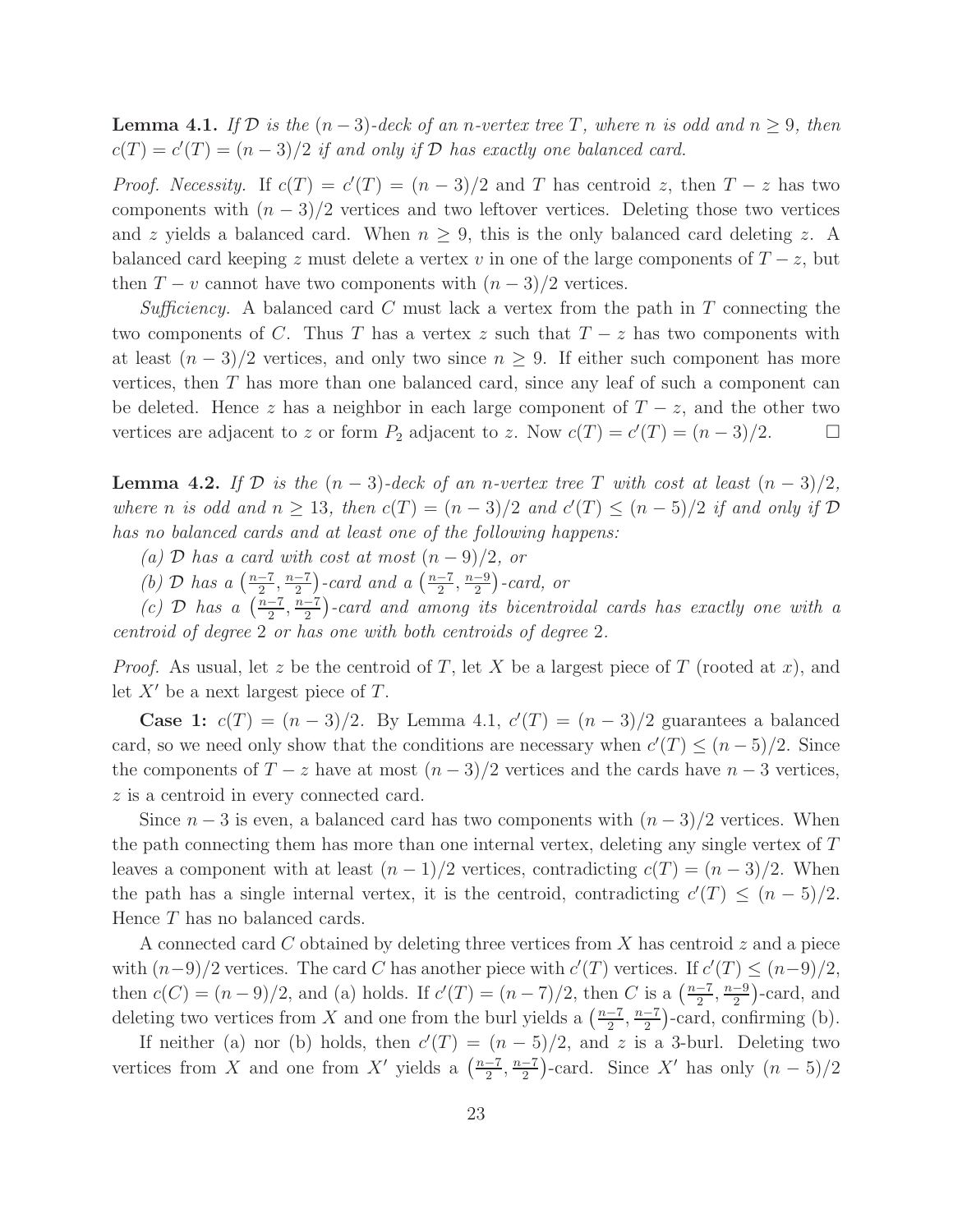vertices, all bicentroidal cards have centroids  $x$  and  $z$  and arise by deleting three vertices outside X. When  $n \geq 13$ , we have  $|V(X')| \geq 4$ . Hence when  $d_T(x) > 2$ , the only way to create a bicentroidal card with a centroid of degree 2 is to delete the three vertices of the burl. If  $d_T(x) = 2$ , then there may be many bicentroidal cards with one centroid having degree 2, but we can also make one with both centroids having degree 2 by deleting the three vertices of the burl.

**Case 2:**  $c(T) = (n-1)/2$ . We show that (a), (b), and (c) all fail when T has no balanced cards. If  $c'(T) = (n-1)/2$ , then a balanced card arises by deleting z and leaves of X and X'. If  $c'(T) = (n-3)/2$ , then a balanced card arises by deleting z, the leaf neighbor of z, and a leaf of X. Hence  $c'(T) \le (n-5)/2$ . If  $d_T(x) = 2$ , then deleting x and two vertices of X' yields a balanced card, so we must have  $d_T(x) \geq 3$ .

Deleting  $\ell$  vertices reduces the cost by at most  $\ell$ . Hence no card of T has cost at most  $(n-9)/2$ , and (a) fails.

Deleting three vertices outside X yields cards with x a centroid. Since  $d_T(x) > 2$ , in such cards x is the unique centroid and the cost is  $(n-5)/2$ . Deleting one vertex of X and two outside X yields a bicentroidal card with centroids x and z. All other cards have centroid z.

Both (b) and (c) require a  $\left(\frac{n-7}{2}\right)$  $\frac{-7}{2}, \frac{n-7}{2}$  $\frac{-7}{2}$ )-card, which must have centroid z. Thus  $T - z$  has two components with at least  $(n-7)/2$  vertices, so  $c'(T) \ge (n-7)/2$ . With  $c'(T) \ge (n-7)/2$ , we must delete at least four vertices to obtain a  $\left(\frac{n-7}{2}\right)$  $\frac{-7}{2}, \frac{n-9}{2}$  $\frac{-9}{2}$ )-card. Hence (b) fails.

Finally, suppose that (c) holds. When  $c'(T) = (n-5)/2$ , a  $\left(\frac{n-7}{2}\right)$  $\frac{-7}{2}, \frac{n-7}{2}$  $\frac{-7}{2}$ )-card with centroid z requires deleting four vertices from  $X \cup X'$ , which is not allowed. Hence we may assume  $c'(T) = (n-7)/2$ . With T being a  $\left(\frac{n-1}{2}\right)$  $\frac{-1}{2}, \frac{n-7}{2}$  $\frac{-7}{2}$ )-tree, z is a 3-burl in T. Using  $d_T(x) \geq 3$ , we have observed that all bicentroidal cards have centroids x and z. Since z is a 3-burl in  $T$ and  $d_T(x) \geq 3$ , no such card has 2-vertices as both centroids.

Since bicentroidal cards arise only by deleting one vertex of  $X$  and two outside  $X$ , no bicentroidal card has z as a centroid of degree 2. Hence there must be exactly one bicentroidal tree with x being a centroid of degree 2. Such cards arise only when  $d_T(x) = 3$  and the deletions are the leaf neighbor of  $x$  and two vertices outside  $X$ . However, there is more than one way to delete two vertices outside  $X$ , so (c) cannot hold.

### **Theorem 4.3.** For  $n \geq 13$  with n odd, n-vertex trees with cost  $(n-3)/2$  are reconstructible.

*Proof.* Lemma 4.1 allows us to recognize  $\left(\frac{n-3}{2}\right)$  $\frac{-3}{2}, \frac{n-3}{2}$  $\frac{-3}{2}$ )-trees. Lemma 4.2 allows us to recognize when  $c(T) = (n-3)/2$  and  $c'(T) \le (n-5)/2$ . Consider at tree T in these cases.

**Case 1:**  $c'(T) \le (n-5)/2$ . All bicentroidal cards have centroids x and z and are obtained by deleting three vertices outside  $X$ . Hence  $X$  appears as one branch in all such cards, and the other branch provides the rc3-deck of  $T - V(X)$ , rooted at z; let  $Y' = T - V(X)$ . If there is only one branch that appears in all bicentroidal cards, then it is  $X$ , and Lemma 3.12 applies to reconstruct  $Y'$  and  $T$ .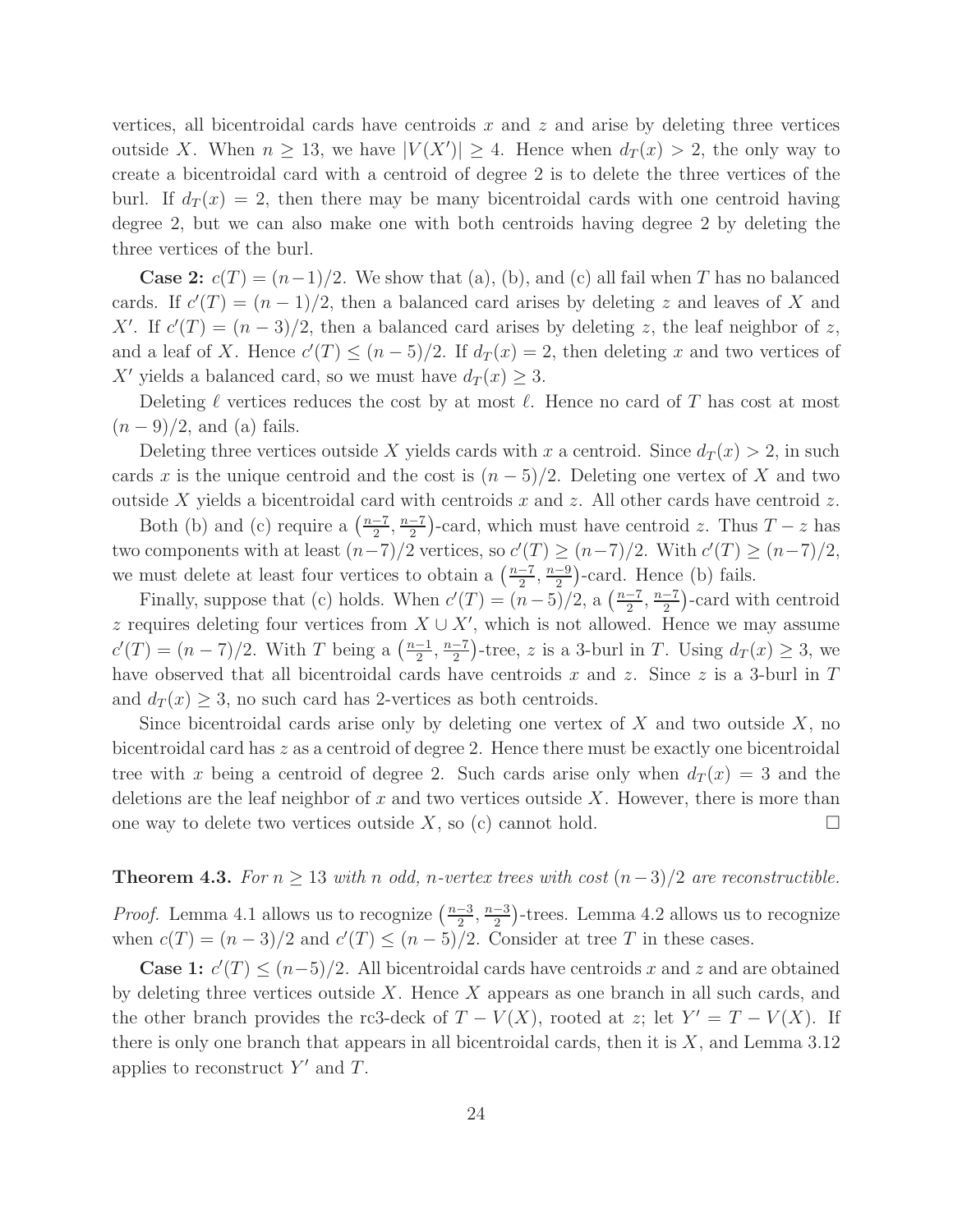If all the bicentroidal cards are the same, then the rc3-cards of  $Y'$  are all the same. Hence those cards must be brooms or paths, by Lemma 2.6. Since  $d_Y(z) \geq 2$ , we conclude that Y is a star with centroid z, and actually  $c'(T) = 1$ . Now we can reconstruct T from any bicentroidal card by adding three leaves to the branch that is a star.

**Case 2:**  $c'(T) = (n-3)/2$ . Here T is a  $(\frac{n-3}{2})$  $\frac{-3}{2}, \frac{n-3}{2}$  $\frac{-3}{2}$ )-tree and z is a 2-burl. Since  $(n-7)/2 \ge 3$  when  $n \ge 13$ , any  $\left(\frac{n-5}{2}\right)$  $\frac{-5}{2}, \frac{n-7}{2}$  $\frac{-7}{2}$ )-card shows whether the two vertices of the burl are adjacent to each other or only to z. A connectee card of  $T$  is bicentroidal if and only if it arises by deleting three vertices outside X (having centroids  $z$  and  $x$ ) or three vertices outside  $X'$  (having centroids z and  $x'$ ).

Let h be the number of vertices in  $\{x, x'\}$  with degree 2 in T. We have  $h = 2$  if and only if every bicentroidal card has a centroid of degree 2. In the bicentroidal cards having a centroid of degree 3, that centroid is then z. The branch not containing z is X or X' with its root located. Over all such cards, we obtain the rooted  $X$  and  $X'$  (identical or not).

We claim  $h = 0$  if and only if no bicentroidal card has degree 2 at both centroids. Reducing z to degree 2 requires deleting bot vertices of the burl, but the third deleted vertex cannot be a neighbor of the other resulting centroid. In bicentroidal cards with one centroid of degree 2, that centroid now is z. These cards form the rc1-deck of  $T$  (minus the burl) as a tree rooted at z. By Theorem 2.1, we can reconstruct this subtree and hence T.

In the remaining case, some but not all bicentroidal cards have two centroids of degree 2, which implies  $h = 1$ . By symmetry, let  $d_T(x) = 2$ . In the bicentroidal cards with two centroids of degree 2, one branch is X, and after deleting z the other is an rc1-card of  $X'$  with root  $x'$ . If only one branch is common to all these cards, then it is  $X$ , and by Theorem 2.1 we can reconstruct X′ . Otherwise, the bicentroidal cards are all the same. When both branches appear in all these cards and are distinct unrooted trees, then we can see which is  $X$  in the unique balanced card. If they are the same unrooted tree, with different roots, then the one that arises from  $X'$  must be the rooted broom, by Lemma 2.6.

## 5 Trees with Cost  $(n-2)/2$  and Subcost at most  $(n-4)/2$

In light of Lemma 3.10 and Theorem 3.11, when n is even we henceforth restrict to  $n \geq 20$ so that in reconstruction arguments we may assume that every reconstruction from  $D$  has cost at least  $(n-2)/2$ . By Lemma 3.10, we can recognize from the  $(n-3)$ -deck of T that  $c(T) \in \{(n-2)/2, n/2\}$ . To distinguish these two cases, we consider the subcost.

**Definition 5.1.** When T is an n-vertex tree with  $c(T) = (n - a)/2$  and  $c'(T) = (n - b)/2$ , we say that T is an  $\left(\frac{n-a}{2}\right)$  $\frac{-a}{2}, \frac{n-b}{2}$  $\frac{-b}{2}$ )-tree. An  $\left(\frac{n-a}{2}\right)$  $\frac{-a}{2}, \frac{n-b}{2}$  $\frac{-b}{2}$ )-vertex in a tree T is a vertex v such that  $T-v$  has largest component with  $(n-a)/2$  vertices and next largest with  $(n-b)/2$  (possibly  $a = b$ ). In particular, an  $\left(\frac{n-a}{2}\right)$  $\frac{-a}{2}, \frac{n-b}{2}$  $\frac{-b}{2}$ )-vertex in a  $\left(\frac{n-a}{2}\right)$  $\frac{-a}{2}, \frac{n-b}{2}$  $\frac{-b}{2}$ )-tree is a centroid.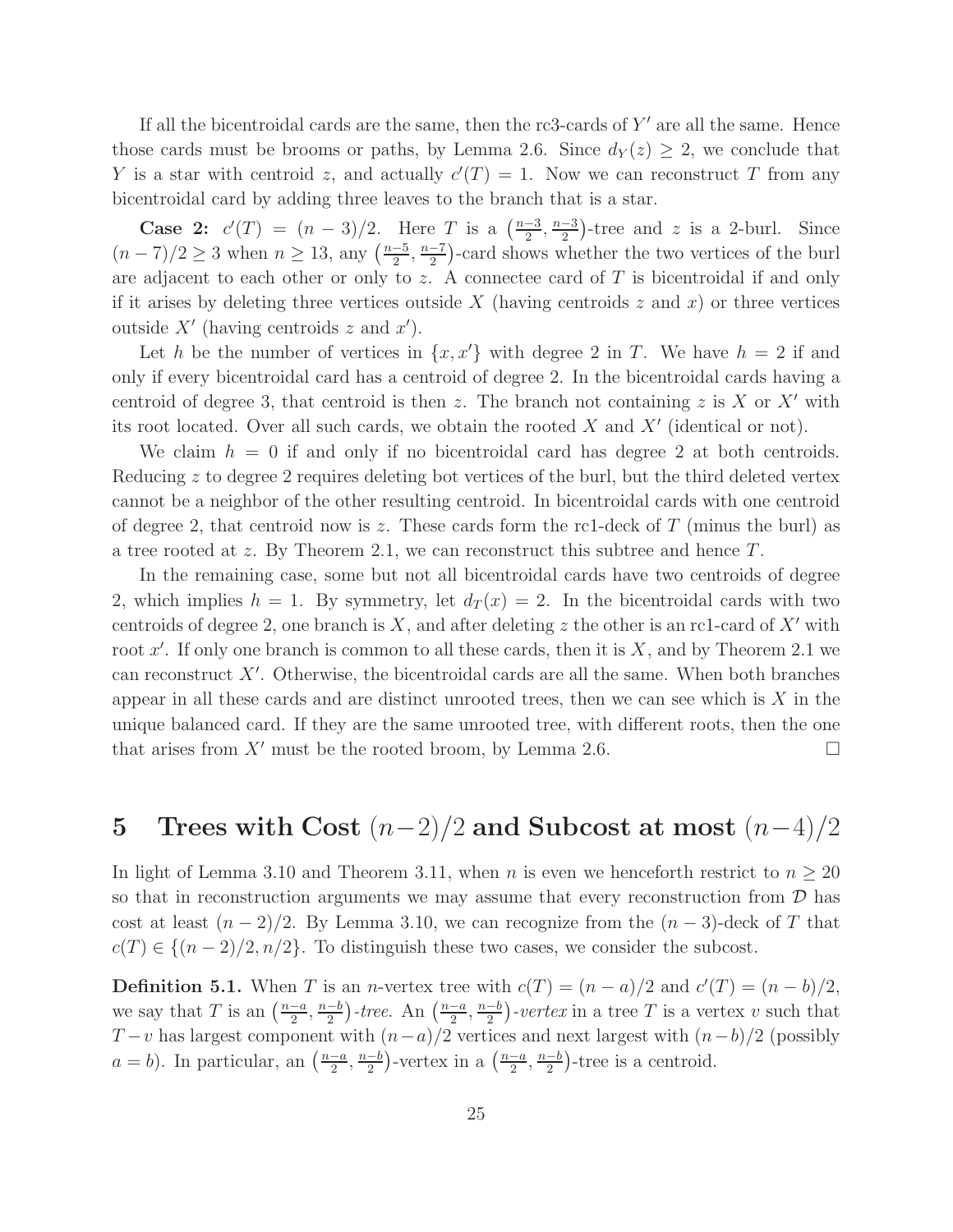**Lemma 5.2.** For n even, an n-vertex tree T is a  $\left(\frac{n-2}{2}\right)$  $\frac{-2}{2}, \frac{n-b}{2}$  $\frac{-b}{2}$ )-tree with  $b \geq 8$  if and only if  $c(T) \ge (n-2)/2$  and the  $(n-3)$ -deck of T has a card with cost  $(n-8)/2$ .

*Proof.* If  $c(T) = (n-2)/2$  and  $c'(T) \le (n-8)/2$ , then deleting three vertices from the largest piece of T yields the desired card. If  $c(T) = n/2$ , or if  $c(T) = (n-2)/2$  and  $c'(T) \ge (n-6)/2$ , then  $c(C) \ge (n-6)/2$  for each connected card C.

**Theorem 5.3.** For  $n \geq 20$  with n even, n-vertex trees with cost  $(n-2)/2$  and subcost at most  $(n-8)/2$  are 3-reconstructible.

*Proof.* Lemmas 3.6 and 3.10 enable us to recognize the case  $c(T) \ge (n-2)/2$ , and from Lemma 5.2 we recognize that  $c(T) = (n-2)/2$  and  $c'(T) \le (n-8)/2$ .

For  $1 \leq j \leq 3$ , a connected card C obtained by deleting j vertices of X and  $3-j$  vertices outside X has centroid z and cost  $(n-2-2j)/2$ , since the components of  $C-z$  contained in X and X' have  $(n-2-2j)/2$  and at most  $(n-8)/2$  vertices, respectively. Connected cards deleting three vertices outside X have centroid x and cost  $(n-4)/2$ , because the piece rooted at z has  $(n-4)/2$  vertices. Thus the set  $\mathcal{D}'$  of connected cards with cost  $(n-6)/2$ consists precisely of those obtained by deleting two vertices from X and one outside X.

If T has a  $\left(\frac{n-8}{2}\right)$  $\frac{-8}{2}, \frac{n-8}{2}$  $\frac{-8}{2}$ )-card C, then X' has  $(n-8)/2$  vertices and C arises by deleting three vertices from X. In this case the full burl at  $z$  has four vertices, is present in  $C$ , and is distinguishable from what remains of X and X' since  $n \geq 20$ . Cards obtained by deleting three vertices from the burl are  $\left(\frac{n-2}{2}\right)$  $\frac{-2}{2}, \frac{n-8}{2}$  $\frac{-8}{2}$ )-cards and show X and X' completely. Hence we obtain  $X$  and  $X'$  and the burl at z to reconstruct  $T$ .

If T has no  $\left(\frac{n-8}{2}\right)$  $\frac{-8}{2}, \frac{n-8}{2}$  $\frac{-8}{2}$ )-card, then  $c'(T) \le (n-10)/2$ . Now cards with cost  $(n-8)/2$  are obtained by deleting three vertices of  $X$ , and what remains of  $X$  is the unique largest piece. By Lemma 3.12,  $T$  is 3-reconstructible.

By Lemmas 3.6, 3.10, and 5.2, the  $(n-3)$ -deck of an *n*-vertex tree T allows us to recognize when  $c(T) \ge (n-2)/2$  and  $c'(T) \ge (n-6)/2$ , for even n.

**Lemma 5.4.** For  $n \geq 14$  with n even, an n-vertex tree T satisfying  $c(T) \geq (n-2)/2$  and  $c'(T) \ge (n-6)/2$  is a  $\left(\frac{n-2}{2}\right)$  $\frac{-2}{2}, \frac{n-6}{2}$  $\frac{-6}{2}$ )-tree if and only if

(a) the  $(n-3)$ -deck  $\overline{\mathcal{D}}$  has a  $\left(\frac{n-6}{2}\right)$  $\frac{-6}{2}, \frac{n-6}{2}$  $\frac{-6}{2}$ )-card and a  $\left(\frac{n-6}{2}\right)$  $\frac{-6}{2}, \frac{n-8}{2}$  $\frac{-8}{2}$ )-card, and

(b) T has a balanced card or the number of disconnected cards with components having  $n/2$  and  $(n-6)/2$  vertices is not 1.

*Proof.* To allow the second-largest piece to have  $(n-8)/2$  vertices, the condition of having  $a\left(\frac{n-6}{2}\right)$  $\frac{-6}{2}, \frac{n-8}{2}$  $\frac{-8}{2}$ )-card in the  $(n-3)$ -deck may require  $(n-8)/2 \ge 3$ , which simplifies to  $n \ge 14$ .

Case 1. T is a  $\left(\frac{n-2}{2}\right)$  $\frac{-2}{2}, \frac{n-6}{2}$  $\frac{-6}{2}$ )-*tree*. Deleting two vertices of X and one from X' or from the burl yields the two cards required by (a). If  $d_T(x) = 2$ , then deleting x and two vertices of X' yields a balanced card. Hence if T has no balanced card, then  $d_T(x) \geq 3$ .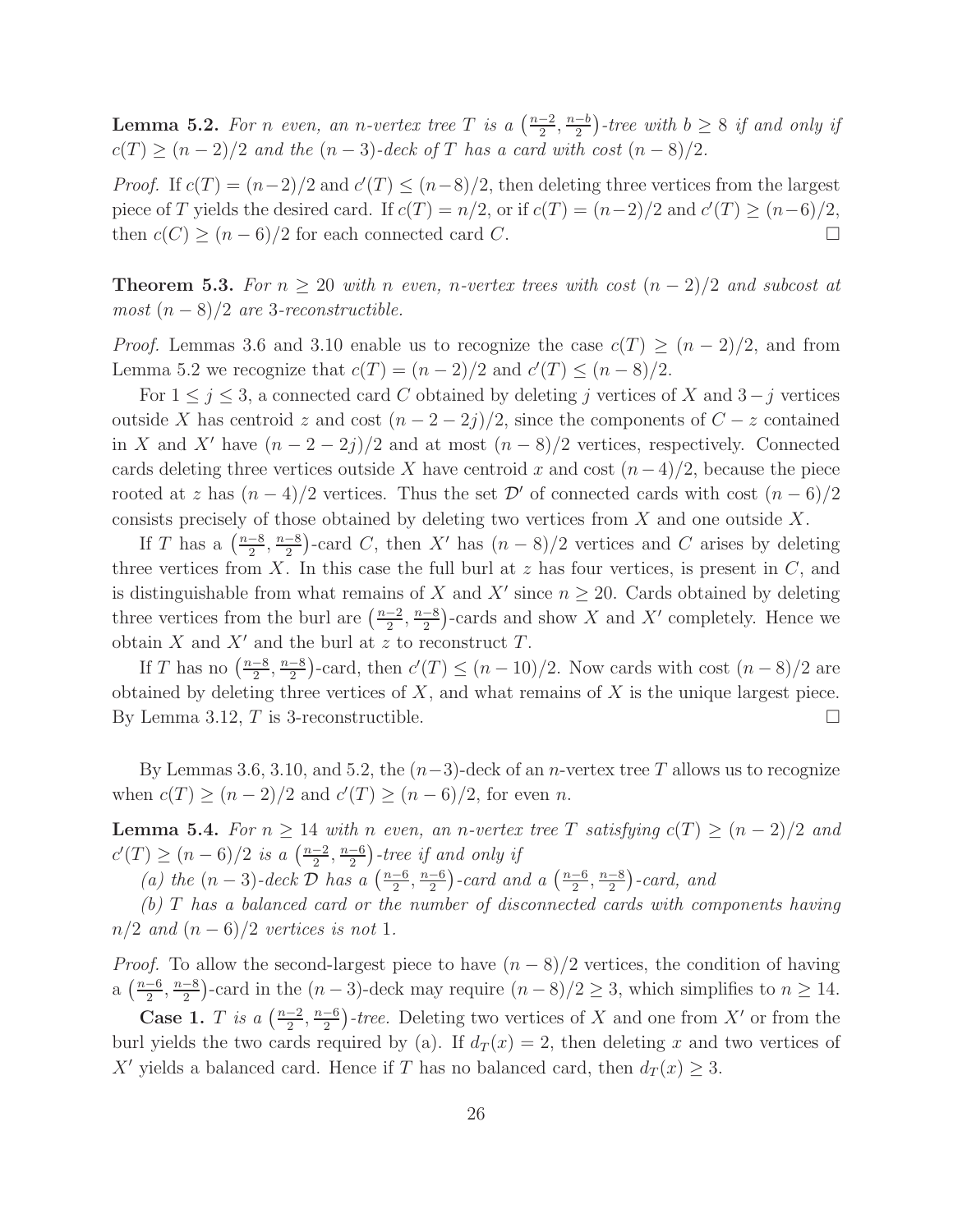There are three vertices in the burl, so a card having components with  $n/2$  and  $(n-6)/2$ vertices cannot be obtained by deleting z. Also the component of  $T - x'$  containing z has  $(n+6)/2$  vertices, so  $T - x'$  cannot contain such a card. Hence with z remaining and  $d_T(x) \geq 3$ , obtaining such a card requires  $d_T(x) = 3$  and a leaf neighbor of x, and we must delete x, its leaf neighbor, and a leaf of the component of  $T - x$  containing z. Hence when  $d_T(x) = 3$  and x has a leaf neighbor there is more than one such card, while if  $d_T(x) \neq 3$  or x has no leaf neighbor then there is no such card.

**Case 2.**  $c(T) = (n-2)/2$  and  $c'(T) \ge (n-4)/2$ . First suppose  $c'(T) = (n-4)/2$ . The centroid z is a 2-burl in T. Let C be a  $\left(\frac{n-6}{2}\right)$  $\frac{-6}{2}, \frac{n-8}{2}$  $\frac{-8}{2}$ )-card of T. The centroid u of C is a 3-burl in C; hence u must be a k-burl in T with  $k \geq 3$ . Thus  $u \neq z$ . Now the component of  $T - u$ containing z has at least  $(n+2)/2$  vertices and cannot reach  $(n-6)/2$  by deleting three.

When  $c'(T) = (n-2)/2$ , the analogous argument uses the required  $\left(\frac{n-6}{2}\right)$  $\frac{-6}{2}, \frac{n-6}{2}$  $\frac{-6}{2}$ )-card C. Here z is a 1-burl, u is a 2-burl in C, and again the component of  $T - u$  containing z has at least  $(n+2)/2$  vertices.

**Case 3.**  $c(T) = n/2$ . Let z and z' be the centroids of T. Let Y and Y' be the components of  $T - zz'$ , with  $z \in V(Y)$  and  $z' \in V(Y')$ . If T has a  $\left(\frac{n-6}{2}\right)$  $\frac{-6}{2}, \frac{n-6}{2}$  $\frac{-6}{2}$ )-card C, then the centroid of C must be z or z' (a centroid w anywhere else would leave too big a component of  $T - w$ to cut down to  $(n-6)/2$  vertices). By symmetry, we may let z be the centroid. Cutting the big piece of  $T - z$  down to  $(n - 6)/2$  vertices requires C to be obtained by deleting three vertices of Y'. Now the second-largest component of  $T - z$  must be contained in Y and have  $(n-6)/2$  vertices, so z is a 2-burl.

In this setting, the centroid of a  $\left(\frac{n-6}{2}\right)$  $\frac{-6}{2}, \frac{n-8}{2}$  $\frac{-8}{2}$ )-card cannot be in Y; the piece containing  $z'$  would be too big. Hence the centroid of such a card  $C'$  must be  $z'$ , and deleting three vertices from Y yields a piece with  $(n-6)/2$  vertices. No more vertices can be deleted, so  $Y' - z'$  must have a component with  $(n-8)/2$  vertices, and  $z'$  is a 3-burl.

By the argument above, every subtree with at least  $(n-4)/2$  vertices contains z or z', so T has no balanced cards. In order to obtain a card with components having  $n/2$  and  $(n - 6)/2$  vertices, it is necessary to delete one centroid and delete no vertices from the resulting component with  $n/2$  vertices. Since also a component with  $(n-6)/2$  vertices is needed, the only way to do this is to delete z and the two vertices of the burl at z. Hence there is only one such card, and (b) fails.  $\square$ 

#### Theorem 5.5. For  $n \geq 20$  with n even,  $\left(\frac{n-2}{2}\right)$  $\frac{-2}{2}, \frac{n-6}{2}$  $\frac{-6}{2}$ )-trees are 3-reconstructible.

*Proof.* By Lemma 5.4 and earlier cases, we recognize that T is a  $\left(\frac{n-2}{2}\right)$  $\frac{-2}{2}, \frac{n-6}{2}$  $\frac{-6}{2}$ )-tree.

Label  $z, X, x, X', x'$  as usual. Since there are  $(n+2)/2$  vertices outside X, cards obtained by deleting three vertices outside X have centroid x and cost  $(n-4)/2$ . Connected cards obtained by deleting one vertex of X and two outside X also have cost  $(n-4)/2$ , with centroid z, but they have subcost at most  $(n-6)/2$ . Connected cards obtained by deleting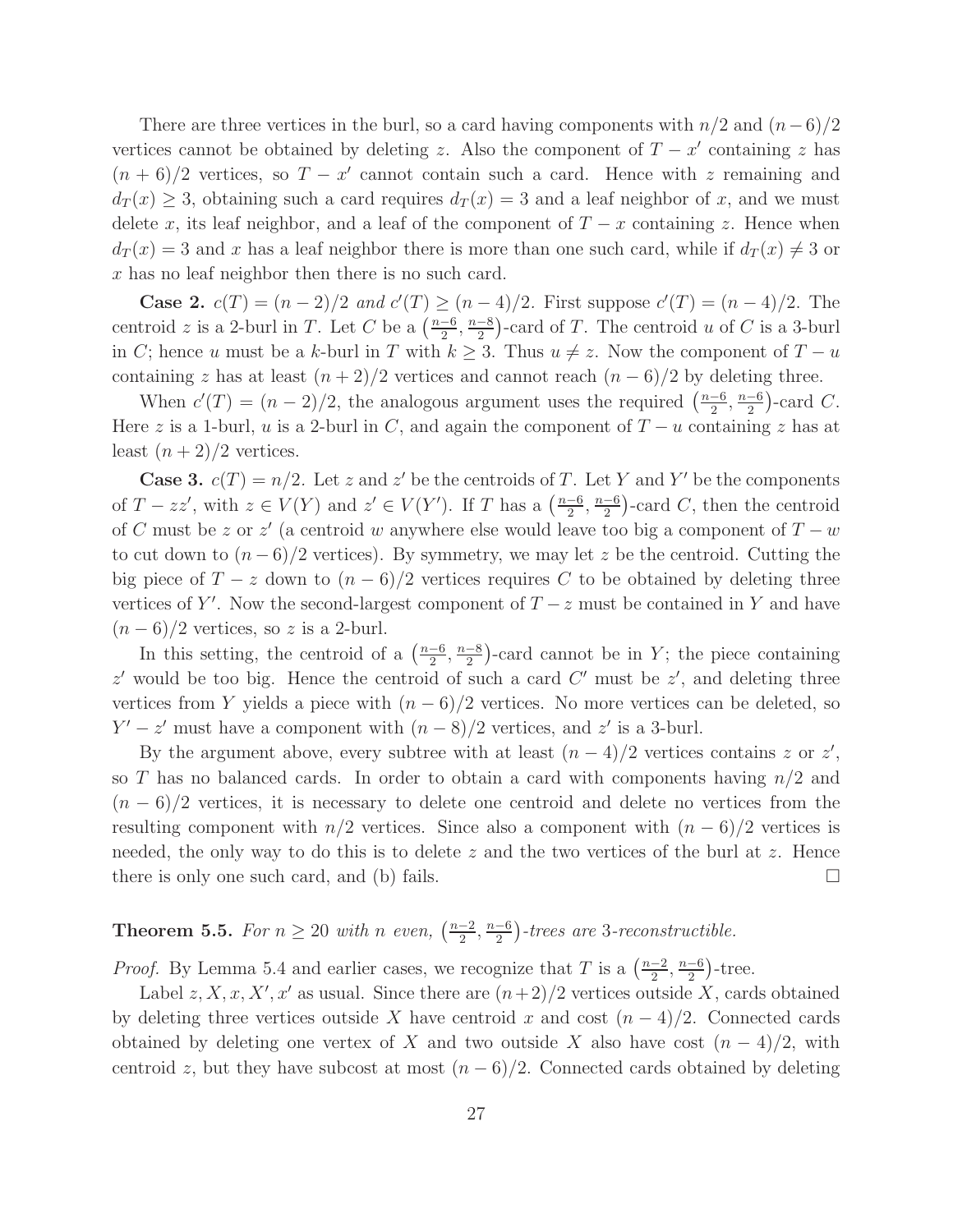at least two vertices of X have cost at most  $(n-6)/2$ . Thus T has  $\left(\frac{n-4}{2}\right)$  $\frac{-4}{2}, \frac{n-4}{2}$  $\frac{-4}{2}$ )-cards if and only if  $d_T(x) = 2$ , and x is the centroid of such cards.

Let  $\mathcal{D}'$  be the set of  $\left(\frac{n-4}{2}\right)$  $\frac{-4}{2}, \frac{n-4}{2}$  $\frac{-4}{2}$ )-cards. If  $\mathcal{D}' \neq \emptyset$ , then  $d_T(x) = 2$ . In cards in  $\mathcal{D}'$ , one piece is always  $X - x$ . The other piece yields the rc3-deck of  $T - V(X)$ , rooted at z. If only one piece appears in all cards of  $\mathcal{D}'$ , then it is X. By Lemma 3.12, we can reconstruct T.

If each  $\left(\frac{n-4}{2}\right)$  $\frac{-4}{2}, \frac{n-4}{2}$  $\frac{-4}{2}$ )-card has the same two pieces, then by Lemma 2.6  $T - V(X)$  is a rooted broom or is formed by merging the leaf of a rooted path with the root of a rooted tree with five vertices. When  $(n-6)/2 \geq 2$ , this is impossible with z being a 3-burl in T.

Hence we may assume  $d_T(x) \geq 3$  and  $\mathcal{D}' = \emptyset$ . Now consider cards with cost  $(n-4)/2$ . They arise with centroid x by deleting three vertices outside X or with centroid z by deleting one vertex of X and two outside  $X$ ; in both cases the largest piece is unique. The root of the largest piece has degree 2 in the card if in the first case we deleted the three vertices of the burl or in the second case  $x$  is a 1-burl and we deleted it leaf neighbor.

Therefore, we recognize that x is not a 1-burl by there being exactly one card  $C$  with cost  $(n-4)/2$  such that the neighbor of the centroid in the largest piece has degree 2. When this happens, the unique largest piece is rooted at  $z$ , and deleting  $z$  from it gives us  $X'$ . Deleting the largest piece from  $C$  gives us  $X$ , rooted at  $x$ . To find the configuration of the burl we examine any  $\left(\frac{n-6}{2}\right)$  $\frac{-6}{2}, \frac{n-8}{2}$  $\frac{-8}{2}$ )-card. Such cards arise only by deleting three vertices of  $X \cup X'$ ; we distinguish the burl within it because  $n \geq 16$ .

In the remaining case, when there is more than one such card  $C$ , we know that x is a 1-burl in T. Consider the  $\left(\frac{n-4}{2}\right)$  $\frac{-4}{2}, \frac{n-10}{2}$  $\frac{-10}{2}$ )-cards in which the centroid is a 3-burl whose neighbor in the largest piece has degree 2. Such cards arise only by deleting the leaf neighbor of X and two vertices of X'. Since  $n \geq 18$ , we see the burl. Reconstruct X from the largest piece by giving the root a leaf neighbor, so we know the number of leaves of  $X'$ . The second largest pieces in these cards form the rc2-deck of  $X'$ ; reconstruct  $X'$  using Theorem 2.3.  $\Box$ 

**Lemma 5.6.** For  $n \geq 16$  with n even, an n-vertex tree T satisfying  $c(T) \geq (n-2)/2$  and  $c'(T) \ge (n-4)/2$  is a  $\left(\frac{n-2}{2}\right)$  $\frac{-2}{2}, \frac{n-4}{2}$  $\frac{-4}{2}$ )-tree if and only if

- (a) the  $(n-3)$ -deck  $\overline{\mathcal{D}}$  has a  $\left(\frac{n-6}{2}\right)$  $\frac{-6}{2}, \frac{n-6}{2}$  $\frac{-6}{2}$ )-card and a  $\left(\frac{n-4}{2}\right)$  $\frac{-4}{2}, \frac{n-4}{2}$  $\frac{-4}{2}$ )-card, and
- (b1) T has exactly one balanced card, or (b2) and at least one of  $\{(c1), (c2)\}$  hold:
- (b2)  $\mathcal{D}$  has at least  $2+q$  balanced cards, where all large components of balanced cards have at least q leaves, and their small components (except maybe one) are isomorphic.
- (c1) No connected card has a vertex y whose deletion leaves largest components with  $n/2$ and  $(n-12)/2$  vertices and has a 2-neighbor in the component with  $n/2$  vertices, or  $(c2)$  T has a  $\left(\frac{n-4}{2}\right)$  $\frac{-4}{2}, \frac{n-8}{2}$  $\frac{-8}{2}$ )-card in which the piece of order  $(n-8)/2$  has a 2-burl or 3-burl at distance at most 3 from the centroid of the card.

*Proof.* Case 1: T is a  $\left(\frac{n-2}{2}\right)$  $\frac{-2}{2}, \frac{n-4}{2}$  $\frac{-4}{2}$ -tree. With  $|V(X)| = (n-2)/2$  and  $|V(X')| = (n-4)/2$ , the centroid z is a 2-burl. Deleting two vertices from X and one from X' yields a  $\left(\frac{n-6}{2}\right)$  $\frac{-6}{2}, \frac{n-6}{2}$  $\frac{-6}{2}$ )card; deleting the burl and one leaf from X yields a  $\left(\frac{n-4}{2}\right)$  $\frac{-4}{2}, \frac{n-4}{2}$  $\frac{-4}{2}$ )-card. Hence (a) holds.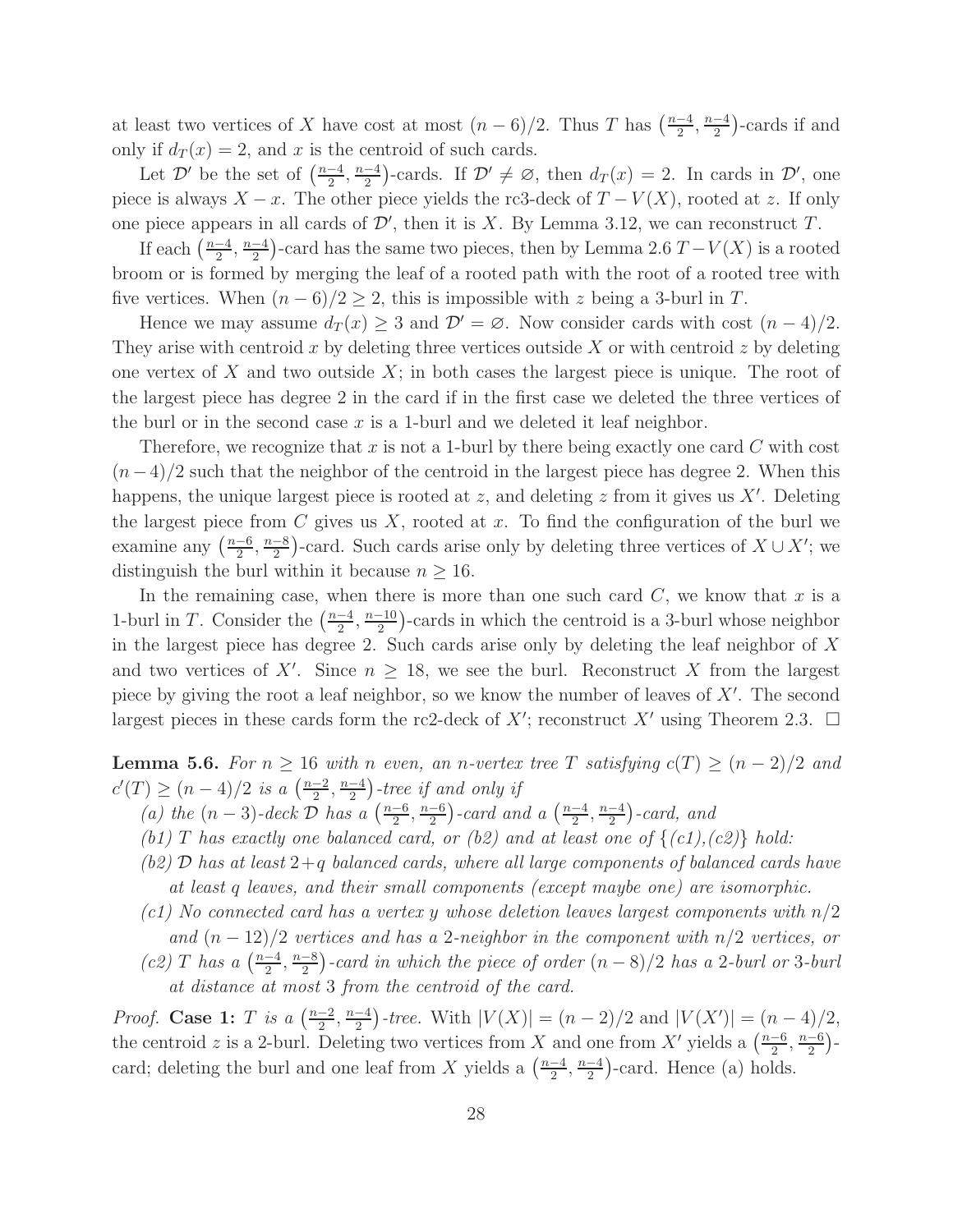Deleting z and the burl yields a balanced card, and this is the only balanced card omitting z. A non-leaf vertex whose deletion produces a component with at least  $(n+4)/2$  vertices cannot be deleted in forming a balanced card. Hence a balanced card containing z must also contain  $x'$  and delete x. Since  $T - x$  has components with  $(n + 2)/2$  and at most  $(n-4)/2$  vertices, forming a balanced card also requires deleting two vertices from the large component of  $T - x$  and requires  $X - x$  to be connected, meaning  $d_T(x) = 2$ . Hence if  $d_T(x) \geq 3$ , then T has exactly one balanced card, in which case (b1) holds.

Henceforth in this case we may assume that (b1) fails and  $d_T(x) = 2$ . The components of order  $(n-4)/2$  in balanced cards are X' when z and the burl are deleted, or  $X-x$  when the deleted vertices are x and two vertices outside  $X$ . Hence these components are pairwise isomorphic except that when  $X' \not\cong X - x$  the one that is  $X'$  is different from the others.

The number of balanced cards is 1 plus the number of subtrees of  $T - V(X)$  obtained by deleting two vertices. Let  $q'$  be the number of leaves of  $T - V(X)$  (note that  $T - V(X)$  is the large component in one balanced card, so  $q'$  is at least the value q defined in the statement of (b2)). If  $q > 4$ , then we have more than q ways to delete two leaves from  $T - V(X)$ . If  $q = 2$ , then  $T - V(X)$  is a path and we have three ways to delete two vertices. If  $q = 3$ , then  $T - V(X) = S_{1,1,(n-4)/2}$ , and we have three ways to delete two leaves plus one way to delete two vertices from the long leg, since  $(n-4)/2 \geq 2$ . Hence when (b1) fails, the number of balanced cards is at least  $2 + q$ , and (b2) holds.

If T has no connected card having a vertex y whose deletion leaves largest components with  $n/2$  and  $(n - 12)/2$  vertices, then (c1) holds. Hence we may assume that y is such a vertex in such a card C. Note that y is a 2-burl in C. Also, y cannot be z, since  $T - z$  has no component with at least  $n/2$  vertices.

The largest component of  $T - y$  contains z, the two vertices in the burl of T, the large components of  $T - z$  not containing y, and the s internal vertices of the z, y-path in T. This amounts to  $(n+4)/2 + s$  vertices if  $y \in X'$ , and  $(n+2)/2 + s$  if  $y \in X$ . To reduce to  $n/2$ in forming C, exactly  $s + 2$  of these vertices must be deleted if  $y \in X'$ , or  $s + 1$  if  $y \in X$ . Therefore  $s \leq 2$ , and y has distance at most 3 from z.

The  $s + 1$  or  $s + 2$  vertices that were deleted from T to form the largest component of  $C - y$  were not in the burl of y, which in C has only two vertices. Hence the burl of y can have more than three vertices only if  $s = 0$  and  $y \in X$ . That is, y is the neighbor of z in X. In this case we can forom the desired  $\left(\frac{n-4}{2}\right)$  $\frac{-4}{2}, \frac{n-8}{2}$  $\frac{-8}{2}$ )-card by deleting three vertices of X, including one or two from the burl at y. In all other cases the burl in  $T$  at y has two or three vertices, and we obtain the desired  $\left(\frac{n-4}{2}\right)$  $\frac{-4}{2}, \frac{n-8}{2}$  $\frac{-8}{2}$ )-card by deleting the appropriate number of vertices from  $X$  and  $X'$  without disturbing the burl at  $y$ .

Case 2: T is a  $\left(\frac{n-2}{2}\right)$  $\frac{-2}{2}, \frac{n-2}{2}$  $\frac{-2}{2}$ )-tree. Since the centroid z of T is a 1-burl while the centroid u of any  $\left(\frac{n-6}{2}\right)$  $\frac{-6}{2}, \frac{n-6}{2}$  $\frac{-6}{2}$ )-card C is a 2-burl in C, vertex u cannot be z. For any  $v \in V(T)$  with  $v \neq z$ , the largest component of  $T - v$  has at least  $(n+2)/2$  vertices. Deleting three vertices cannot reduce that component below  $(n-4)/2$  vertices. Hence T cannot have a nt66-card,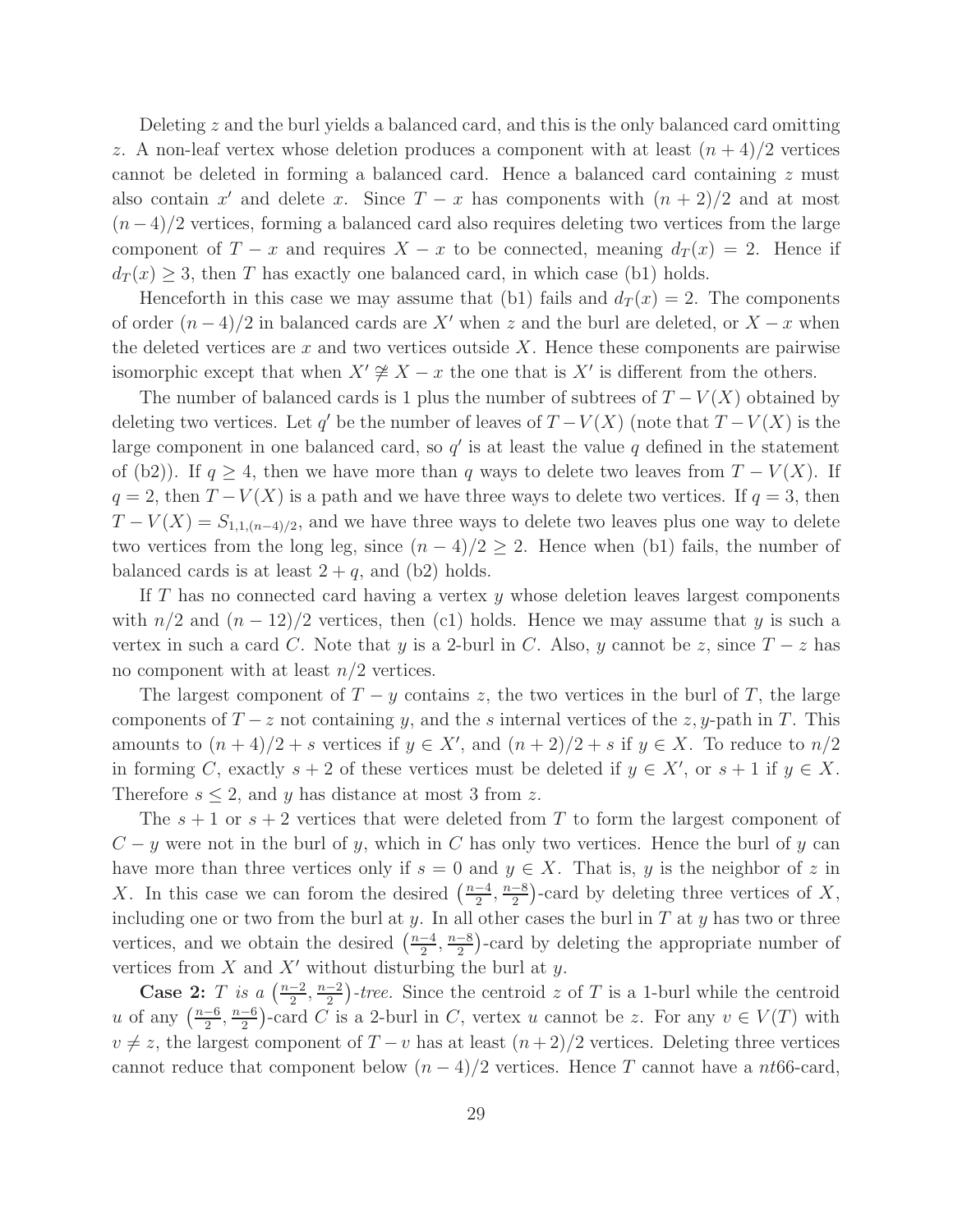and (a) fails.

**Case 3:** T is bicentroidal. Let z and z' be the centroids of T, with Y the branch containing  $z$  and  $Y'$  the branch containing  $z'$ .

If  $v \in V(T) - \{z, z'\}$ , then  $T - v$  has a component with at least  $(n+2)/2$  vertices, which cannot be reduced to  $(n-6)/2$  by deleting three. Hence the centroid of a  $\left(\frac{n-6}{2}\right)$  $\frac{-6}{2}, \frac{n-6}{2}$  $\frac{-6}{2}$ )-card C must be z or z'; by symmetry, we may assume it is z. Since the component  $Y'$  of  $T-z$ containing  $z'$  has  $n/2$  vertices, C must arise by deleting three vertices of Y'. Hence  $T - z$ has exactly  $(n-6)/2$  vertices in its second-largest component X, so z is a 2-burl in T. Now a  $\left(\frac{n-4}{2}\right)$  $\frac{-4}{2}, \frac{n-4}{2}$  $\frac{-4}{2}$ )-card C' must have centroid z' and arise by deleting one vertex from Y' and two from Y. To form the piece of  $C'$  with  $(n-4)/2$  vertices that is contained in Y', the second-largest component X' of  $T - z'$  must have  $(n - 4)/2$  or  $(n - 2)/2$  vertices, in which case  $z'$  is a 1-burl or a 2-vertex in T, respectively.

Because z is a 2-burl in T and  $|V(X)| = (n-6)/2$ , there is no balanced card omitting z. One way to create a balanced card is to delete  $z'$ , a leaf of Y, and either the leaf neighbor of z' (if X' has  $(n-4)/2$  vertices) or a leaf of X' (if X' has  $(n-2)/2$  vertices). Since Y is a nontrivial tree, there are at least two such cards, and hence (b1) cannot hold.

If  $|V(X')| = (n-4)/2$ , then deleting z' and its leaf neighbor and a leaf of Y is the only way to form a balanced card. The number of balanced cards is then the number of leaves of Y. The component of order  $(n-2)/2$  in any balanced card is obtained from Y by deleting one leaf. If the minimum number of leaves in such a component is  $q$ , then Y has at most  $q + 1$  leaves. Hence T has at most  $q + 1$  balanced cards, so (b2) cannot hold in this case.

In the remaining case,  $|V(X')| = (n-2)/2$  and  $d_T(z') = 2$ . Still z is a 2-burl. There are now two ways to form balanced cards. Type 1 is to delete  $z'$  and two vertices from Y; the component of order  $(n-4)/2$  is then contained in Y. Type 2 is to delete z' and one leaf each from the trees Y and X'; the component of order  $(n-4)/2$  is then contained in X'.

The components of order  $(n-4)/2$  in the balanced cards are the subtrees of Y obtained by deleting two vertices and the subtrees of  $X'$  obtained by deleting one leaf. These must be isomorphic, except possibly for one. If all subtrees obtained by deleting two vertices from Y are isomorphic, then Y is a path or a star, by Lemma 3.2. The star is forbidden, since z is a 2-burl in T and Y has  $n/2$  vertices, with  $n \geq 10$ . However, Y may be a path. Now every subtree obtained from  $X'$  by deleting a leaf must also be a path, except possibly for one.

If X' is a path (with  $(n-2)/2$  vertices), then attaching z' to it makes T constructed from  $P_{n/2} + P_{n/2-1}$  by adding z' with one neighbor in each component, where the neighbor z in the component with  $n/2$  vertices has distance 2 from a leaf; we return to this case later.

If X' is not a path, then deleting any leaf except one yields a path, so  $X' = S_{1,1,n/2-4}$ . Now there are two balanced cards in which the component having  $(n - 4)/2$  vertices is not a path, obtained by deleting the end of the long leg of  $X'$  and one of the two leaves of  $Y$ .

The other case is that all subtrees of  $X'$  obtained by deleting a leaf are isomorphic; let  $Z$ be that subtree. Now all leaves of T in  $X'$  have the same distance from  $z'$ , and all vertices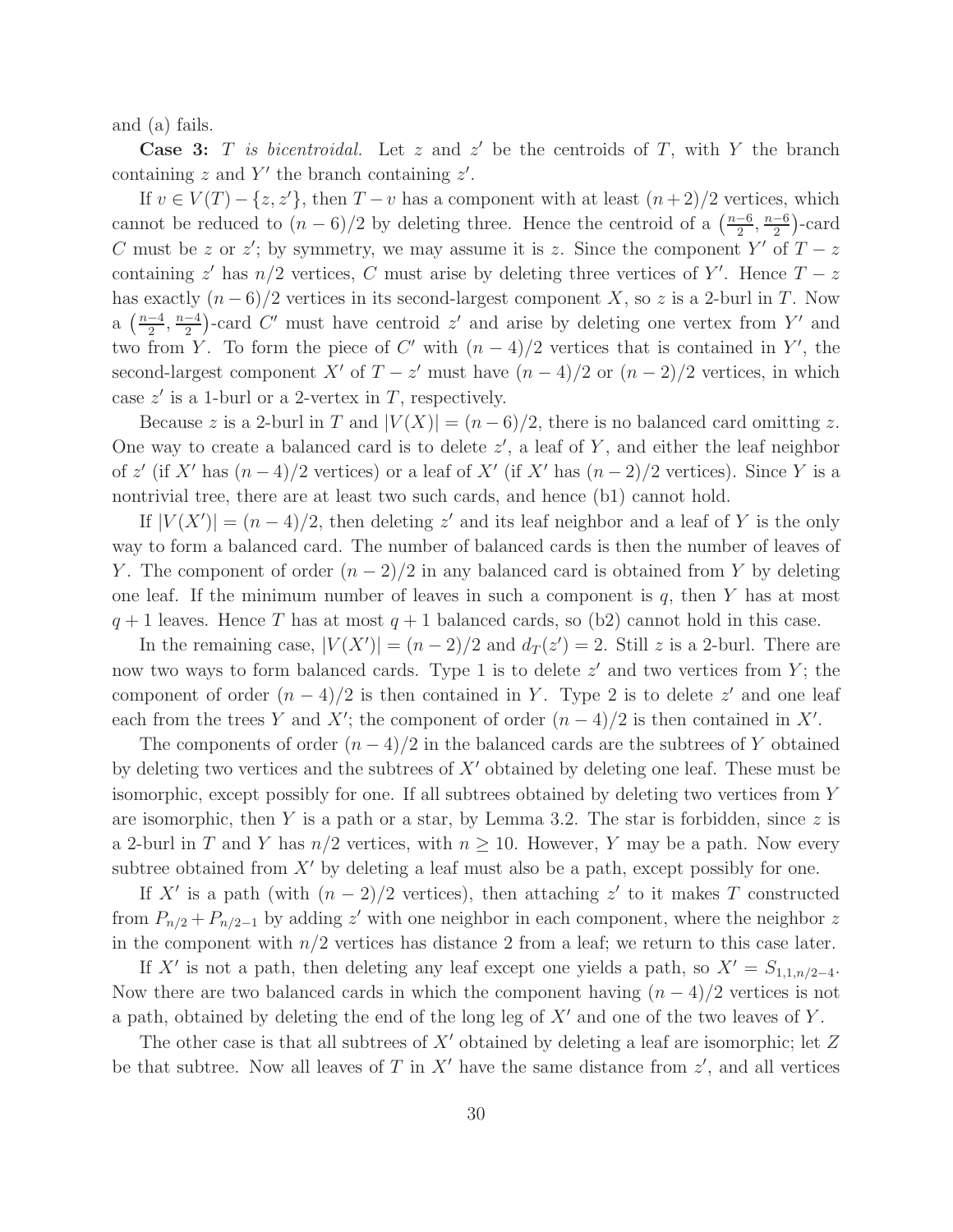at a given distance from  $z'$  have the same degree. Furthermore, since Y has at least three subtrees obtained by deleting two vertices, at least two such subtrees of Y are also isomorphic to Z. In at least one of those copies of Z in Y, we delete one vertex from the burl of  $T$ , leaving z with degree 2 and a leaf neighbor in  $Z$ . In another copy, we delete two vertices of X, leaving z with degree 3 or a leaf at distance 2. (If there is only one subtree deleting two vertices of  $X$ , then  $Y$  is a broom with three leaves or a path; the broom fails.) The resulting trees cannot be isomorphic and have the properties of Z unless Z is a path. Now Y and Y' are both paths, with z having distance 2 from one end. This yields  $T = S_{2,(n-6)/2,n/2}$ , a special case of the construction above where z' is made adjacent to an endpoint of  $P_{n/2-1}$ .

In these two cases we are left with the spider  $S_{2,(n-6)/2,n/2}$  or a tree with two (nonadjacent) vertices of degree 3 and the rest of degree at most 2, in which the legs at one branch vertex (which we have called z) have length 2 and  $(n-6)/2$ . Now consider conditions (c1) and (c2). Deleting z from the connected card obtained by deleting three vertices from the leg of length  $(n-6)/2$  at z leaves components with  $(n-12)/2$  and  $n/2$  vertices, and the neighbor  $z'$  of z in the component with  $n/2$  vertices has degree 2. Hence (c1) fails.

Hence T must satisfy (c2). The centroid of a  $\left(\frac{n-4}{2}\right)$  $\frac{-4}{2}, \frac{n-8}{2}$  $\frac{-8}{2}$ )-card must be a 2-burl in the card. Hence the only choices for the centroid of such a care are  $z$  and the neighbor  $x'$  of  $z'$ in Y', which has distance 2 from z. To have  $x'$  as the centroid, note that the component of  $T - x'$  containing z has  $(n + 2)/2$  vertices. We must delete three vertices there to get down to a piece with  $(n-4)/2$  vertices. However, the piece with  $(n-8)/2$  vertices is then a path without the required 2-burl or 3-burl.

To have z as the centroid, we must delete one vertex from the leg of length  $(n-6)/2$  at z, since we cannot find a piece with  $(n-4)/2$  vertices there. However, again the piece with  $(n-8)/2$  vertices is then a path and cannot contain the required 2-burl or 3-burl.  $\Box$ 

#### Theorem 5.7. For  $n \geq 20$  with n even,  $\left(\frac{n-2}{2}\right)$  $\frac{-2}{2}, \frac{n-4}{2}$  $\frac{-4}{2}$ )-trees are reconstructible.

*Proof.* Among the remaining trees, Lemma 5.6 allows us to recognize that T is a  $\left(\frac{n-2}{2}\right)$  $\frac{-2}{2}, \frac{n-4}{2}$  $\frac{-4}{2}$ )tree from its  $(n-3)$ -deck  $\mathcal D$  (since  $n \geq 20$ ). Let  $z, X, x, X', x'$  be as usual.

In a  $\left(\frac{n-2}{2}\right)$  $\frac{-2}{2}, \frac{n-4}{2}$  $\frac{-4}{2}$ )-tree, the centroid z is a 2-burl. A  $\left(\frac{n-6}{2}\right)$  $\frac{-6}{2}, \frac{n-6}{2}$  $\frac{-6}{2}$ )-card has centroid z, is obtained by deleting two vertices from  $X$  and one from  $X'$ , and determines whether the vertices of the burl are adjacent. Hence it suffices to reconstruct  $X$  and  $X'$  with their roots  $x$  and  $x'$  located.

As discussed in Lemma 5.6, here  $d_T(x) \geq 3$  if and only if T has exactly one balanced card, obtained by deleting z and the burl. Consider this case. For  $v \in V(T) - \{x, z\}$ , always  $T - v$  has a component with at least  $(n + 4)/2$  vertices. Hence the centroid of a connected card can only be z or x. Furthermore, since  $T - x$  has a component with  $(n + 2)/2$  vertices, the centroid is  $x$  only when three vertices outside  $X$  are deleted, which means that when the centroid is x the centroid has degree at least 3 in the card.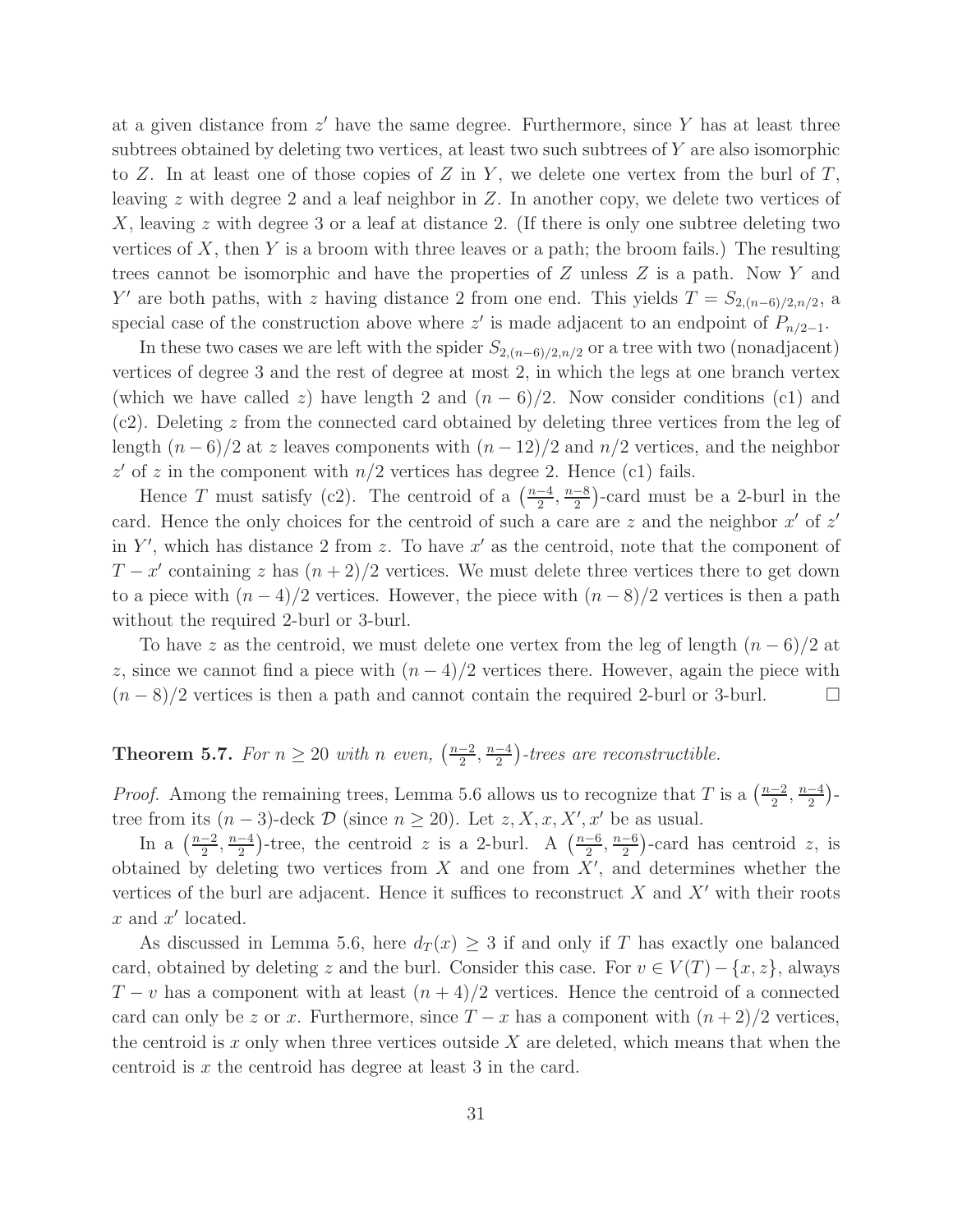Cards in which the centroid has degree 2 therefore have centroid z; they are obtained by deleting the burl and one leaf of X. All such cards are  $\left(\frac{n-4}{2}\right)$  $\frac{-4}{2}, \frac{n-4}{2}$  $\frac{-4}{2}$ )-cards in which one piece is  $X'$  and the other piece is an rc1-card of X. If the two pieces in these cards are not always the same, then we know  $X'$  and reconstruct X by Theorem 2.1. If the two pieces are always the same, then X has the property that all vertices at a given distance from the root  $x$  have the same number of children, so we can locate x within  $X$  as the larger component of the balanced card. We then also have  $X'$ .

Hence we may assume  $d_T(x) = 2$ . In every  $\left(\frac{n-4}{2}\right)$  $\frac{-4}{2}, \frac{n-6}{2}$  $\frac{-6}{2}$ )-card, the centroid is a 1-burl, so the centroid must be  $z$  and not  $x$ . Such cards are obtained by deleting one vertex from the burl and either one leaf each from X and X' or two vertices from X. In the  $\left(\frac{n-4}{2}\right)$  $\frac{-4}{2}, \frac{n-6}{2}$  $\frac{-6}{2}$ )-cards where the centroid has a neighbor with degree at least 3, that neighbor is  $x'$ . When  $x'$  is in the piece with  $(n-4)/2$  vertices, that piece is X'. For the cards with x' in the piece with  $(n-6)/2$  vertices, the pieces with  $(n-4)/2$  vertices form the rc1-deck of X rooted at x, and we reconstruct X by Theorem 2.1. Thus we have both  $X'$  and X to reconstruct T.

Finally, suppose that in every  $\left(\frac{n-4}{2}\right)$  $\frac{-4}{2}, \frac{n-6}{2}$  $\frac{-6}{2}$ )-card both neighbors of the centroid have degree 2. When  $(n-4)/2 \geq 3$ , this requires  $d_T(x') = 2$ . Let y be the neighbor of x in X. In the  $\left(\frac{n-4}{2}\right)$  $\frac{-4}{2}, \frac{n-4}{2}$  $\frac{-4}{2}$ )-cards where the centroid has a neighbor with degree at least 3, the centroid is x; these cards arise by deleting three vertices outside  $X$ . If in some such card the neighbors of the centroid both have degree at least 3, then  $d_T(y) \geq 3$ . Now the  $\left(\frac{n-4}{2}\right)$  $\frac{-4}{2}, \frac{n-4}{2}$  $\frac{-4}{2}$ )-cards in which the centroid has exactly one neighbor of degree 2 arise by deleting the two vertices of the burl and one leaf of X'. The piece whose root has degree at least 3 in these cards is  $X - x$ , and the other piece gives the rc1-deck of  $X'$  with z prepended at the root. By Theorem 2.1, we reconstruct  $X'$ .

Otherwise,  $d_T(y) = 2$ , and the connected cards in which the centroid has one neighbor of degree 2 and one of degree 3 are obtained by deleting one vertex of the burl and two vertices from X'. The piece whose root has degree 2 is always  $X - x$ , rooted at y. The other piece is obtained from an rc2-card of  $X'$  by prepending z and a vertex of the burl at the root. This gives us the rc2-deck of  $X'$  (two copies of it when the vertices of the burl are not adjacent, which we can determine from the  $\left(\frac{n-6}{2}\right)$  $\frac{-6}{2}, \frac{n-6}{2}$  $\frac{-6}{2}$ )-cards). Since we know the total number of leaves in  $T$  and the number of leaves of  $T$  in  $X$  and in the burl, by Theorem 2.3 we can reconstruct  $X'$  with its root.

### 6 High-Cost Trees with Special Structure

In this section we prove 3-reconstructibility of two special classes of trees, each of which is a family whose *n*-vertex members have cost at least  $(n-2)/2$ . With these results in hand, further recognition arguments can assume that the deck does not come from a tree in these families.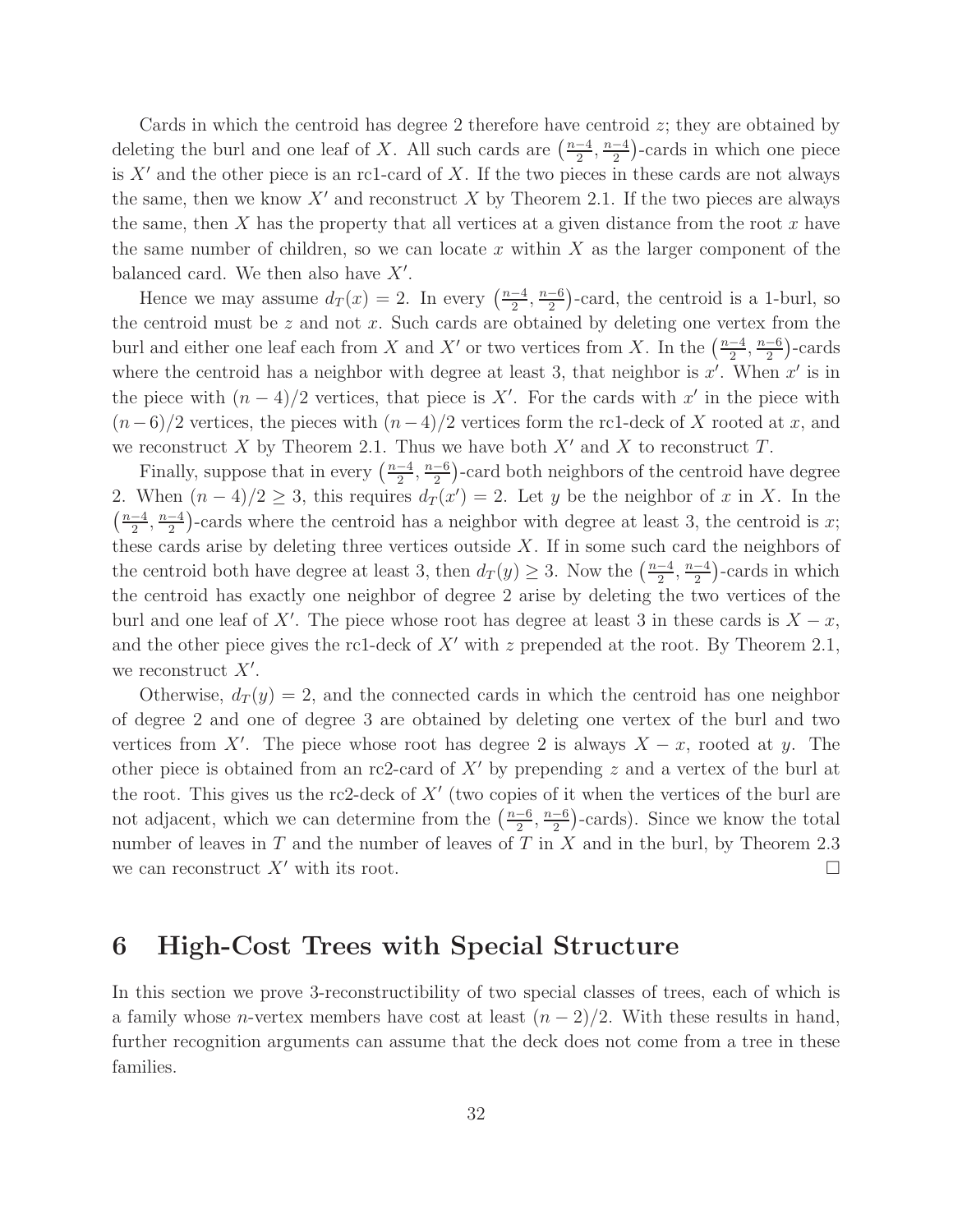**Definition 6.1.** A *j*-vertex or  $j^+$ -vertex is a vertex with degree j or at least j, respectively. Similarly, a j-neighbor or  $j^+$ -neighbor is a neighbor that is a j-vertex or  $j^+$ -vertex, respectively. A full vertex is a  $3^+$ -vertex that is not a 1-burl. A *caterpillar* is a tree having a single path incident with all edges; equivalently, it is a tree not containing  $S_{2,2,2}$  as a subgraph.

**Theorem 6.2.** For  $n \geq 10$ , every n-vertex caterpillar having maximum degree at most 3 is 3-reconstructible.

*Proof.* Let  $\mathcal{D}$  be the  $(n-3)$ -deck of such an *n*-vertex tree. When  $n \geq 2\ell + 1$ , acyclic graphs are  $\ell$ -recognizable ([7]), and the number of edges is known from the 2-deck, so all reconstructions are trees. Also we know the degree list, since  $n - \ell \geq 5$  and these trees have no 4<sup>+</sup>-vertex. Finally, since  $n - \ell \geq 7$  we see that a tree with the given deck has no copy of  $S_{2,2,2}$ , and hence it is a caterpillar. Thus this family of *n*-vertex graphs is  $\ell$ -recognizable.

Let T be a reconstruction of D. We know the number s of 3-vertices in T and hence the number of vertices in a longest path in T; it is just  $n - s$ . Let the *end-distance* of a 3-vertex be its minimum distance from an endpoint of a longest path.

**Case 1:**  $s \leq 1$ . If  $s = 0$ , then T is a path, which we know from the maximum degree. If  $s = 1$ , then the end-distance of the 3-vertex is the least j such that T has only one copy of  $S_{1,1,j+1}$ . By Observation 1.2, we can count the copies of  $S_{1,1,j+1}$  in T if  $j+4 \leq n-\ell$ , and  $j \leq (n-2)/2$  suffices. We locate the 3-vertex on the  $(n-1)$ -vertex path to reconstruct T.

**Case 2:**  $s = 2$ . We seek the distance d between the two 3-vertices and the end-distance of one of them. Let  $H_i$  be the  $(i + 5)$ -vertex subtree consisting of a path with  $i + 1$  vertices plus two leaves appended at each end. The value d is the only i such that  $H_i \subseteq T$ . By Observation 1.2, we find  $H_d$  in T if  $d + 5 \leq n - 3$ .

In this case, let r be smallest among the two end-distances. We know the number  $t_i$  of copies of  $S_{1,1,j}$  in T if  $j + 3 \leq n - \ell$ . If  $j \leq r$ , then  $t_j = 4$ , except that  $t_j = 6$  if  $j = d + 1 \leq r$ . If  $j = r + 1$ , then  $t_j = 3$  unless  $d = n - 3 - 2r$  (here both end-distances equal r, and  $t_j = 2$ ) or  $d = 4$  (here  $t_j = 5$ ). Thus, if we find some j with  $t_j = 5$ , then  $r = j - 1$ . Otherwise, r is the least  $j-1$  such that  $t_j = 3$ , or if  $t_j$  is never odd for  $j \leq n-6$ , then  $r = (n - d - 3)/2$ .

If  $d \geq n-7 \geq 3$  and we do not find  $H_d$ , then the two end-distances sum to at most 4 and are measured from opposite ends of the path. They are the same and equal r if  $t_{r+1} = t_r - 2 = 2$ , and otherwise they are the two values of r such that  $t_{r+1} = t_r - 1$ .

**Case 3:**  $s = 3$ . The approach is similar to Case 2. The distances d and d' from the middle 3-vertex to the other two are the least i and j such that we find  $H_i$  and  $H_j$  as subgraphs (possibly  $i = j$ ), unless one of those distances is at least  $n - 7$ . In that case, since  $s = 3$ , the tree T arises from a path with  $n - 3$  vertices by adding leaf-neighbors to vertices with end-distances 1, 1, and 2.

Otherwise, we know  $d$  and  $d'$ . We need to know the end-distance for a 3-vertex having a given distance (*d* or *d'*) from the middle 3-vertex. Let  $H'_{i,j}$  consist of a path P with  $i + 2 + j$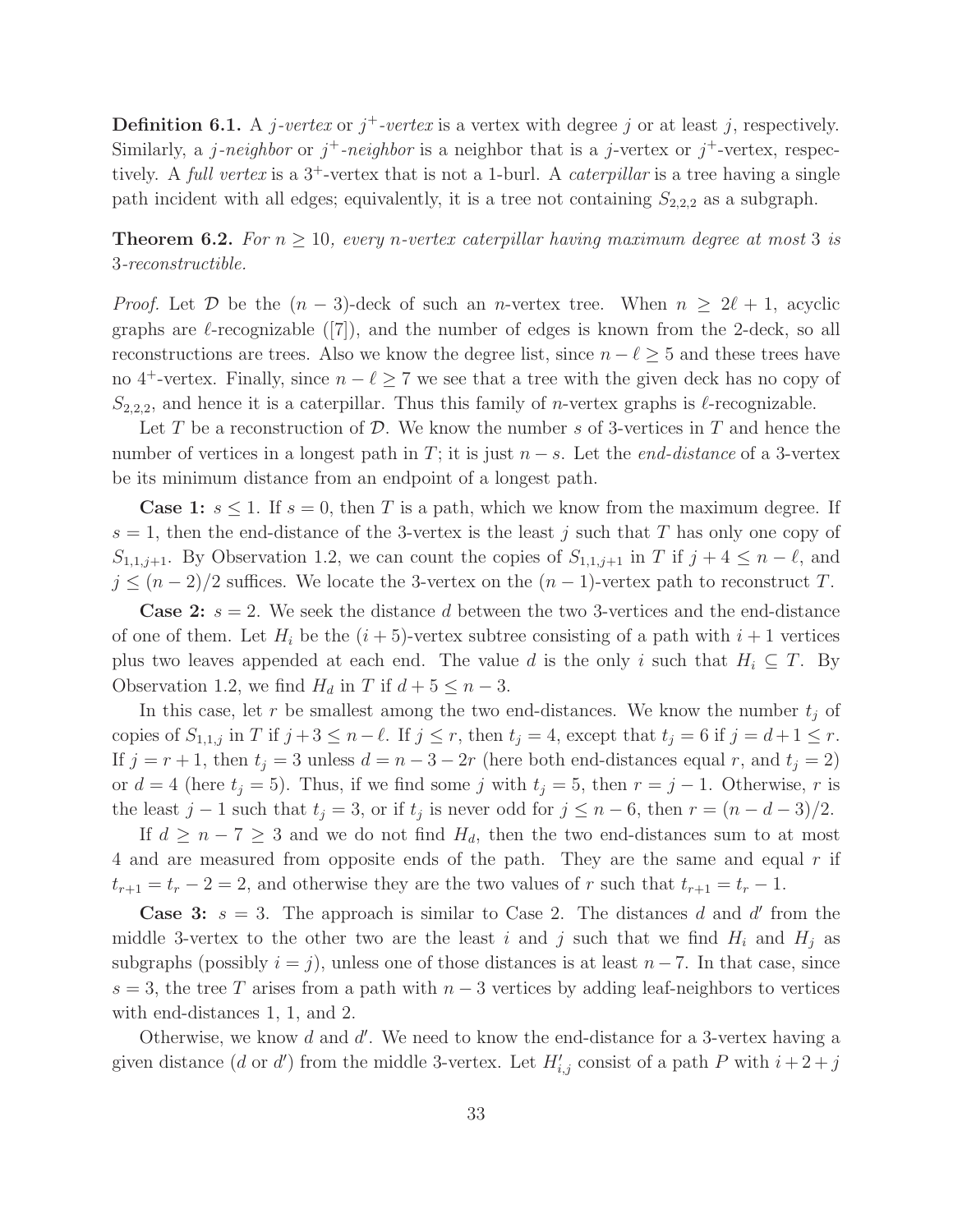vertices plus a leaf neighbor of the vertices at distances  $1$  and  $j$  from the opposite endpoints of P. If  $i + j \leq n - 7$ , then we can count the copies of  $H'_{i,j}$  in T. Consider  $H'_{d,j}$  and  $H'_{d',j}$  for various j. Since the middle 3-vertex has distance at most  $(n-4)/2$  from some endpoint of a longest path in T, for d or d' we find at least two (at least four if  $d = d'$ ) copies of  $H'_{d,j}$  for all j from 1 up to some value r, with only one copy of  $H'_{d,r+1}$  existing (two or three copies if  $d = d'$  and r is or is not  $(n - 4 - 2d)/2$ ). This value r is the end-distance for the 3-vertex at distance d from the middle 3-vertex, and this determines T.

**Case 4:**  $s = 4$ . All connected cards having a path P with  $n-4$  vertices arise by deleting leaf neighbors of three 3-vertices, leaving one whose distance from an endpoint of P is its end-distance. Let  $r$  be the least such end-distance.

In T there are six subgraphs that are copies of  $H_i$  for various i, corresponding to the six pairs of 3-vertices. Since we can delete the two 3-vertices not in the pair, we see all these distances, except the largest in the case  $r = r' = 1$ , where the distance is  $n - 5$ . Hence we know all six pairwise distances.

From these values, we determine the order of the distances between 3-vertices along the path. Let the positions be  $a, b, c, d$  in order, up to translation. The largest among the distances gives us  $d - a$ . The next largest is  $c - a$  or  $d - b$ ; up to reversal, we may let it be c − a. Now we know  $d - c$ ; it is  $(d - a) - (c - a)$ . This leaves  $\{b - a, c - b, d - b\}$ . Among these three values,  $b - a$  and  $c - b$  are the two with sum  $c - a$ , and then which of the two is  $c - b$  is the one whos sum with  $d - c$  is  $d - b$ .

We now know  $a, b, c, d$  in order, except for translation and reversal. The value r is the end-distance for the 3-vertex as position a or d. To distinguish between these, we use the counts for the subgraphs  $H'_{i,j}$  of Case 3. We associate position a with the least end-distance if T has fewer copies of  $H'_{b-a,r+1}$  than  $H'_{b-a,r}$ , or position d if T has fewer copies of  $H'_{d-c,r+1}$ than  $H'_{d-c,r}$ . However, more care is needed in the special case  $c - b = r$ . In that case, we can examine subgraphs with three 3-vertices to distinguish the two possibilities, and they are isomorphic if  $d - c = b - a$ .

**Case 5:**  $s \geq 5$ . Let  $\mathcal{D}'$  be the set of connected cards having a path with  $n - s$  vertices; such cards arise by deleting leaf neighbors of three distinct 3-vertices. Let  $v$  and  $w$  be the 3-vertices closest to the two ends of a longest path in T. The cards in  $\mathcal{D}'$  having 3-vertices farthest apart have  $v$  and  $w$  as 3-vertices, telling us their end-distances. If they have distinct end-distances, then the various cards in  $\mathcal{D}'$  having a 3-vertex closest to an endpoint of the path P with  $n - s$  vertices give us the positions of all the other 3-vertices, reconstructing T.

If v and w have the same end-distance r, then consider the cards in  $\mathcal{D}'$  where all 3-vertices have end-distance more than  $r$ . These arise by deleting the leaf neighbors of  $v, w$ , and one other 3-vertex; still at least two 3-vertices remain. Among these, the cards having 3-vertices farthest apart fix the end-distances of the second 3-vertex from each end.

Let  $q$  be the minimum end-distance among these two 3-vertices. If they both have end-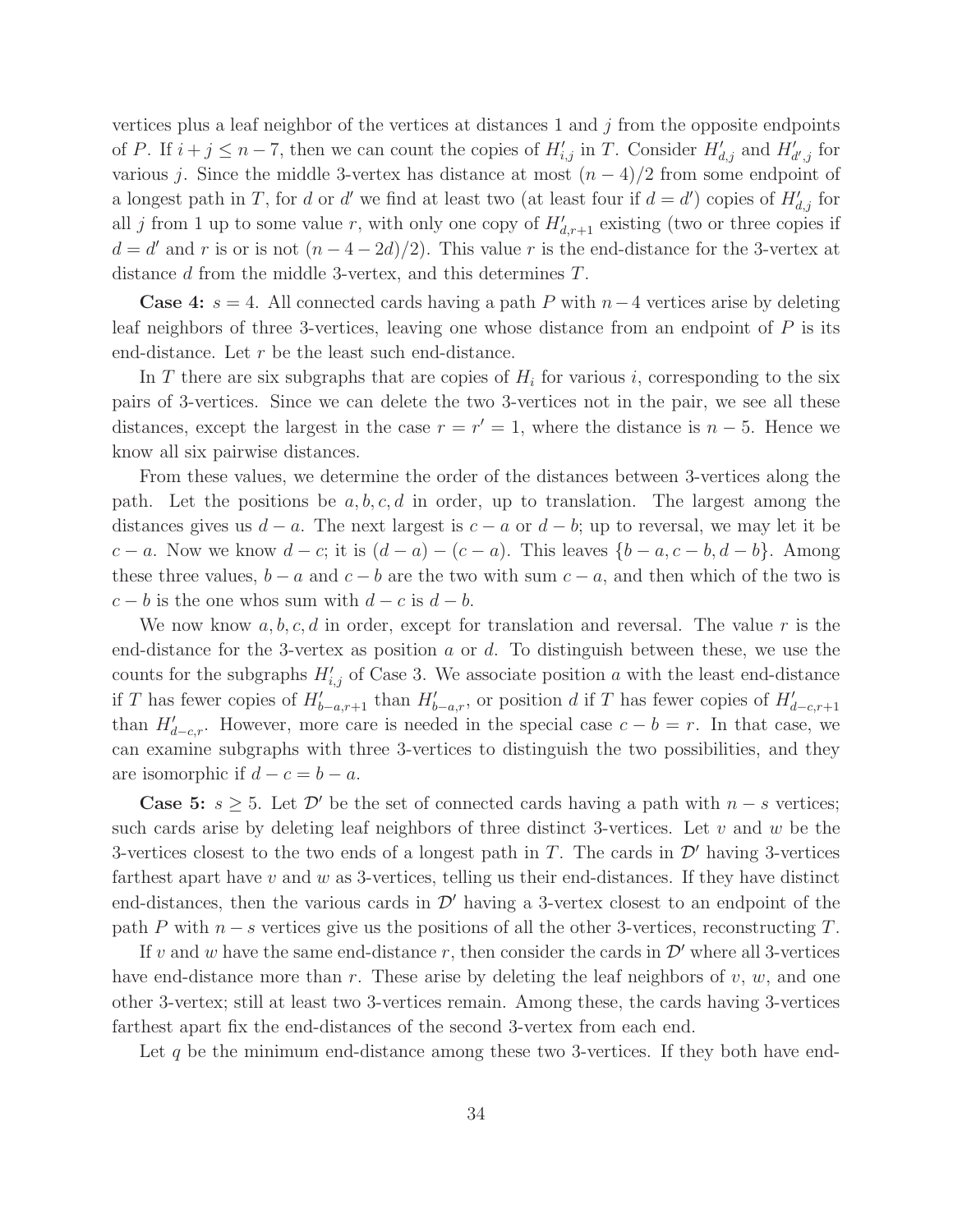distance q, then look at one card in  $\mathcal{D}'$  having one 3-vertex with end-distance q and no 3-vertex with end-distance r. This shows us the remaining 3-vertices, and we know exactly where to add the three missing leaves. If only one of these two has end-distance  $q$ , then consider the cards in  $\mathcal{D}'$  where the least end-distance of 3-vertices is q. Such cards are missing the leaf neighbors of v, w, and one other 3-vertex not having end-distance q. Since  $s \geq 5$ , over all such cards we obtain the positions of the other 3-vertices, since the 3-vertex with end-distance q distinguishes the two ends of P.  $\Box$ 

Note that an *n*-vertex tree having no full vertex as a centroid has cost at least  $(n-2)/2$ .

**Theorem 6.3.** Let  $\mathcal{D}$  be the  $(n-3)$ -deck of an n-vertex tree T. If T is unicentroidal with no unicentroidal card having a full vertex as centroid, or if  $T$  is bicentroidal with both centroids having degree 2, then T is 3-reconstructible, without knowing in advance the cost or subcost.

*Proof.* Let T be a tree in this family, with  $(n-3$ -deck D. If T has no full vertex at all, then  $T$  is a caterpillar with maximum degree at most 3, which by Theorem 6.2 is reconstructible from  $D$ . Hence we may assume that  $T$  has a full vertex.

Any centroid z of T is a centroid with degree  $d_T(z)$  in some connected card. Hence z must be a 1-burl or a 2-vertex. Thus T is a  $\left(\frac{n-2}{2}\right)$  $\frac{-2}{2}, \frac{n-2}{2}$  $\frac{-2}{2}$ )-tree, a  $\left(\frac{n-1}{2}\right)$  $\frac{-1}{2}$ ,  $\frac{n-3}{2}$  $\frac{-3}{2}$ )-tree, a  $\left(\frac{n-1}{2}\right)$  $\frac{-1}{2}, \frac{n-1}{2}$  $\frac{-1}{2}$ )-tree, or a bicentroidal tree.

We consider first which vertices can be centroids of cards of  $T$ . When  $T$  is unicentroidal, label  $z, x, X, x', X'$  as usual. In a  $\left(\frac{n-2}{2}\right)$  $\frac{-2}{2}, \frac{n-2}{2}$  $\frac{-2}{2}$ )-tree, deleting one leaf from each nontrivial piece and then any leaf from the tree that remains yields a  $\left(\frac{n-4}{2}\right)$  $\frac{-4}{2}, \frac{n-6}{2}$  $\frac{-6}{2}$ )-card or  $\left(\frac{n-4}{2}\right)$  $\frac{-4}{2}, \frac{n-4}{2}$  $\frac{-4}{2}$ )-card with z as centroid. Deleting three vertices outside one of the nontrivial pieces yields a card with the root of that piece  $(x \text{ or } x')$  as the centroid.

In a  $\left(\frac{n-1}{2}\right)$  $\frac{-1}{2}, \frac{n-1}{2}$  $\frac{-1}{2}$ )-tree, deleting two vertices from one nontrivial piece and one from the other yields a bicentroidal card in which  $z$  is one of the centroids. Deleting three vertices outside X yields a unicentroidal card with x as centroid or, if x is a 2-vertex, a bicentroidal tree with centroids x and its neighbor in X (similarly for three vertices outside  $X'$ ). The same discussion holds for a  $\left(\frac{n-1}{2}\right)$  $\frac{-1}{2}, \frac{n-3}{2}$  $\frac{-3}{2}$ )-tree, except that deleting one vertex from X' and two from X yields a  $\left(\frac{n-5}{2}\right)$  $\frac{-5}{2}, \frac{n-5}{2}$  $\frac{-5}{2}$ )-tree with centroid z, while deleting three vertices outside X' yields a bicentroidal tree with centroids  $z$  and  $x'$ .

Consider a bicentroidal tree with centroids  $z$  and  $z'$  as the roots of branches Y and Y', and  $\langle x, z, z', x' \rangle$  being a path of nonleaf vertices. By symmetry, we describe only the cards where a majority of the deleted vertices are outside Y, since we are assuming  $d_T(z) = d_T(z') = 2$ . Deleting three vertices outside Y yields a card with centroid  $x$ , while deleting one vertex of Y and two outside Y yields a  $\left(\frac{n-4}{2}\right)$  $\frac{-4}{2}, \frac{n-4}{2}$  $\frac{-4}{2}$ )-card with centroid z.

Let  $v$  be a full vertex in  $T$ . In a card having  $v$  as a full vertex, we compute the distance from  $v$  to the centroid(s), taking the average of the two distances when the card is bicen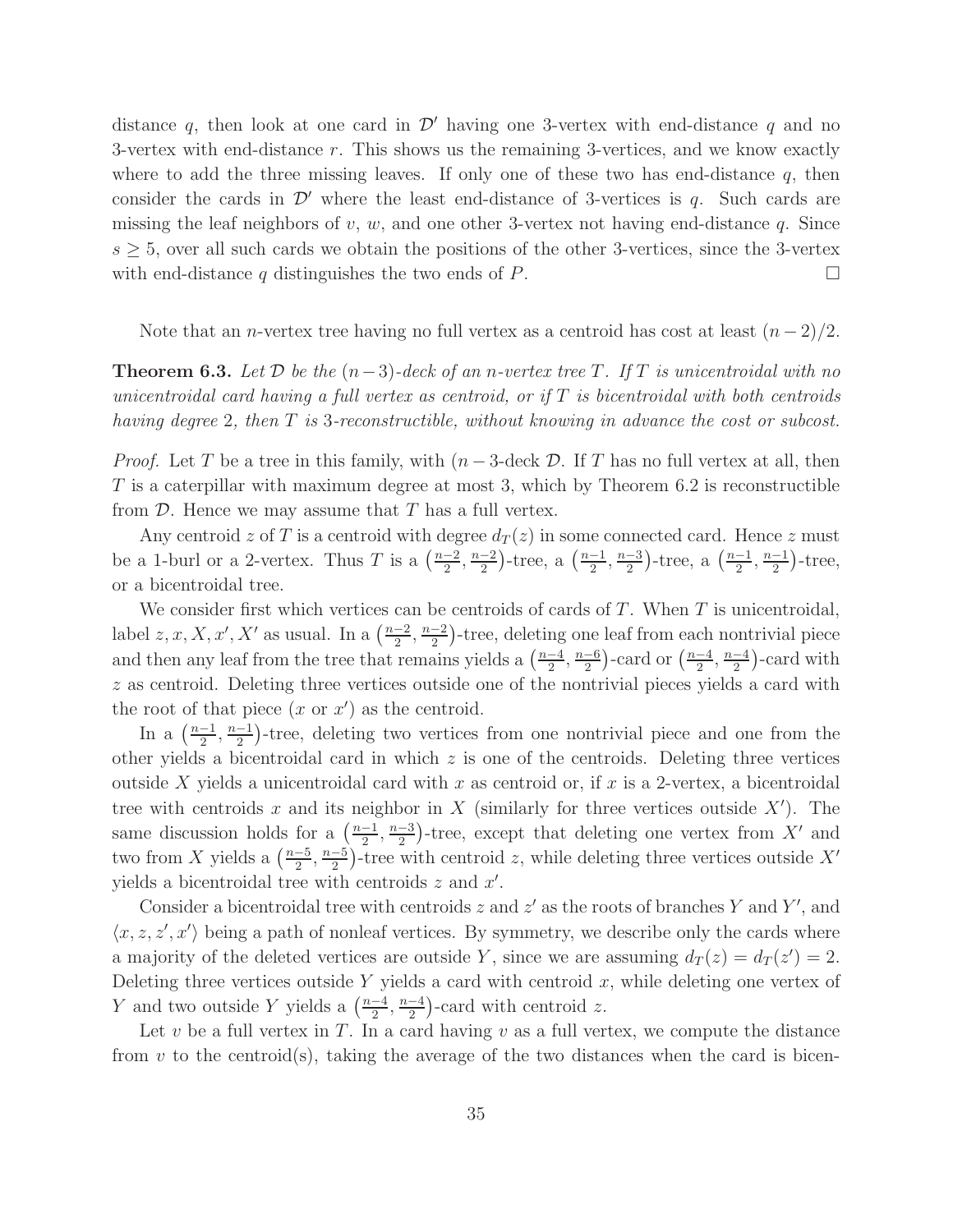troidal. In all types of trees above, this distance is minimized when all three deleted vertices are outside the piece or branch containing  $v$ . Otherwise, this distance is larger.

Let an *optimal card* be a connected card minimizing r, where in a unicentroidal tree r is the distance from the centroid to a closest full vertex, and in a bicentroidal card  $r$  is the minimum average distance from the two centroids to a single full vertex.

If no piece (or branch) occurs in all optimal cards, then each nontrivial piece of  $T$  has a full vertex at the same distance from the centroid in  $T$ . If these are  $v$  and  $v'$ , then some optimal cards have  $v$  as the closest full vertex (distance  $r$ ) from their centroid, while other cards have v ′ as this vertex (no card has both). Each optimal card contains one of the two resulting pieces, so over all optimal cards we obtain both. In each optimal card we see the centroid(s) of T and whether they have leaf neighbors, and in all cases we can determine  $T$ .

If all the optimal cards have the same piece containing a full vertex closest to the centroid, then either that piece arises from the same vertex in  $T$  or it arises from two different full vertices in T. In the latter case, the non-constant pieces of the optimal cards provide two copies of the rc3-deck of the constant piece. In the former case, they give the rc3-deck of the piece of T not containing the constant piece, and we reconstruct by Lemma 3.12.

In particular, when the neighbor x of a centroid  $z$  is the centroid in the optimal cards, the rc3-deck of the non-constant piece tells us whether  $z$  is a 1-burl or a 2-vertex, which distinguishes between  $\left(\frac{n-2}{2}\right)$  $\frac{-2}{2}, \frac{n-2}{2}$  $\frac{-2}{2}$ )-trees and bicentroidal trees in this family. The same notion distinguishes between  $\left(\frac{n-1}{2}\right)$  $\frac{-1}{2}, \frac{n-3}{2}$  $\frac{-3}{2}$ )-trees and  $\left(\frac{n-1}{2}\right)$  $\frac{-1}{2}, \frac{n-1}{2}$  $\frac{-1}{2}$ )-trees in this family.  $\square$ 

In this result we do not include the case of bicentroidal trees having a centroid  $z$  that is a 1-burl, because z becomes the unique centroid in a connected card both when three vertices are deleted from the other branch (leaving a constant piece with  $(n - 4)/2$  vertices) and when two vertices are deleted from the other branch and one from the branch containing  $z$ (leaving a  $\left(\frac{n-4}{2}\right)$  $\frac{-4}{2}, \frac{n-6}{2}$  $\frac{-6}{2}$ )-tree with neither piece constant).

Remark 6.4. Forbidding unicentroidal cards with centroids that are full vertices was used to ensure that in the unicentroidal case the centroid of  $T$  is a 2-vertex or 1-burl. It also forbids the neighbors of z from being full vertices. If some other argument determines that  $z$  is not a full vertex, then the remainder of the argument in Theorem 6.3 reconstructs  $T$  in the unicentroidal case even if one or both of the neighbors of  $z$  is a full vertex.

#### $7\quad\left(\frac{n-2}{2}\right)$  $\frac{-2}{2}, \frac{n-2}{2}$ 2 -Trees

At this point we know that the remaining trees have cost at least  $(n-2)/2$ , and those with cost  $(n-2)/2$  are  $\left(\frac{n-2}{2}\right)$  $\frac{-2}{2}, \frac{n-2}{2}$  $\frac{-2}{2}$ )-trees. Among these, we have reconstructed all except those where a neighbor of the centroid  $z$  is a full vertex. Among the bicentroidal trees, we have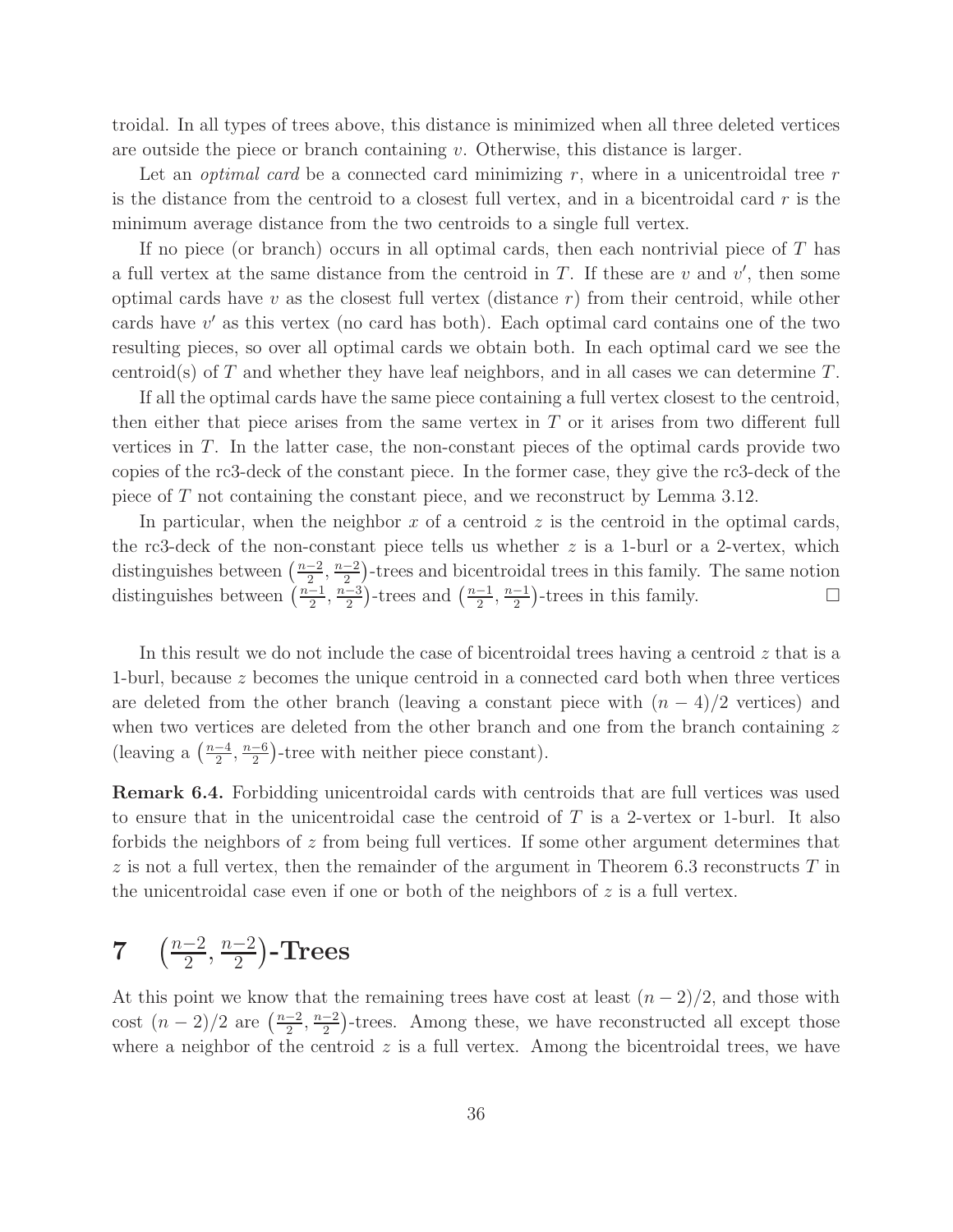reconstructed those where both centroids are 2-vertices, leaving those having a centroid that is a 3<sup>+</sup>-vertex. Our lemma here will distinguish between these two classes.

Recall that every reconstruction from the  $(n-3)$ -deck of a tree has the same number of leaves, as remarked before Lemma 3.1. For unicentroidal trees, label  $z, x, X, x', X'$  as usual.

**Lemma 7.1.** Let  $D$  be the  $(n-3)$ -deck of some tree that is a  $\left(\frac{n-2}{2}\right)$  $\frac{-2}{2}, \frac{n-2}{2}$  $\frac{-2}{2}$ )-tree having a full vertex adjacent to the centroid or is bicentroidal having a centroid that is a  $3^+$ -vertex. Let t be the number of leaves in every tree whose  $(n-3)$ -deck is  $\mathcal{D}$ .

(A) All reconstructions from  $\mathcal D$  are  $\left(\frac{n-2}{2}\right)$  $\frac{-2}{2}, \frac{n-2}{2}$  $\frac{1}{2}^{-2}$ )-trees whose centroid has no 2-neighbor if and only if  $D$  has exactly  $t-1$  balanced cards.

(B) All reconstructions from  $\mathcal D$  are  $\left(\frac{n-2}{2}\right)$  $\frac{-2}{2}, \frac{n-2}{2}$  $\frac{-2}{2}$ )-trees whose centroid has exactly one 2neighbor if and only if  $D$  has at least  $t + 2$  balanced cards and  $D$  has a connected card with cost  $(n-4)/2$  whose centroid is a full vertex whose neighbor in the largest piece is a 1-burl. *Proof.* Recall that when n is even, balanced cards have components with  $(n-2)/2$  and  $(n-4)/2$  vertices. Also, the centroid of a  $\left(\frac{n-2}{2}\right)$  $\frac{-2}{2}, \frac{n-2}{2}$  $\frac{-2}{2}$ )-tree is a 1-burl.

Case 1: T is a  $\left(\frac{n-2}{2}\right)$  $\frac{-2}{2}, \frac{n-2}{2}$  $\frac{-2}{2}$ )-tree such that the centroid z has no 2-neighbors. Since z has no 2-neighbors, deleting one of its non-leaf neighbors yields at least three components. Even if one component has only one vertex, the large component has  $(n+2)/2$  vertices and cannot be trimmed small enough to make a balanced card. Hence every balanced card must delete z and its leaf neighbor and keep the other two neighbors of z. The remaining vertex deleted must be another leaf of T, and there are  $t - 1$  choices for it.

Case 2: T is a  $\left(\frac{n-2}{2}\right)$  $\frac{-2}{2}, \frac{n-2}{2}$  $\frac{-2}{2}$ )-tree whose centroid z has exactly one 2-neighbor. By symmetry, we may assume that x is a 2-vertex and  $x'$  is a full vertex. Besides the  $t-1$  balanced cards described in Case 1,  $T$  has balanced cards obtained by deleting  $x$  and two vertices from the component of  $T - x$  containing z. Since this component has another leaf outside the leaf neighbor of z, we obtain at least three additional balanced cards, as needed for  $(B)$ .

Consider a card obtained by deleting three vertices from X. The centroid is the full vertex x'. The largest piece has  $(n-4)/2$  vertices, rooted at z, which is a 1-burl.

**Case 3:** T is bicentroidal, with centroids z and z'. If z (or z') is a full vertex, then it must lie in every balanced card, since deleting it leaves at least two components with at most  $(n-6)/2$  vertices. Thus when both are full vertices there will be no balanced cards. When  $z$  or  $z'$  is a 1-burl, we obtain balanced cards by deleting it, its leaf neighbor, and one leaf from the larger remaining component. When both centroids are 1-burls, this generates exactly t balanced cards, and there are no others. When one centroid is a 1-burl and the other is a full vertex, the number of balanced cards is the number of leaves in the branch not containing the 1-burl centroid, which is at most  $t-2$ . Hence a bicentroidal card with no centroid of degree 2 cannot satisfy the conditions on balanced trees specified in (A) or (B).

Hence by symmetry we may assume  $d_T(z') = 2$  and  $d_T(z) \geq 3$ . We obtain balanced cards by deleting  $z'$  and deleting one leaf from each resulting component, or two vertices from the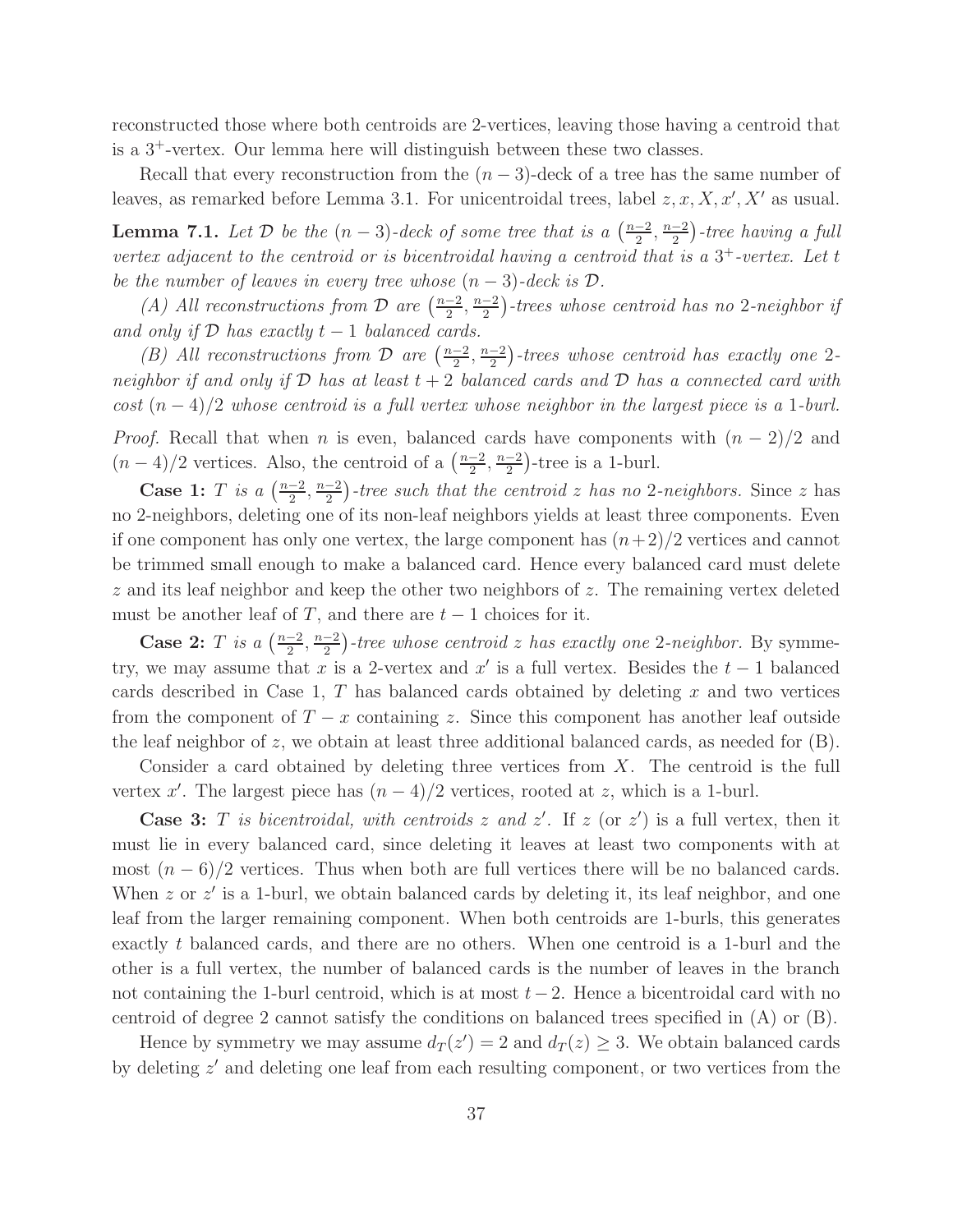larger component. In all cases, this yields at least  $t + 2$  balanced cards. Hence the condition in (A) cannot hold, but we have enough balanced cards to consider (B).

Let C be a card with cost  $(n-4)/2$  whose centroid is a full vertex adjacent to a 1-burl in the largest piece. With  $d_T(z) = 2$  and  $d_T(z) \geq 3$ , every card has centroid in  $\{x', z', z\}$ . If C has centroid x' and x' is a full vertex, then the piece with  $(n-4)/2$  vertices is rooted at z, which is not a 1-burl. Similarly, if z is the centroid and is a full vertex, then cost  $(n-4)/2$ can be obtained only by deleting two vertices from the branch containing  $z'$ , but again  $z'$  is its root and is not a 1-burl. Hence  $(B)$  cannot hold.

#### Corollary 7.2. For  $n \geq 10$  with n even,  $\left(\frac{n-2}{2}\right)$  $\frac{-2}{2}, \frac{n-2}{2}$  $\frac{-2}{2}$ )-trees are 3-reconstructible.

*Proof.* In earlier sections, we reconstructed all n-vertex trees with cost less than  $(n-2)/2$ and  $\left(\frac{n-2}{2}\right)$  $\frac{-2}{2}, \frac{n-b}{2}$  $\frac{-b}{2}$ )-trees with  $b \ge 4$ . In Theorems 6.2 and 6.3, we reconstructed  $\left(\frac{n-2}{2}\right)$  $\frac{-2}{2}, \frac{n-2}{2}$  $\frac{-2}{2}$ )-trees having no full vertex adjacent to the centroid. By Lemma 7.1, we recognize that every reconstruction from the  $(n-3)$ -deck of a  $\left(\frac{n-2}{2}\right)$  $\frac{-2}{2}, \frac{n-2}{2}$  $\frac{-2}{2}$ )-tree having a full vertex adjacent to the centroid is in that family. By Remark 6.4, the argument of Theorem 6.4 now applies to reconstruct such a tree  $T$ .

# 8 Trees with Cost  $(n-1)/2$

When *n* is odd, the remaining trees all have cost  $(n-1)/2$ , but we need to recognize the subcost to facilitate reconstruction. Those with small subcost are easy to reconstruct.

**Theorem 8.1.** For  $n \geq 15$  with n odd, n-vertex trees with cost  $(n-1)/2$  and subcost at most  $(n-7)/2$  are reconstructible.

*Proof.* By Lemmas 3.6, 4.1, and 4.2, we recognize this family. Define  $z, X, x, X'$  as usual in such a tree T.

**Case 1:**  $c'(T) \leq (n-9)/2$ . We recognize this case by the existence of a  $\left(\frac{n-7}{2}\right)$  $\frac{-7}{2}, \frac{n-b}{2}$  $\frac{-b}{2}$ )-card with  $b \geq 9$ . Such cards have centroid z and arise by deleting three vertices from X. The unique largest piece is an rc3-card of X. Deleting it always leaves  $T - V(X)$ , rooted at z, and we know which piece is the rc3-card of  $X$ . By Lemma 3.12, we reconstruct  $X$  and  $T$ .

**Case 2:**  $c'(T) = (n-7)/2$ . This case occurs when there is a  $\left(\frac{n-7}{2}\right)$  $\frac{n-7}{2}, \frac{n-7}{2}$  $\frac{-7}{2}$ -card but no  $\left(\frac{n-7}{2}\right)$  $\frac{-7}{2}, \frac{n-b}{2}$  $\frac{-b}{2}$ )-card with  $b \geq 9$ . Again these cards arise by deleting three vertices from X. The centroid is z, which is a 3-burl both in T and in these cards. Thus when  $(n-7)/2 \geq 4$  there are exactly two pieces with  $(n - 7)/2$  vertices. In these cards, one large piece is the same and is  $X'$ . If another does not always appear, then we have determined  $X'$  and have the rc3-deck of  $X$  to reconstruct  $T$  as in Case 1.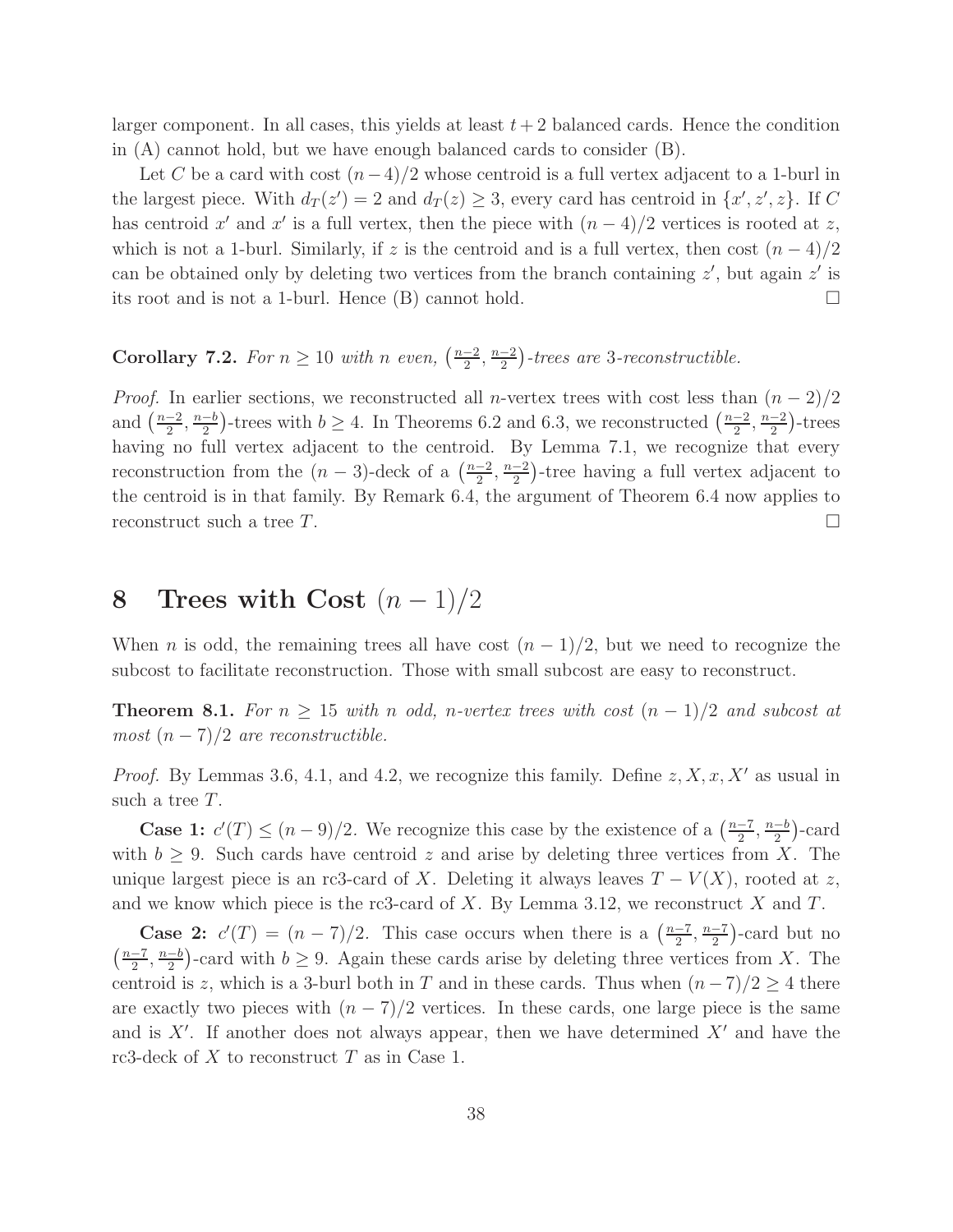If all the  $\left(\frac{n-7}{2}\right)$  $\frac{-7}{2}, \frac{n-7}{2}$  $\frac{-7}{2}$ )-cards are the same, then the rc3-cards of X are pairwise isomorphic. By Lemma 2.6, they are a rooted broom or a path. If  $X'$  is not a rooted broom or a path, then we know which piece is which and reconstruct as in Case 1.

If  $X'$  and the common rc3-card of X are identical, then it doesn't matter to which we apply Lemma 3.12. If they are not identical, then at least one is a broom. Since we can reconstruct the degree list of  $T$ , we know when the broom with more than one leaf is the rc3-card of  $X$  and can reconstruct  $X$  by adding three sibling leaves to that broom. Otherwise we reconstruct as in Case 1.  $\Box$ 

Recognition of  $\left(\frac{n-1}{2}\right)$  $\frac{-1}{2}, \frac{n-5}{2}$  $\frac{-5}{2}$ )-trees uses cards with restricted structure.

Definition 8.2. A thin card is a connected card having a largest piece rooted at a 2-vertex whose neighbor in the piece is a 2-burl.

**Lemma 8.3.** For  $n \ge 15$ , an n-vertex tree T with  $c(T) = (n-1)/2$  and  $c'(T) \ge (n-5)/2$ is an  $\left(\frac{n-1}{2}\right)$  $\frac{-1}{2}, \frac{n-5}{2}$  $\frac{2}{2}$  -tree if and only if T has no balanced cards or all of the following hold:

 $(a)$  T has a  $\left(\frac{n-5}{2}\right)$  $\frac{-5}{2}, \frac{n-5}{2}$  $\frac{-5}{2}$ )-card and has a  $\left(\frac{n-5}{2}\right)$  $\frac{-5}{2}, \frac{n-7}{2}$  $\frac{-7}{2}$ )-card in which the root of the piece with  $(n-7)/2$  vertices has degree 2, and

- (b) Every bicentroidal card has a centroid with degree 2, and
- (c) T either has no thin  $\left(\frac{n-5}{2}\right)$  $\frac{-5}{2}, \frac{n-5}{2}$  $\frac{-5}{2}$ )-card or does have a thin  $\left(\frac{n-5}{2}\right)$  $\frac{-5}{2}, \frac{n-7}{2}$  $\frac{-7}{2}$ )-card.

*Proof.* Define  $z, X, x, X', x'$  as usual; X and X' have the same size when  $c'(T) = (n-1)/2$ .

**Case 1:**  $c'(T) = (n-5)/2$ . If T has no balanced cards, then there is nothing to prove, so assume that T has a balanced card, with two components of order  $(n-3)/2$ . Since X' has only  $(n-5)/2$  vertices, a balanced card must contain z and lack both vertices of the burl. Hence it also must lack x, and then x must be a 2-vertex so  $X - x$  is connected.

We now obtain a  $\left(\frac{n-5}{2}\right)$  $\frac{-5}{2}, \frac{n-5}{2}$  $\frac{-5}{2}$ )-card with centroid z by deleting two vertices from X and one leaf from the burl. We obtain a  $\left(\frac{n-5}{2}\right)$  $\frac{-5}{2}, \frac{n-7}{2}$  $\frac{-7}{2}$ )-tree with centroid z by deleting three vertices from X, and the neighbor of z in the piece with  $(n - 7)/2$  vertices is the 2-vertex x. This requires  $(n-7)/2 \geq 2$ , or  $n \geq 11$ . Thus (a) holds.

Since  $T - V(X')$  has  $(n + 5)/2$  vertices, it cannot be reduced to  $(n - 3)/2$  by deleting three vertices. Hence every bicentroidal card has  $x$  and  $z$  as centroids. Since the balanced card requires  $d_T(x) = 2$ , every bicentroidal card has a centroid with degree 2, and (b) holds.

For (c), we obtain a thin  $\left(\frac{n-5}{2}\right)$  $\frac{-5}{2}, \frac{n-7}{2}$  $\frac{-7}{2}$ )-card when T has a thin  $\left(\frac{n-5}{2}\right)$  $\frac{-5}{2}, \frac{n-5}{2}$  $\frac{-5}{2}$ )-card C. Let u be the centroid of  $C$ , and let  $w$  be a 2-burl at distance 2 from  $u$  such that their common neighbor  $v$  is a 2-vertex. Because it is a  $3^+$ -vertex whose deletion leaves two components of order at least  $(n-5)/2$  and T is a  $\left(\frac{n-5}{2}\right)$  $\frac{-5}{2}, \frac{n-5}{2}$  $\frac{-5}{2}$ )-tree, the vertex u must be z in T. Since z is a 2-burl in  $T$  and a 1-burl in  $C$ , the card  $C$  arises from  $T$  by deleting two vertices of  $X$  and a leaf from the burl of T.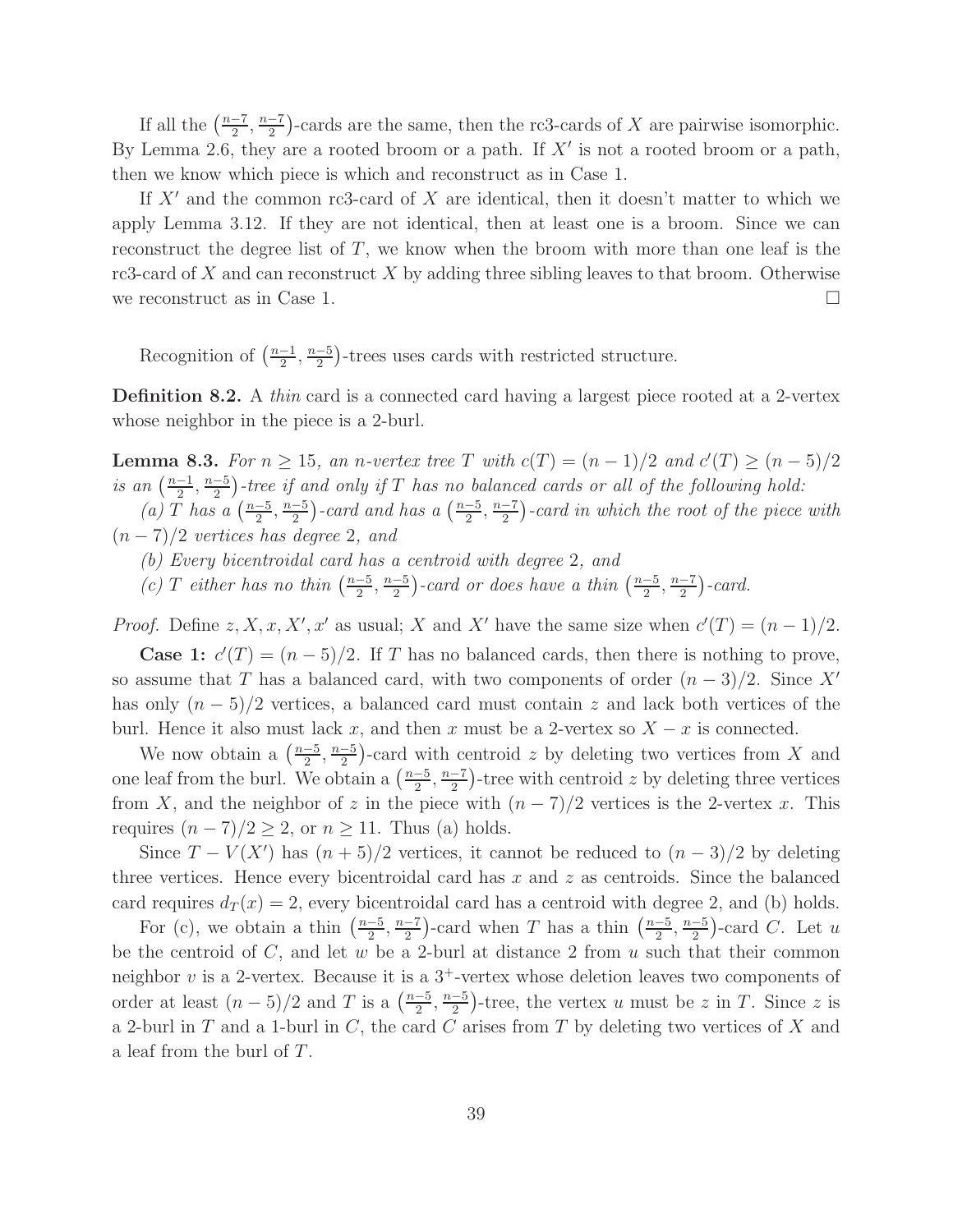Now  $v \in \{x, x'\}$ . If  $v = x$ , then  $w \in V(X)$  and we obtain a thin  $\left(\frac{n-5}{2}\right)$  $\frac{-5}{2}, \frac{n-7}{2}$  $\frac{-7}{2}$ )-card by deleting the same two vertices of X and one leaf from X'. If  $v = x'$ , then  $w \in V(X')$  and nothing was deleted from X' to form C; obtain a thin  $\left(\frac{n-5}{2}\right)$  $\frac{-5}{2}, \frac{n-7}{2}$  $\frac{-7}{2}$ )-card by deleting three vertices of  $X$ . Thus (c) holds.

**Case 2:**  $c'(T) = (n-3)/2$ . Now z is a 1-burl. Deleting z, its leaf neighbor, and a leaf of X yields a balanced card. Hence we may assume that  $(a)$ ,  $(b)$ , and  $(c)$  all hold.

From (a), let C be a  $\left(\frac{n-5}{2}\right)$  $\frac{-5}{2}, \frac{n-7}{2}$  $\frac{-7}{2}$ )-card with centroid u whose neighbor in the piece with  $(n-7)/2$  vertices has degree 2. The only choice for u is x, since otherwise too many vertices must be deleted to get the pieces down to the desired sizes. In a  $\left(\frac{n-5}{2}\right)$  $\frac{-5}{2}, \frac{n-7}{2}$  $\frac{-7}{2}$ -card, the centroid is a 2-burl, so x is a 2-burl. Now deleting one vertex from X and two vertices from  $X'$  other than the leaf neighbor of z yields a bicentroidal tree with centroids z and x, both having degree at least 3. Hence (b) fails.

**Case 3:**  $c'(T) = (n-1)/2$ . Now  $d_T(z) = 2$ . Deleting z and one leaf from each of X and  $X'$  yields a balanced card. Hence we may assume that (a), (b), and (c) all hold.

As in Case 2, (a) provides a  $\left(\frac{n-5}{2}\right)$  $\frac{-5}{2}, \frac{n-7}{2}$  $\frac{-7}{2}$ )-card C with centroid u whose neighbor in the piece with  $(n-7)/2$  vertices has degree 2. Since u is a 2-burl in C, vertex u must be x or x', not z; by symmetry let it be x. The piece of C with  $(n-7)/2$  vertices is contained in X, since x is a 2-burl in  $C$ , and  $C$  arises by deleting three vertices outside  $X$ .

Hence the part of X outside the burl of x is too small to allow x to be the centroid of a  $\left(\frac{n-5}{2}\right)$  $\frac{-5}{2}, \frac{n-5}{2}$  $\frac{-5}{2}$ )-card C' provided by (a). Also z cannot be the centroid of C', since the centroid has degree 3 in a  $\left(\frac{n-5}{2}\right)$  $\frac{-5}{2}, \frac{n-5}{2}$  $\frac{-5}{2}$ )-card. The remaining possibility is x'. Since X' has  $(n-1)/2$ vertices and the centroid of  $C'$  is a 1-burl,  $C'$  must arise by deleting three vertices in  $X$ , and x' is a 1-burl in T. With  $(n-1)/2-3 \geq 4$ , we can delete three vertices of X while leaving x as a 2-burl, and then C' is a thin  $\left(\frac{n-5}{2}\right)$  $\frac{-5}{2}, \frac{n-5}{2}$  $\frac{-5}{2}$ )-card.

We have shown that z and  $x'$  are 1-burls in T, while x is a 2-burl. Now (c) requires T to have a thin  $\left(\frac{n-5}{2}\right)$  $\frac{-5}{2}, \frac{n-7}{2}$  $\frac{-7}{2}$ )-card. The centroid of this card is a 2-burl, so it cannot be x' or z and must be x. Since  $X - x$  has only  $(n - 7)/2$  vertices outside the burl of x, the neighbor of x in the large piece must be z. However, since  $x'$  is a 1-burl in T, we cannot complete a thin  $\left(\frac{n-5}{2}\right)$  $\frac{-5}{2}, \frac{n-7}{2}$  $\frac{-7}{2}$  $\Box$ 

#### **Theorem 8.4.** For  $n \geq 19$  with n odd, n-vertex  $\left(\frac{n-1}{2}\right)$  $\frac{-1}{2}, \frac{n-5}{2}$  $\frac{-5}{2}$ )-trees are reconstructible.

Proof. By Lemma 8.3 and earlier results, we can recognize from the deck that all reconstructions are  $\left(\frac{n-1}{2}\right)$  $\frac{-1}{2}, \frac{n-5}{2}$  $\frac{-5}{2}$ )-trees. We determine the reconstruction T uniquely. Label  $z, x, X, x', X'$ as usual. The centroid z is a 2-burl. Every  $\left(\frac{n-5}{2}\right)$  $\frac{-5}{2}, \frac{n-7}{2}$  $\frac{-7}{2}$ )-card arises by deleting three vertices of X, leaving z as centroid; this tells us whether the vertices of the burl in  $T$  are adjacent. There are balanced cards if and only if  $d_T(x) = 2$ , so we can tell whether x is a 3<sup>+</sup>-vertex.

**Case 1:**  $d_T(x) \geq 3$ . In this case, x and z are the centroids of all bicentroidal cards, which are obtained by deleting one vertex of  $X$  and two vertices outside  $X$ .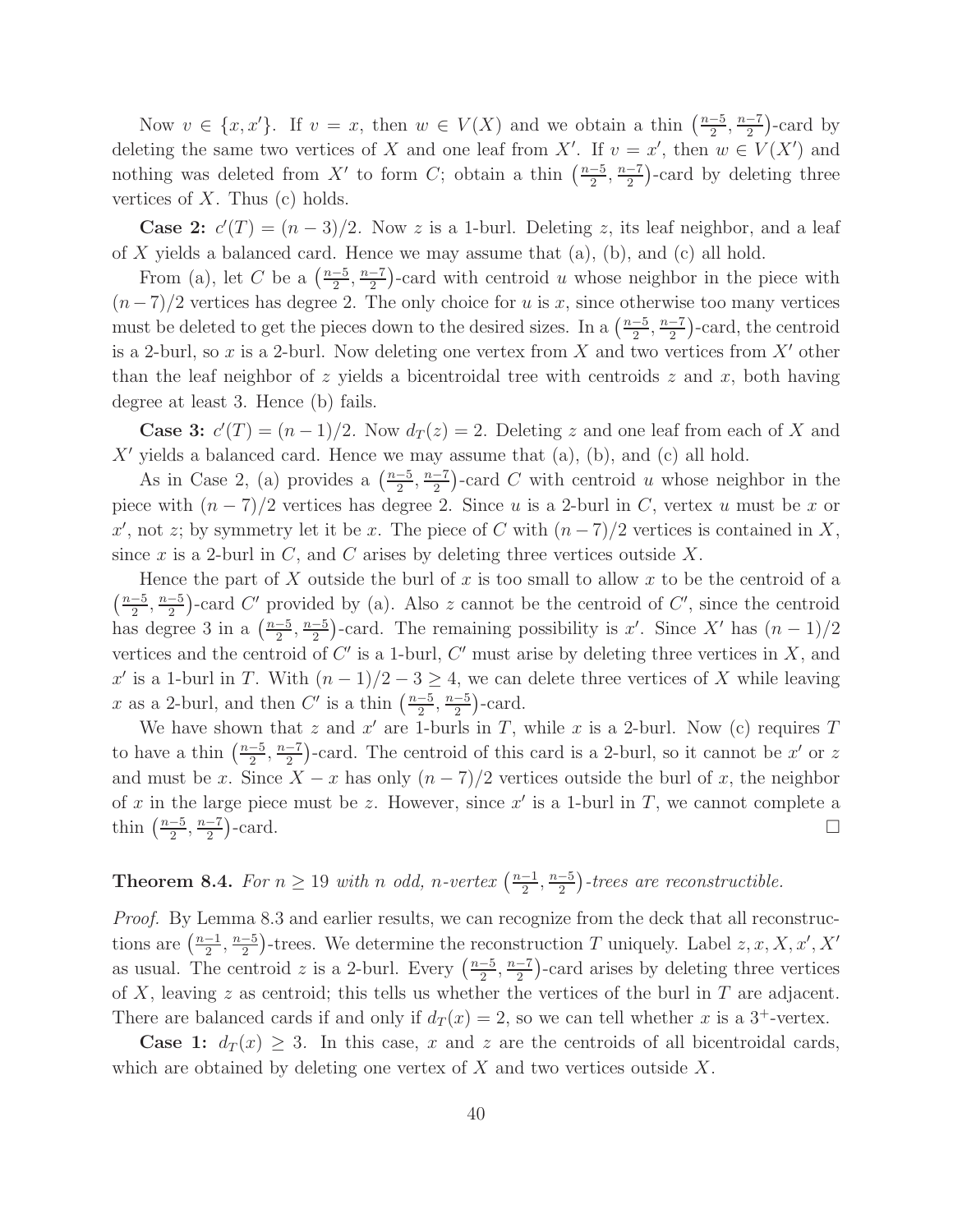There are no bicentroidal cards with two centroids of degree 2 if and only if  $x$  is a full vertex. The bicentroidal cards having one centroid of degree 2 are then obtained by deleting the burl of T and one vertex of  $X$ ; the centroid of degree 2 is z. Over all such cards, the branch containing the centroid of degree at least 3 gives us the rc1-deck of  $X$ , and we can reconstruct X by Lemma 2.1. The other branch is  $X'$  with z prepended at the root.

If  $d_T(x) \geq 3$  and x is not a full vertex, then x is a 1-burl. We recognize this by having a bicentroidal card C with two centroids of degree 2, obtained by deleting the leaf neighbor  $\hat{x}$  of x and the burl of T, but this card does not determine which branch is which. Now a bicentroidal card in which one centroid has degree 2 and the other is a 2-burl is obtained only by deleting the leaf neighbor of x and two vertices of  $X'$ . We obtain X from the branch whose root (which is x) has degree 2 by adding a leaf neighbor to that root. We then return to C and know which branch in C is  $X - \hat{x}$ , so we know which centroid receives one leaf neighbor and which receives the 2-burl.

**Case 2:**  $d_T(x) = 2$ . Deleting at least two vertices from X yields unicentroidal cards with centroid  $z$ , while deleting at at least two vertices outside  $X$  yields bicentroidal cards. All  $\left(\frac{n-5}{2}\right)$  $\frac{-5}{2}, \frac{n-5}{2}$  $\frac{-5}{2}$ )-cards are obtained by deleting two vertices from X and one from the burl, yielding centroid  $z$  as a 1-burl. In every such card, one of the large pieces is  $X'$ . If exactly one piece with  $(n-5)/2$  vertices is always present, then that piece is X'. We then also know the numbers of leaves in  $X'$ ,  $T$ , and  $X$  (since we already know the burl). The large pieces in these cards after removing  $X'$  form the rc2-deck of  $X$  (or two copies of it if the burl has two leaves), and by Theorem 2.3 we can reconstruct  $X$ .

Hence we may assume that all  $\left(\frac{n-5}{2}\right)$  $\frac{-5}{2}, \frac{n-5}{2}$  $\frac{-5}{2}$ )-cards have the same two pieces with  $(n-5)/2$ vertices. This requires that the rc2-cards of  $X$  are pairwise isomorphic. Hence  $X$  is a rooted broom or  $\hat{P}''_{(n-1)/2}$ . Since the other piece is always X', we know X' if it is neither a rooted broom nor  $\hat{P}''_{(n-1)/2}$ . Suppose otherwise.

Now consider the balanced cards of T. Since every balanced card consists of two components with  $(n-3)/2$  vertices, the balanced cards are formed by deleting x and two vertices outside X. There are multiple such cards, but every one has  $X - \{x\}$  has a component. This is a broom or is  $S(1, 2, (n-11)/2)$  (when the rooted X is  $\hat{P}''_{(n-1)/2}$ ), and this common component is distinguishable from the other components. Hence we now know  $X$  and its rc2-cards, so we can return to the  $\left(\frac{n-5}{2}\right)$  $\frac{-5}{2}, \frac{n-5}{2}$  $\frac{-5}{2}$ )-cards and determine X' .

### Corollary 8.5. For  $n \geq 19$  with n odd, n-vertex trees are 3-reconstructible.

*Proof.* In earlier sections, we reconstructed all n-vertex trees with cost less than  $(n-1)/2$ , and in this section we have reconstructed all  $\left(\frac{n-1}{2}\right)$  $\frac{-1}{2}, \frac{n-b}{2}$  $\frac{-b}{2}$ )-trees with  $b \geq 5$ . Hence the remaining trees with *n* odd are  $\left(\frac{n-1}{2}\right)$  $\frac{-1}{2}, \frac{n-3}{2}$  $\frac{-3}{2}$ )-trees and  $\left(\frac{n-1}{2}\right)$  $\frac{-1}{2}, \frac{n-1}{2}$  $\frac{-1}{2}$ )-trees. In particular, we know that in every reconstruction from the deck of such a tree, the centroid  $z$  is not a full vertex. By Theorems 6.2 and 6.3, we reconstructed  $\left(\frac{n-1}{2}\right)$  $\frac{-1}{2}, \frac{n-3}{2}$  $\frac{-3}{2}$ )-trees and  $\left(\frac{n-1}{2}\right)$  $\frac{-1}{2}, \frac{n-1}{2}$  $\frac{-1}{2}$ )-trees having no full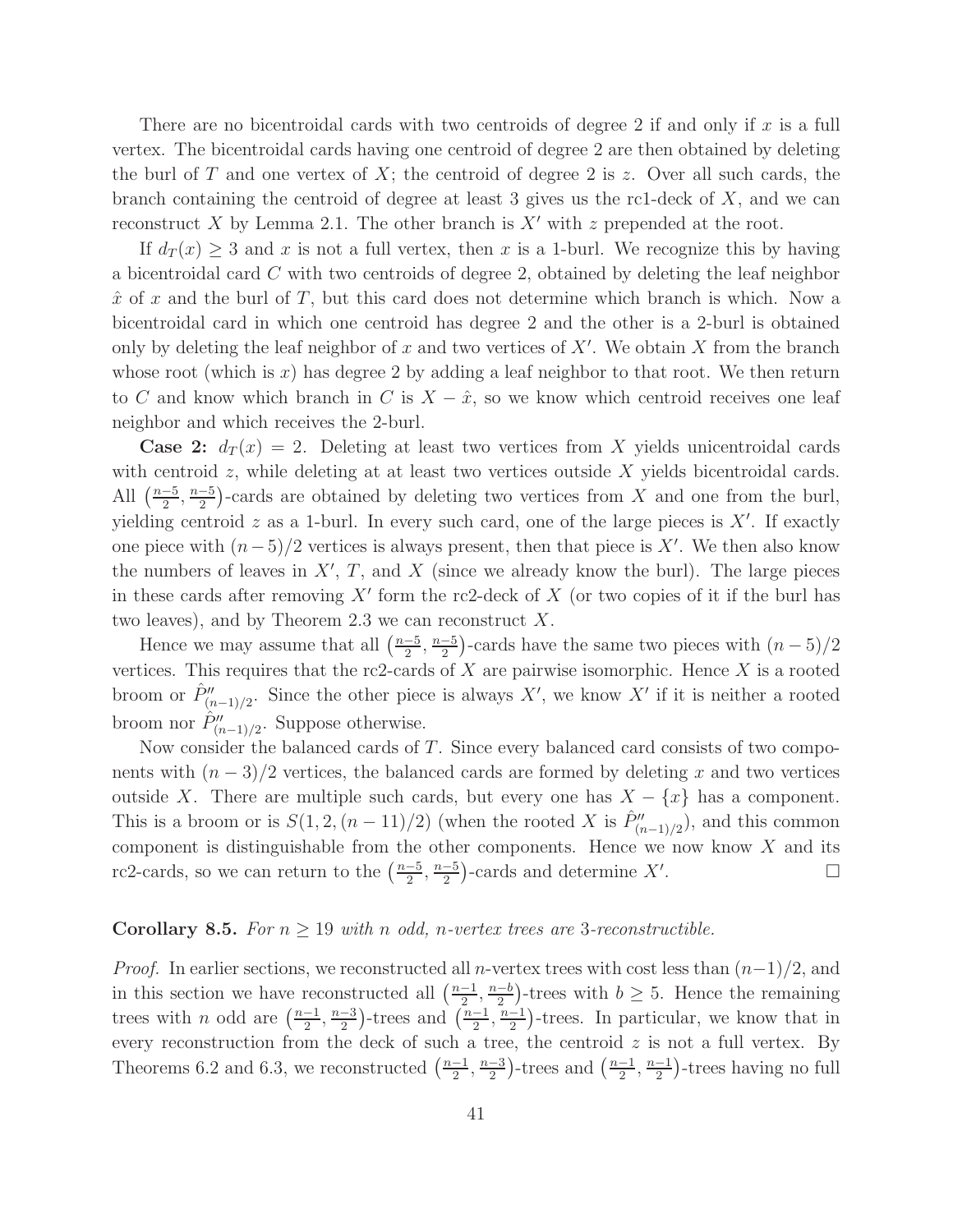vertex adjacent to the centroid. Since we know that the centroid is not a full vertex in the remaining trees with  $n$  odd, by Remark 6.4 the argument of Theorem 6.4 applies to reconstruct such a tree  $T$ .

## 9 Bicentroidal Trees

It remains to consider bicentroidal trees, where the number  $n$  of vertices is even, the trees have cost  $n/2$ , and all cards in the  $(n-3)$ -deck are unicentroidal. Since we have shown that all unicentroidal trees with at least 19 vertices are 3-rconstructible, we can recognize bicentroidal trees from their  $(n-3)$ -decks. In order to reconstruct such a tree from the deck, we will consider cases according to the status of the two centroids.

**Remark 9.1.** As usual for a bicentroidal tree T, in this section let z and  $z'$  be the centroids, and let Y and Y' be the two branches of T, with  $z \in V(Y)$  and  $z' \in V(Y')$ . Let x be the neighbor of z in a largest component of  $Y - z$ , and let  $x'$  be the neighbor of  $z'$  in a largest component of  $Y' - z'$ . When v is a 1-burl, let  $\hat{v}$  denote the leaf neighbor of v.

For all  $v \in V(T)$ , there is a component with at least  $n/2$  vertices in  $T - v$ ; hence every connected  $(n-3)$ -card of T has cost  $(n-6)/2$  or  $(n-4)/2$ . Furthermore, every card with cost  $(n-6)/2$  has centroid z or z'. Other vertices can be centroids only for cards with cost  $(n-4)/2$ : possibly x when  $d_T(z) = 2$ , and possibly x' when  $d_T(z') = 2$ . No other vertex of T can be a centroid of a connected card.

We begin by showing 3-reconstructibility in an easy case.

**Theorem 9.2.** For  $n \geq 20$ , an n-vertex bicentroidal tree is reconstructible if at least one centroid is a full vertex.

*Proof.* Let  $D$  be the  $(n-3)$ -deck of such a tree T. Using prior results, we recognize from the deck that  $T$  is bicentroidal. Let  $v$  be a centroid of  $T$ .

If v is not full, then deleting one vertex from its branch ( $\hat{v}$  if v is a 1-burl) and two vertices from the other branch yields a  $\left(\frac{n-4}{2}\right)$  $\frac{-4}{2}, \frac{n-4}{2}$  $\frac{-4}{2}$ )-card whose centroid has degree 2 (it is v). If v is a full vertex, then  $v$  cannot become a centroid of degree 2 in a card in  $\mathcal{D}$ , because deleting the burl at  $v$  to reach degree 2 (and possibly deleting one other vertex) would leave a piece with at least  $(n-2)/2$  vertices. Also a vertex that is not a centroid in T can be a centroid in a connected card only if it is adjacent to a centroid in  $T$  having degree 2. Hence both centroids of T are full vertices if and only if no connected card has a centroid of degree 2.

If we delete three vertices from the branch containing  $v$ , then we obtain a connected card with cost  $(n-6)/2$  whose centroid is the centroid of T other than v, retaining all its neighbors from T. As noted in Remark 9.1, only centroids of T can be centroids of connected cards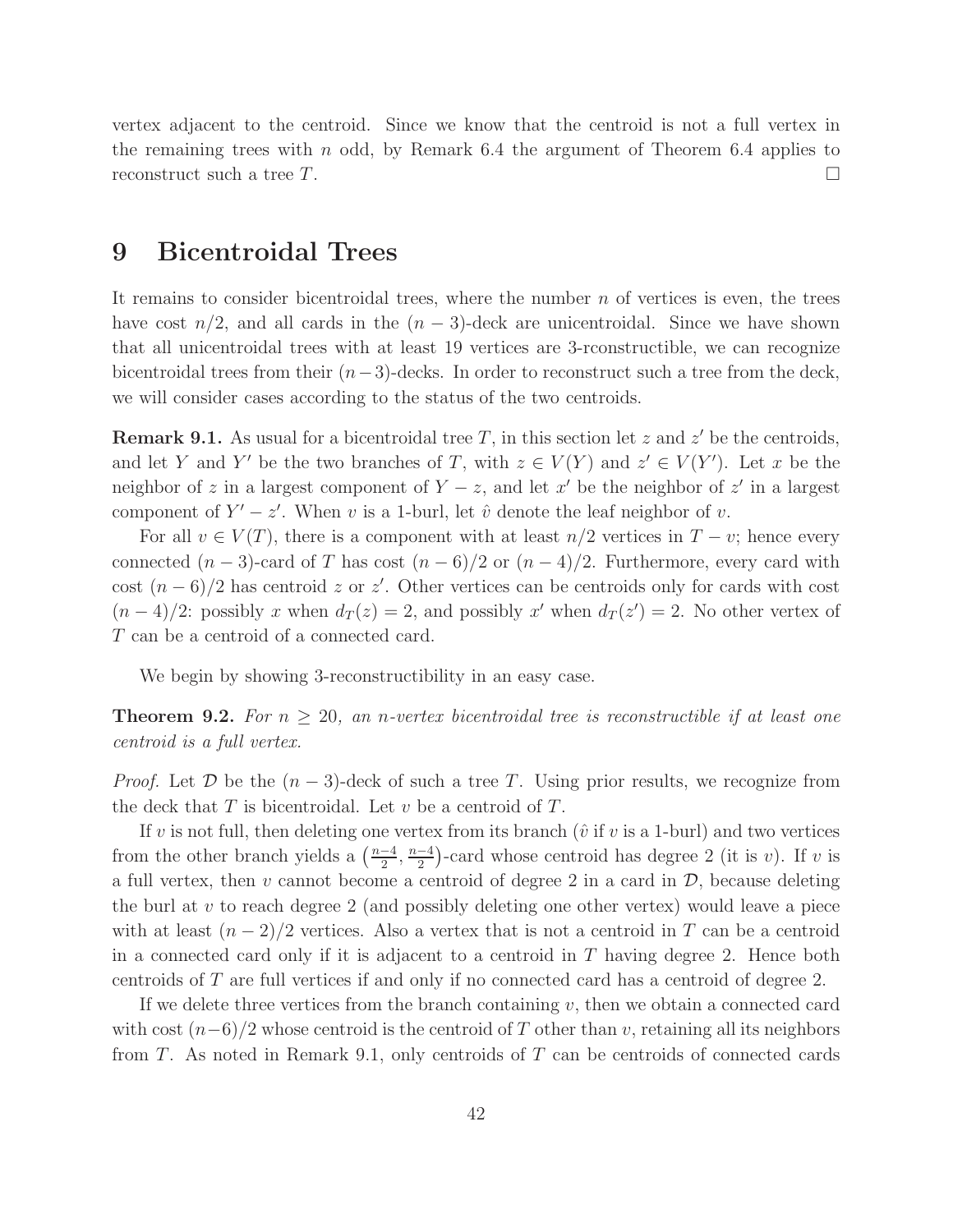with cost  $(n-6)/2$ . Hence exactly one centroid of T is full if and only if some connected card has a centroid of degree 2 and another with cost  $(n-6)/2$  has a full vertex as centroid.

Having recognized these two cases, we proceed to reconstruction.

Case 1: Both centroids are full vertices. By Remark 9.1, every card has centroid in  $\{z, z'\}.$  Cards with cost  $(n-6)/2$  arise when and only when three vertices are deleted from one branch. The remaining  $(n-6)/2$  vertices in that branch form a largest piece of the card. The centroid is the root of the other branch of T. If the resulting card is a  $\left(\frac{n-6}{2}\right)$  $\frac{-6}{2}, \frac{n-b}{2}$  $\frac{-b}{2}$ )-card, then  $(n-6)/2 + (c+1) + (n - b)/2 = n - 3$ , where the other centroid is a c-burl in T; this reduces to  $c = b/2 - 1$ .

Letting z be a  $(b-2)/2$ -burl and z' be a  $(b'-2)/2$ -burl, we thus have  $\left(\frac{n-6}{2}\right)$  $\frac{-6}{2}, \frac{n-b}{2}$  $\frac{-b}{2}$ )-cards and  $\left(\frac{n-6}{2}\right)$  $\frac{-6}{2}, \frac{n-b'}{2}$  $\frac{-b'}{2}$ -cards in D, with  $b, b' \ge 6$ . If  $b, b' \ge 8$ , then the largest pieces in these cards are unique, and deleting them yields Y' or Y, respectively. Over all cards with cost  $(n-6)/2$ , we thus obtain both Y' and Y, whether  $Y = Y'$  or not.

If (by symmetry)  $b \ge 8$  and  $b' = 6$ , then we still obtain Y by deleting the largest piece in any  $\left(\frac{n-6}{2}\right)$  $\frac{-6}{2}, \frac{n-b}{2}$  $\frac{-b}{2}$ )-card, in which the next largest piece is an rc3-card of Y'. Since the pieces are distinguished by their size, by Lemma 3.12 we reconstruct  $Y'$  and  $T$ .

In the remaining case, every connected card with cost  $(n-6)/2$  is a  $\left(\frac{n-6}{2}\right)$  $\frac{-6}{2}, \frac{n-6}{2}$  $\frac{-6}{2}$ )-card, and both z and z' are 2-burls. Consider the  $\left(\frac{n-4}{2}\right)$  $\frac{-4}{2}, \frac{n-8}{2}$  $\frac{-8}{2}$ )-cards in which the root of the biggest piece has degree 2. Such cards arise by deleting both vertices of the burl at z or  $z'$  and a leaf of the opposite branch not in the burl of the other centroid. For each such card, in the largest piece we see one branch (without its burl), and in the next-largest piece (when  $(n-8)/2 > 2$ ) we see the configuration of the burl from the other branch (two leaves or  $P_2$ ). Hence using all such cards we reconstruct T.

**Case 2:** One centroid is a full vertex and one is not. By symmetry, assume that z is full and z' is not. As in Case 1, every  $\left(\frac{n-6}{2}\right)$  $\frac{-6}{2}, \frac{n-b}{2}$  $\frac{-b}{2}$ )-card with  $b \ge 6$  arises by deleting three vertices of Y' and has centroid z as a  $(b-2)/2$ -burl. When  $b \geq 8$ , the largest piece (with  $(n-6)/2$  vertices) is unique and is an rc3-card of Y'; deleting it yields the branch Y. Over all such cards we obtain the rc3-deck of Y'. By Lemma 3.12 we reconstruct Y' and T.

In the remaining case,  $b = 6$  and z is a 2-burl. We still obtain Y and an rc3-card of Y' from any  $\left(\frac{n-6}{2}\right)$  $\frac{-6}{2}, \frac{n-b}{2}$  $\frac{-b}{2}$ )-card, but now both objects have  $(n-6)/2$  vertices. We can be confused which subtree is Y only if the rc3-cards of Y' are all the same, making the  $\left(\frac{n-6}{2}\right)$  $\frac{-6}{2}, \frac{n-6}{2}$  $\frac{-6}{2}$ )-cards identical. Otherwise, we know  $Y$  and can reconstruct  $Y'$  by Lemma 3.12.

If  $b = 6$  and the  $\left(\frac{n-6}{2}\right)$  $\frac{-6}{2}, \frac{n-6}{2}$  $\frac{-6}{2}$ )-cards are identical, then by Lemma 2.6 the common rc3-card of Y' is a rooted broom or path. Since z' is not a full vertex, this requires  $d_T(z') = 2$ . Since Y is rooted at a 2-burl, we can tell which piece is Y. If the piece contained in  $Y'$  is not a path, then we reconstruct  $T$  from such a card by adding three more sibling leaves at the end of the piece. If the piece is a path, then  $Y' \in \{\hat{P}_{n/2}, \hat{P}'_{n/2}, \hat{P}''_{n/2}, \hat{Q}'_{n/2}, \hat{Q}'_{n/2}, \hat{Q}''_{n/2}\}\$ , and the reconstruction of  $Y'$  is determined by the number of such cards, the number of leaves in  $T$ ,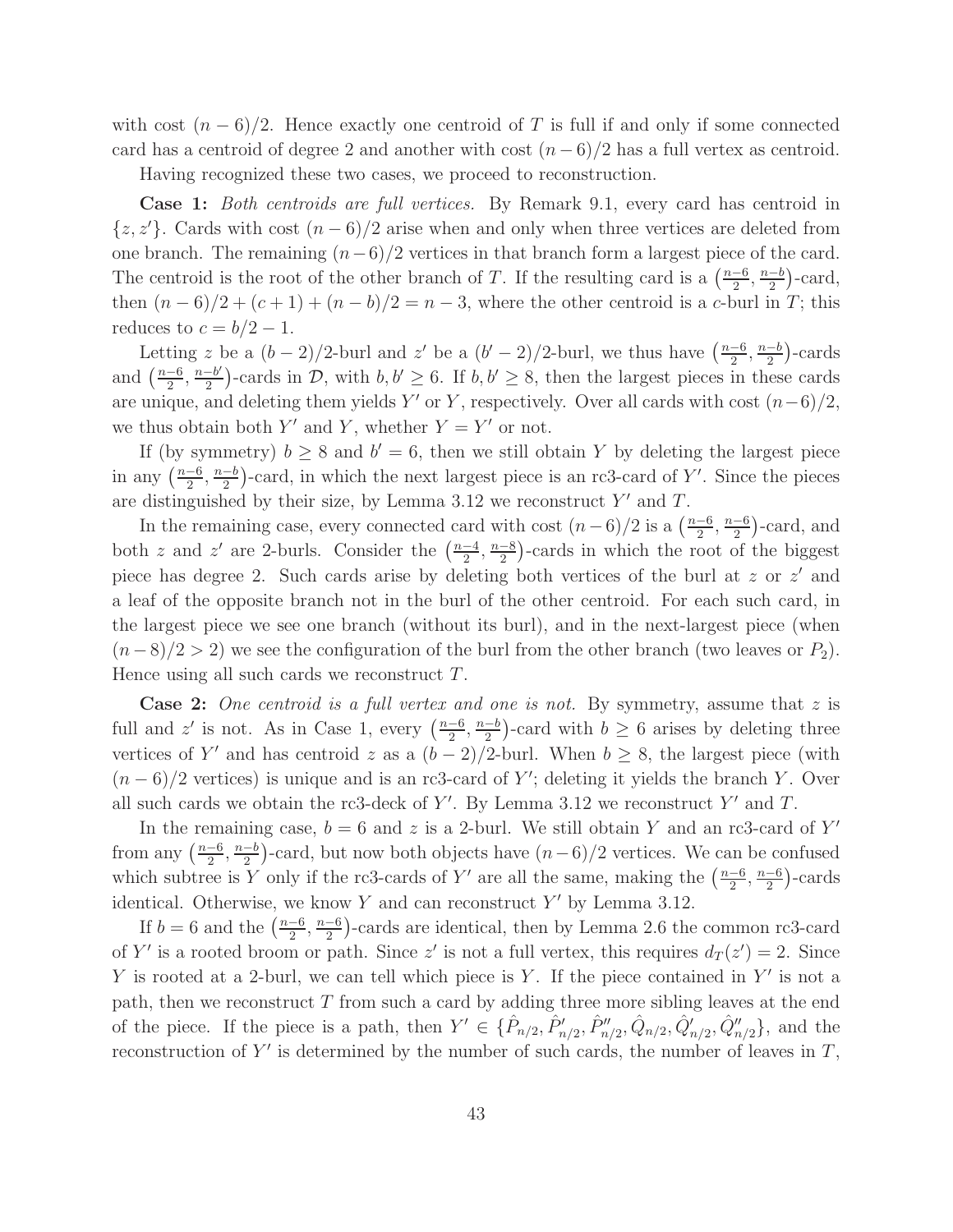and the number of copies of  $S_{1,1,2}$ .

**Lemma 9.3.** When  $\mathcal{D}$  is the  $(n-3)$ -deck of a bicentroidal tree in which neither centroid is a full vertex, in every reconstruction the set of centroids satisfies the same case among the following: two 1-burls, one 1-burl and one 2-vertex, or two 2-vertices.

*Proof.* Let T be a reconstruction from  $D$ , with centroids z and z'. Since neither centroid is full, we have the path  $\langle x, z, z', x' \rangle$  and branches Y and Y' as usual. Let  $\rho(\mathcal{D})$  be the minimum, over all  $\left(\frac{n-4}{2}\right)$  $\frac{-4}{2}, \frac{n-6}{2}$  $\frac{-6}{2}$ )-cards, of the minimum distance from the centroid to a 3<sup>+</sup>-vertex in the largest piece. A  $\left(\frac{n-4}{2}\right)$  $\frac{-4}{2}, \frac{n-6}{2}$  $\frac{-6}{2}$ )-card where this minimum distance is j is j-distant.

**Case 1:**  $\rho(\mathcal{D}) = 1$ . The centroid of any  $\left(\frac{n-4}{2}\right)$  $\frac{-4}{2}, \frac{n-6}{2}$  $\frac{-6}{2}$ )-card is a 1-burl. If it is x or x', then by Remark 9.1 its neighbor in the piece with  $(n-4)/2$  vertices has degree 2, so the card is not 1-distant. Hence the centroid of a 1-distant card must be  $z$  or  $z'$ , making it a 1-burl.

Now that it must have centroid  $z$  or  $z'$ , a 1-distant card exists with the centroid having two 3<sup>+</sup>-neighbors if and only if (0) both z and z' are 1-burls and at least one of  $\{x, x'\}$  is a 3<sup>+</sup>-vertex. Otherwise, in every 1-distant card the centroid has a 2-neighbor. In this case, either (1) the degrees along  $\langle x, z, z', x' \rangle$  are  $(2, 3, 3, 2)$ , or  $(2)$   $\{z, z'\}$  has exactly one 2-vertex and one 1-burl, and the 1-burl has a  $3^+$ -neighbor. In  $(2)$ , deleting one vertex from the branch whose root has degree 2 and two vertices from the other branch yields a  $\left(\frac{n-4}{2}\right)$  $\frac{-4}{2}, \frac{n-4}{2}$  $\frac{-4}{2}$ )-card in which one piece is rooted at a 1-burl with a 1-burl neighbor. In (1), there is no such card; no  $\left(\frac{n-4}{2}\right)$  $\frac{-4}{2}, \frac{n-4}{2}$  $\frac{-4}{2}$ )-card has centroid x or x' since only one piece of  $T - x$  or  $T - x'$  has at least  $(n-4)/2$  vertices, and deleting the leaf  $\hat{z}$  or  $\hat{z}'$  to make a  $\left(\frac{n-4}{2}\right)$  $\frac{-4}{2}, \frac{n-4}{2}$  $\frac{-4}{2}$ )-card with centroid z or z ′ yields a 2-vertex within distance 1 of the root in each piece.

Hence in all situations having a 1-distant card we can distinguish among (0), (1), and  $(2)$ , determining whether both centroids or exactly one centroid of T are 1-burls.

**Case 2:**  $\rho(\mathcal{D}) = 2$ . If z and z' are both 1-burls, then deleting two vertices from  $Y - \{z, \hat{z}\}\$ and one from  $Y' - \{z', \hat{z}'\}$  yields a 1-distant card, which is forbidden. If z and z' are both 2-vertices, then the centroid of a 2-distant card must be x or  $x'$ , and the vertex at distance 2 in the piece with  $(n-4)/2$  vertices is z' or z, whose degree is too small. Hence if  $\rho(\mathcal{D})=2$ , then exactly one of  $\{z, z'\}$  is a 1-burl.

**Case 3:**  $\rho(\mathcal{D}) \geq 3$ . Here the two vertices nearest the centroid in the largest piece of a  $\left(\frac{n-4}{2}\right)$  $\frac{-4}{2}, \frac{n-6}{2}$  $\frac{-6}{2}$ )-card are 2-vertices (also in the full tree, since  $(n-4)/2 \ge 4$ ). Neither centroid of the original tree is full, and already  $\rho(\mathcal{D}) > 1$  implies that they cannot both be 1-burls. Hence we must decide whether they are two 2-vertices or one 2-vertex and one 1-burl.

Suppose that  $D$  has reconstructions of both types. Let  $T$  be a reconstruction with centroids z and z' such that  $d_T(z) = d_T(z') = 2$ . Let T be a reconstruction with centroids  $\tilde{z}$ and  $\tilde{z}'$  of unequal degree; by symmetry, we may assume that  $\tilde{z}'$  is a 1-burl and  $\tilde{z}$  is a 2-vertex. Since  $\tilde{z}'$  is a 1-burl in  $\tilde{T}$ , the deck has  $\left(\frac{n-4}{2}\right)$  $\frac{-4}{2}, \frac{n-6}{2}$  $\frac{-6}{2}$ )-cards. Since T also has deck D, having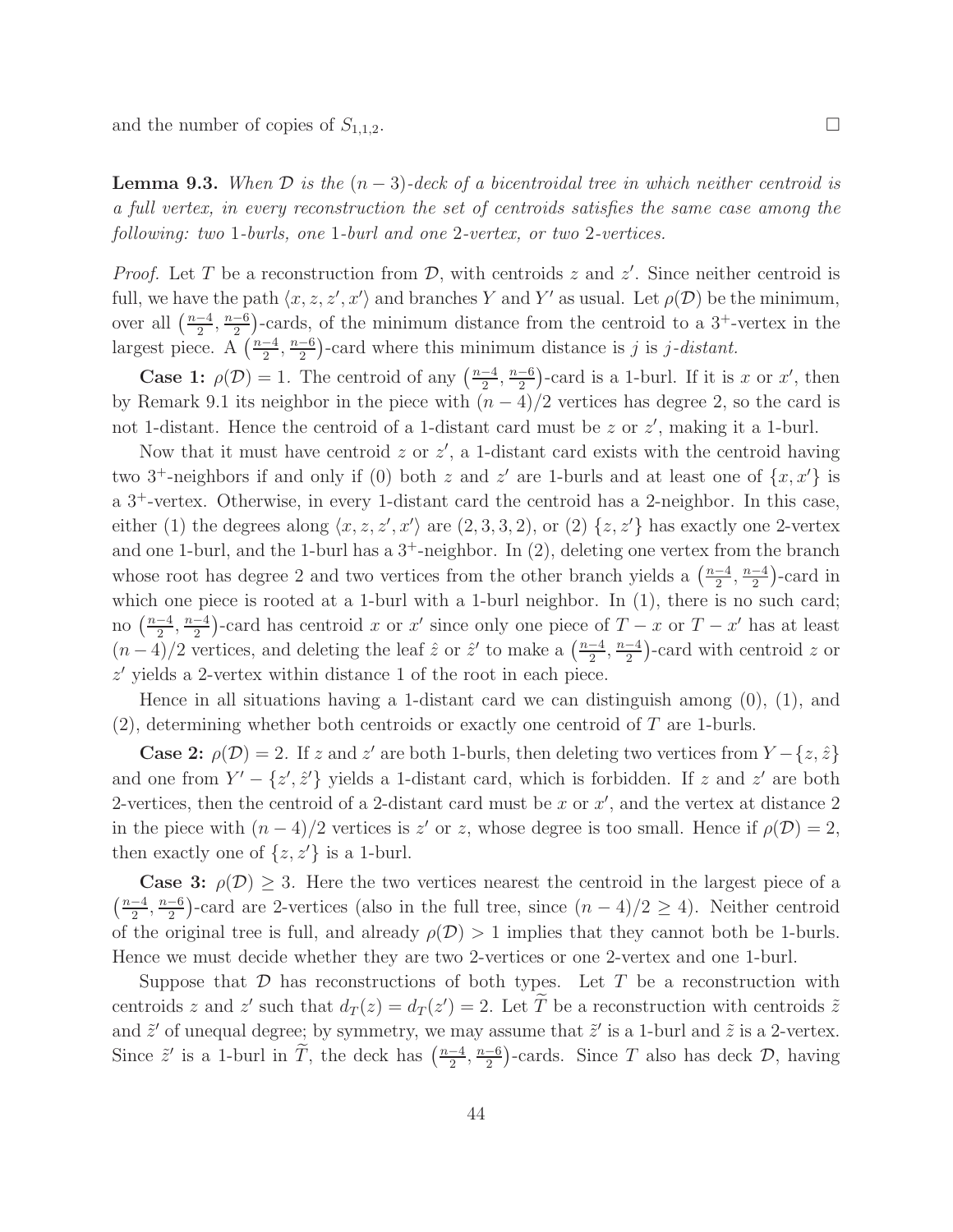$\left(\frac{n-4}{2}\right)$  $\frac{-4}{2}, \frac{n-6}{2}$  $\frac{-6}{2}$ )-cards makes x or x' a 1-burl; by symmetry, we may let x' be a 1-burl in T. With  $\mathcal{D}$ having no 1-distant card,  $d_{\tilde{T}}(\tilde{x}') = 2$ . With  $\mathcal D$  having no 2-distant card,  $d_{\tilde{T}}(\tilde{x}) = d_{\tilde{T}}(\tilde{y}') = 2$ , where  $\tilde{y}'$  is the nonleaf neighbor of  $\tilde{x}'$  other than  $\tilde{z}'$ . We now split this case.

**Subcase 3a:**  $\rho(\mathcal{D}) = 3$ . When x' is the centroid of a card in T, the largest piece contains z and z'. Hence a 3-distant card requires  $d_T(x) \geq 3$ . If x is a full vertex in T, then deleting three vertices from Y' in T yields a  $\left(\frac{n-4}{2}\right)$  $\frac{-4}{2}, \frac{n-b}{2}$  $\frac{-b}{2}$ )-card with  $b \ge 8$ . Since  $\tilde{x}$  and  $\tilde{x}'$  are 2-vertices in  $\tilde{T}$ , the deck  $\mathcal D$  has no such card. Hence  $x$  is a 1-burl in  $T$ .

Now x and x' are 1-burls in T. Hence T has  $\left(\frac{n-4}{2}\right)$  $\frac{-4}{2}, \frac{n-4}{2}$  $\frac{-4}{2}$ )-cards with 1-burls (and no larger burl) at distance 1 and 2 in opposite directions from the centroid. Such cards in the deck of  $\tilde{T}$  require the nonleaf neighbor  $\tilde{y}$  of  $\tilde{x}$  other than  $\tilde{z}$  to be a 1-burl in  $\tilde{T}$ . Since  $n/2 \geq 8$ , deleting three vertices from  $\widetilde{Y}$  in  $\widetilde{T}$  (not the leaf neighbor of  $\widetilde{y}$ ) now yields a  $\left(\frac{n-4}{2}\right)$  $\frac{-4}{2}, \frac{n-6}{2}$  $\frac{-6}{2}$ )-card whose piece with  $(n-6)/2$  vertices has a 1-burl at distance 3 from the centroid.

A  $\left(\frac{n-4}{2}\right)$  $\frac{-4}{2}, \frac{n-6}{2}$  $\frac{-6}{2}$ )-card arises from T by deleting three vertices from one branch, and its centroid is x' or x. The piece with  $(n-6)/2$  vertices does not contain the centroids of T. Therefore, to obtain a card like we just found from  $\tilde{T}$ , in T there must be a 1-burl at distance 3 from x or  $x'$  in the direction away from z and  $z'$  (the intervening vertices are 2-vertices). Thus we obtain  $\left(\frac{n-4}{2}\right)$  $\frac{-4}{2}, \frac{n-6}{2}$  $\frac{-6}{2}$ )-cards from T such that in both pieces the nearest 3<sup>+</sup>-vertices to the centroid are 1-burls at distance 3 from the centroid.

Such cards must also occur in the deck of  $\widetilde{T}$ , so  $\widetilde{T}$  has 1-burls at distance 3 in both directions from the 1-burl  $\tilde{z}'$ , since in  $\tilde{T}$  the only possible centroid of a  $\left(\frac{n-4}{2}\right)$  $\frac{-4}{2}, \frac{n-6}{2}$  $\frac{-6}{2}$ )-card is  $\tilde{z}'$ .

We now have in  $T$  a 1-burl at  $x'$  or  $x$  with nearest 1-burls at distance 3 in both directions; by symmetry, let it be x'. In T we have a 1-burl at  $\tilde{z}'$  and nearest 1-burls at distance 3 in both directions. By deleting the leaf neighbor of  $\tilde{z}'$  and two vertices of  $\tilde{Y}$  (other than the leaf neighbor of  $\tilde{y}$ ) from  $\tilde{T}$ , we obtain a  $\left(\frac{n-4}{2}\right)$  $\frac{-4}{2}, \frac{n-4}{2}$  $\frac{-4}{2}$ )-card such that in each piece the nearest <sup>3+</sup>-vertex is distance 3 from the centroid. However, T has no such card; all  $\left(\frac{n-4}{2}\right)$  $\frac{-4}{2}, \frac{n-4}{2}$  $\frac{-4}{2}$ )-cards of T have centroid at  $z$  or  $z'$ , and the distance in such a card from the centroid to the nearest  $3^+$ -vertex in Y' is 1, 2, 4, 5, or larger.

**Subcase 3b:**  $\rho(\mathcal{D}) > 3$ . With no 3-distant card,  $d_T(x) = 2$ . Every  $\left(\frac{n-4}{2}\right)$  $\frac{-4}{2}, \frac{n-6}{2}$  $\frac{-6}{2}$ )-card of T arises by deleting three vertices of the branch in  $T$  containing  $x$  and  $z$  (yielding the large piece). The piece with  $(n-6)/2$  vertices in these cards is the same, rooted at the neighbor  $y'$  of  $x'$ ; call it  $W$ .

On the other hand,  $\left(\frac{n-4}{2}\right)$  $\frac{-4}{2}$ ,  $\frac{n-6}{2}$  $\frac{-6}{2}$ )-cards arise from  $\widetilde{T}$  by deleting three vertices of  $\widetilde{Y}$  or by deleting two vertices from  $\overline{Y}$  and one from  $\overline{Y}'$ . In one case the piece with  $(n-6)/2$  vertices is contain in  $\tilde{Y}$ ; in the other it is in  $\tilde{Y}'$ . That piece must always be W due to the cards from T, so in  $\widetilde{T}$  the rc3-cards of the branch  $\widetilde{Y}$  and the rc1-cards of the subtree obtained from  $\widetilde{Y}'$ by deleting  $\tilde{z}'$  and its leaf neighbor all equal W. By Lemma 2.6, W is a path or a broom.

The tree  $\overline{T}$  now consists of the 1-burl  $\tilde{z}'$ , its leaf neighbor, and two copies of W rooted at the neighbors of  $\tilde{z}'$  in Y and Y', with Y' completed by adding one vertex beyond the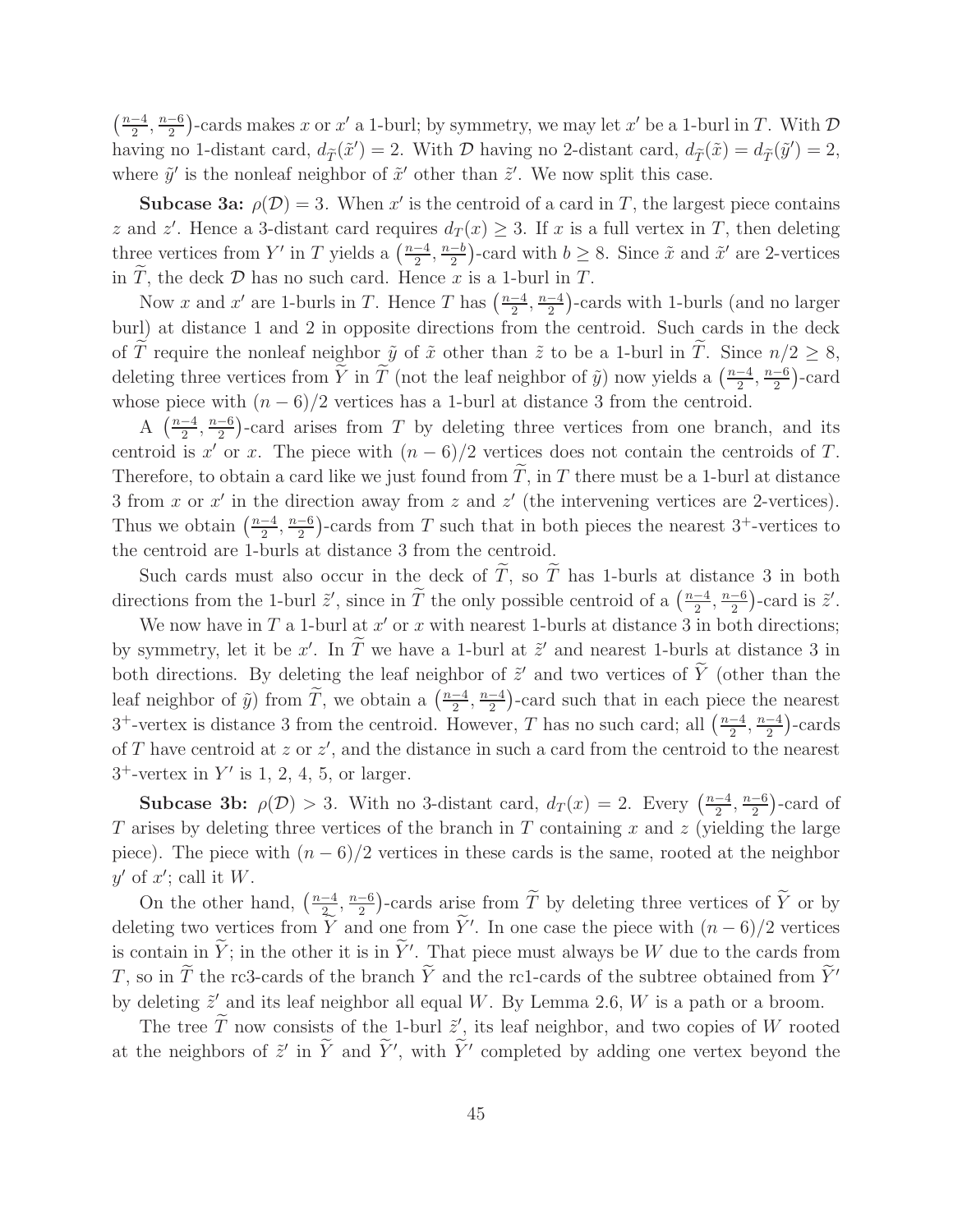copy of W and  $\tilde{Y}$  completed by adding three vertices beyond W. Let C be a connected card obtained from T by deleting the leaf neighbor of  $\tilde{z}'$  and two vertices of Y, leaving the copy of W rooted at  $\tilde{z}$  in  $\tilde{Y}$ . Note that C consists of  $\tilde{z}$ , two copies of W rooted at its neighbors, and one vertex beyond W in each direction.

In order to obtain  $C$  as a card from  $T$ , we must delete the leaf neighbor of  $x'$  and have  $x'$  become the root of a copy of W. This means that deleting a leaf from W and prepending a vertex at the root can yield another copy of W. Hence W must be a path.

Deleting three vertices from  $Y'$  in T yields a connected card  $C'$  with a vertex  $v$  such that  $C'-v$  has components of orders  $(n-12)/2$ ,  $(n+2)/2$ , and 1. Viewing C as a card of T, the role of v is played by the 1-burl x'. To obtain C as a card of T, it cannot be that  $\tilde{z}'$  plays the role of v, because the component of  $\overline{T}-\tilde{z}'$  with  $(n-4)/2$  vertices cannot be cut down to  $(n-12)/2$  by deleting three vertices. To find another  $3^+$ -vertex in  $\tilde{T}$  to serve as v, we must move to within one vertex of the end of  $W$ , but the sizes of the components when we delete a vertex out there (even after deleting three vertices to form the card) are too unbalanced.

Hence we cannot have both T and  $\tilde{T}$  as reconstructions, and in all reconstructions the set of centroids has the same type: both 2-vertices or just one 2-vertex.

### Theorem 9.4. Bicentroidal trees with at least 20 vertices are 3-reconstructible.

*Proof.* Let  $\mathcal D$  be the deck of a bicentroidal tree T with n vertices. From earlier sections, every reconstruction is bicentroidal. By Theorem 9.2 and earlier results, we may assume that all reconstruction have neither centroid a full vertex, so we have the usual path  $\langle x, z, z', x' \rangle$ and branches Y and Y'. By Lemma 9.3, all reconstructions have  $\{z, z'\}$  in the same status: two 1-burls, two 2-vertices, or one of each. If no card has a full vertex, then Theorem 6.2 reconstructs T. Hence we may assume T has a full vertex  $v$ .

When both centroids are 2-vertices, Theorem  $6.3$  applies to reconstruct T. When both are 1-burls, a similar argument works. In this case, every connected card is a  $\left(\frac{n-4}{2}\right)$  $\frac{-4}{2}, \frac{n-4}{2}$  $\frac{-4}{2}$ )card or  $\left(\frac{n-4}{2}\right)$  $\frac{-4}{2}, \frac{n-6}{2}$  $\frac{-6}{2}$ )-card with centroid z or z'. The  $\left(\frac{n-4}{2}\right)$  $\frac{-4}{2}, \frac{n-4}{2}$  $\frac{-4}{2}$ )-cards arise by deleting the leaf neighbor of a centroid and two vertices from the other branch.

Let an *optimal card* be a  $\left(\frac{n-4}{2}\right)$  $\frac{-4}{2}, \frac{n-4}{2}$  $\frac{-4}{2}$ )-card having a full vertex closest to the centroid, say at distance r. As in Theorem 6.3, if no piece occurs in all optimal cards, then each branch of T has a full vertex at distance r from the root of the branch. If these are  $v$  and  $v'$ , then some optimal cards have  $v$  as the full vertex at distance  $r$  from their centroid, while others have v'; none has both. Over the optimal cards we see both  $Y - z$  and  $Y' - z'$  and reconstruct T.

If all optimal cards have the same piece containing a full vertex closest to the centroid, then either that piece arises from one branch in  $T$  or the two branches of  $T$  are isomorphic. In the latter case, we have  $T$ . In the former case, we know one branch and have the rc2-deck of the other. We also know the number of leaves, so we can reconstruct T.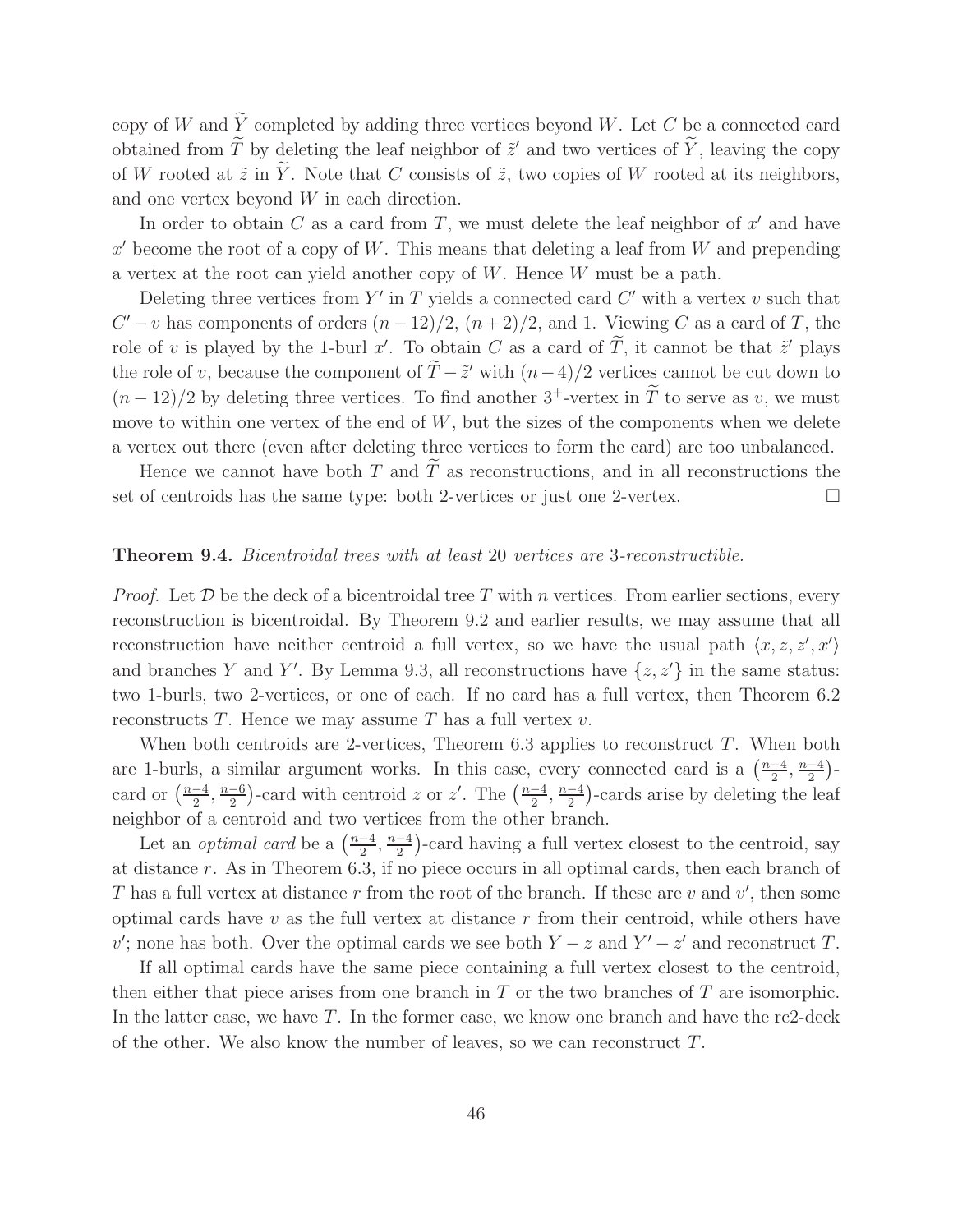Hence we may assume that  $z'$  is a 1-burl and  $z$  is a 2-vertex in  $T$ . Every connected card has centroid in  $\{x, z, z'\}$ , where x is the nonleaf neighbor of z other than  $z'$ .

**Case 1:** x is a full vertex. Connected cards whose centroid is a full vertex have centroid x and arise by deleting three vertices of Y'. They are  $\left(\frac{n-4}{2}\right)$  $\frac{-4}{2}, \frac{n-b}{2}$  $\frac{-b}{2}$ )-cards with  $b \ge 8$ , so the largest piece is unique. The largest piece is an rc3-card of  $Y'$  plus  $z$  prepended at the root. The next largest piece combines with  $z, x$ , and the burl to form Y. Hence we obtain Y and the rc3-deck of Y', and we know which is which. By Lemma 3.12, we reconstruct Y' and T.

**Case 2:** x is a 2-vertex. If v is a full vertex in Y, then v is closest to the centroid only in  $\left(\frac{n-4}{2}\right)$  $\frac{-4}{2}, \frac{n-4}{2}$  $\frac{-4}{2}$ )-cards where three vertices are deleted from Y', with centroid x. Since  $n/2 - 3 \ge 3$ , we can keep z' as a 1-burl in such cards, meaning that the piece not containing v is rooted at a 2-vertex with a 1-burl neighbor. If  $v'$  is a full vertex in Y', then  $v'$  is closest to the centroid in  $\left(\frac{n-4}{2}\right)$  $\frac{-4}{2}, \frac{n-6}{2}$  $\frac{-6}{2}$ )-cards where three vertices are deleted from Y, with centroid z', in which cards v' is in the big piece. There are also  $\left(\frac{n-4}{2}\right)$  $\frac{-4}{2}, \frac{n-6}{2}$  $\frac{-6}{2}$ )-cards where  $v'$  is the same distance from centroid  $z'$  by deleting two vertices from Y and one from Y', but in these  $v'$ is not in the big piece. There are also  $\left(\frac{n-4}{2}\right)$  $\frac{-4}{2}, \frac{n-4}{2}$  $\frac{-4}{2}$ )-cards where v' is the same distance from centroid  $z'$  by deleting the leaf neighbor of  $z'$  and two vertices from Y, but in these the two closest vertices in the piece not containing  $v'$  are 2-vertices.

Among the connected cards minimizing the distance from a full vertex to the centroid, consider the  $\left(\frac{n-4}{2}\right)$  $\frac{-4}{2}, \frac{n-6}{2}$  $\frac{-6}{2}$ )-cards where the full vertex is in the largest piece and the  $\left(\frac{n-4}{2}\right)$  $\frac{-4}{2}, \frac{n-4}{2}$  $\frac{-4}{2}$ )cards in which the piece not containing the full vertex is rooted at a 2-vertex with a 1-burl neighbor. If both types arise, then since the pieces are distinguished in both types we obtain Y and Y'. If only one type arises, then we know which type it is and obtain Y or Y' and the rc3-deck of the other, from which which can reconstruct T.

**Case 3:** x is a 1-burl. Connected cards in which a full vertex in Y is closest to the centroid have centroid x, all of which are  $\left(\frac{n-4}{2}\right)$  $\frac{-4}{2}, \frac{n-6}{2}$  $\frac{-6}{2}$  cards that arise by deleting three vertices of Y' and have full vertices of Y only in the piece with  $(n-6)/2$  vertices. Connected cards in which a full vertex in Y' is closest to the centroid have centroid  $z'$ ; one way they arise is as  $\left(\frac{n-4}{2}\right)$  $\frac{-4}{2}, \frac{n-4}{2}$  $\frac{-4}{2}$ )-cards obtained by deleting the leaf neighbor of z' and two vertices of Y.

Let us reuse the term *optimal* for connected cards of these two types with minimum distance  $r$  from the centroid to a full vertex. If there are any of the second type, the  $\left(\frac{n-4}{2}\right)$  $\frac{-4}{2}, \frac{n-4}{2}$  $\frac{-4}{2}$ )-cards, then they all give us Y' from the piece containing the closest full vertex and the rc2-deck of Y from the other piece. Knowing the number of leaves, we can reconstruct Y and T.

If there are no optimal  $\left(\frac{n-4}{2}\right)$  $\frac{-4}{2}, \frac{n-4}{2}$  $\frac{-4}{2}$ )-cards, then Y' does not have a full vertex at distance r from  $z'$ . Now all optimal cards have the first type, and their constant piece gives us  $Y$ , while the other pieces gives the rc3-deck of Y', and we reconstruct. Because Y' has a 3-vertex  $z'$ at its root, its rc3-cards cannot all be rooted brooms, so the exception cannot occur and we really have only one piece that is constant over these cards.